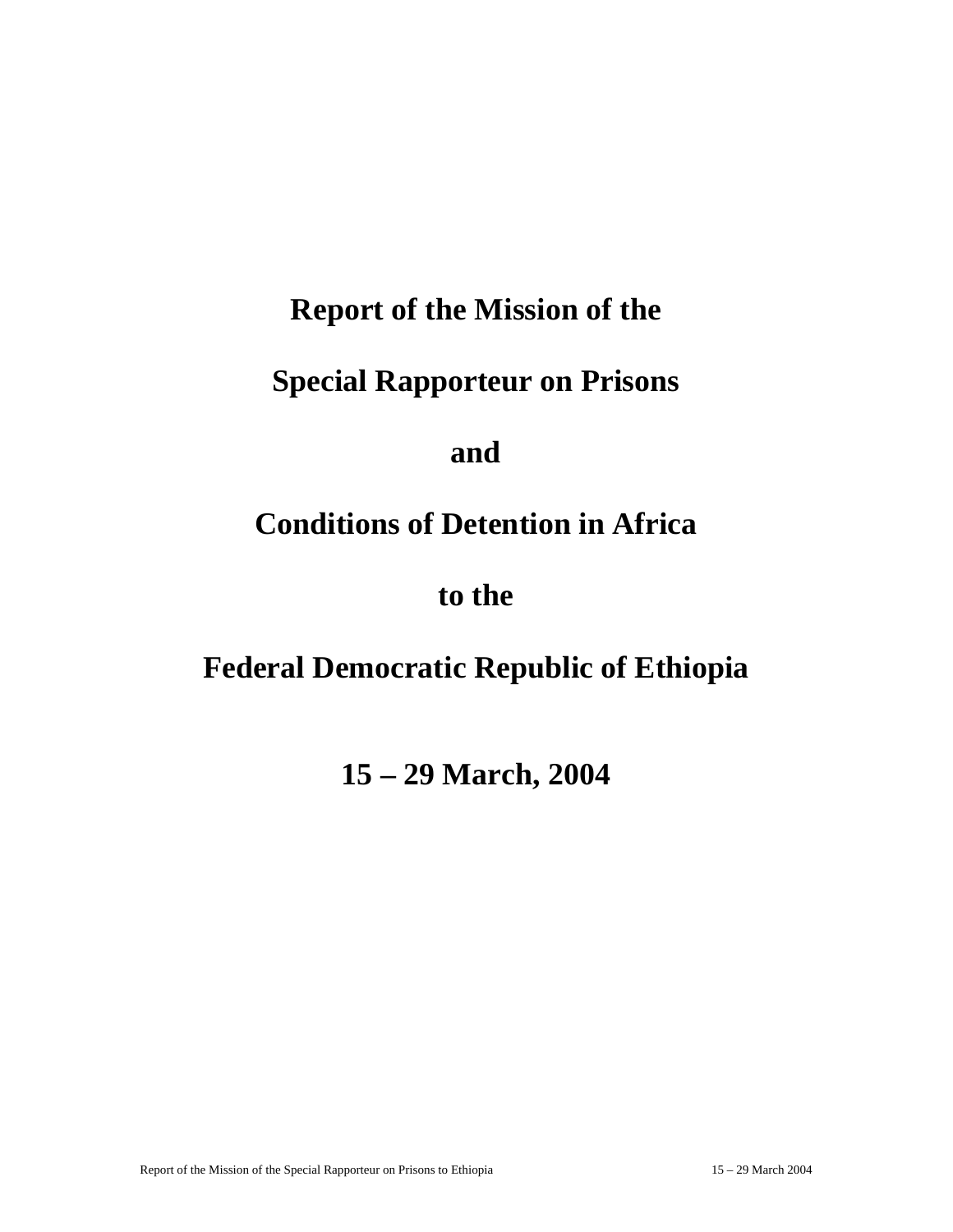## **Table of Contents**

| $\qquad \qquad -$        |
|--------------------------|
|                          |
| $\overline{\phantom{a}}$ |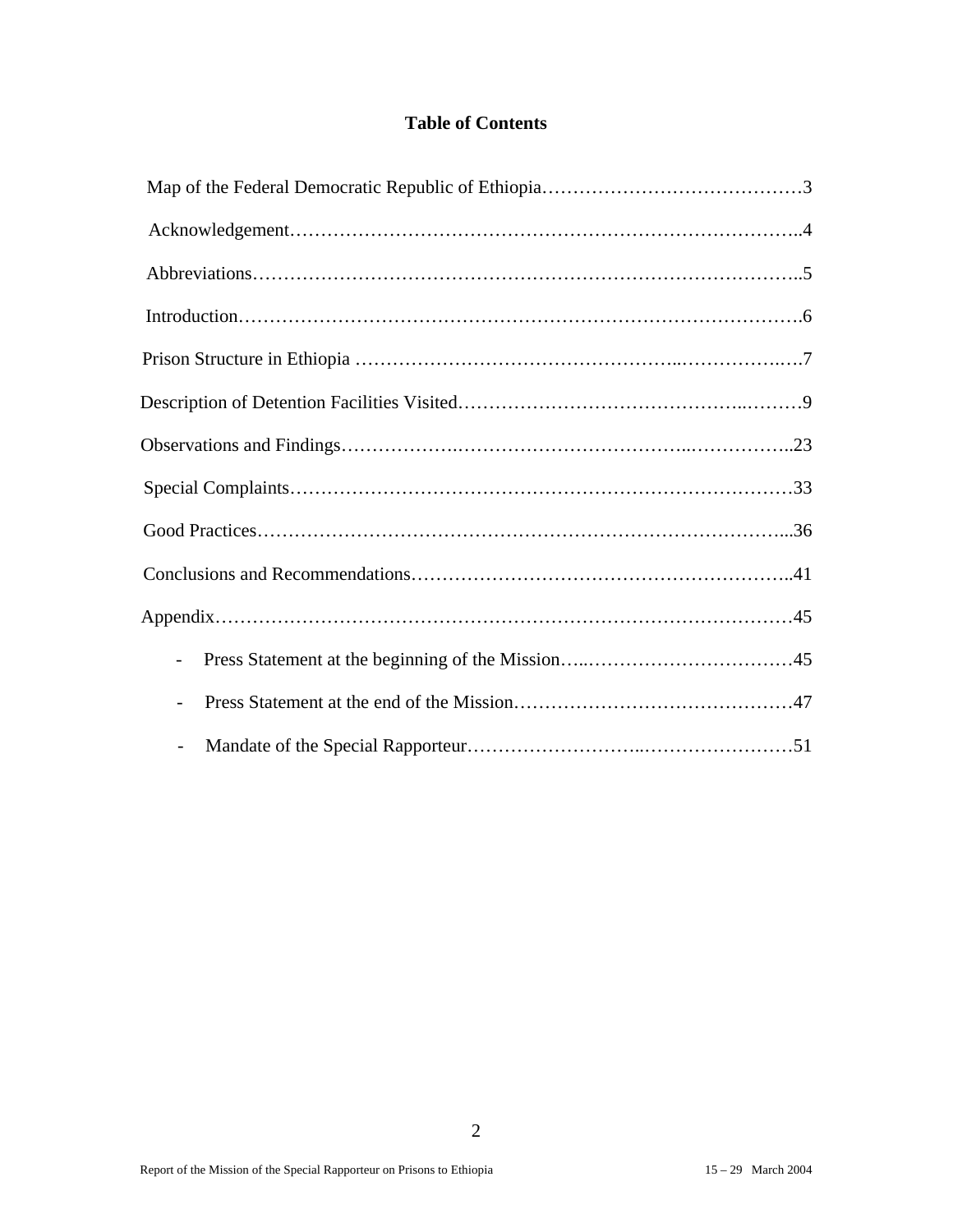## **Map of Ethiopia showing Administrative Regions**

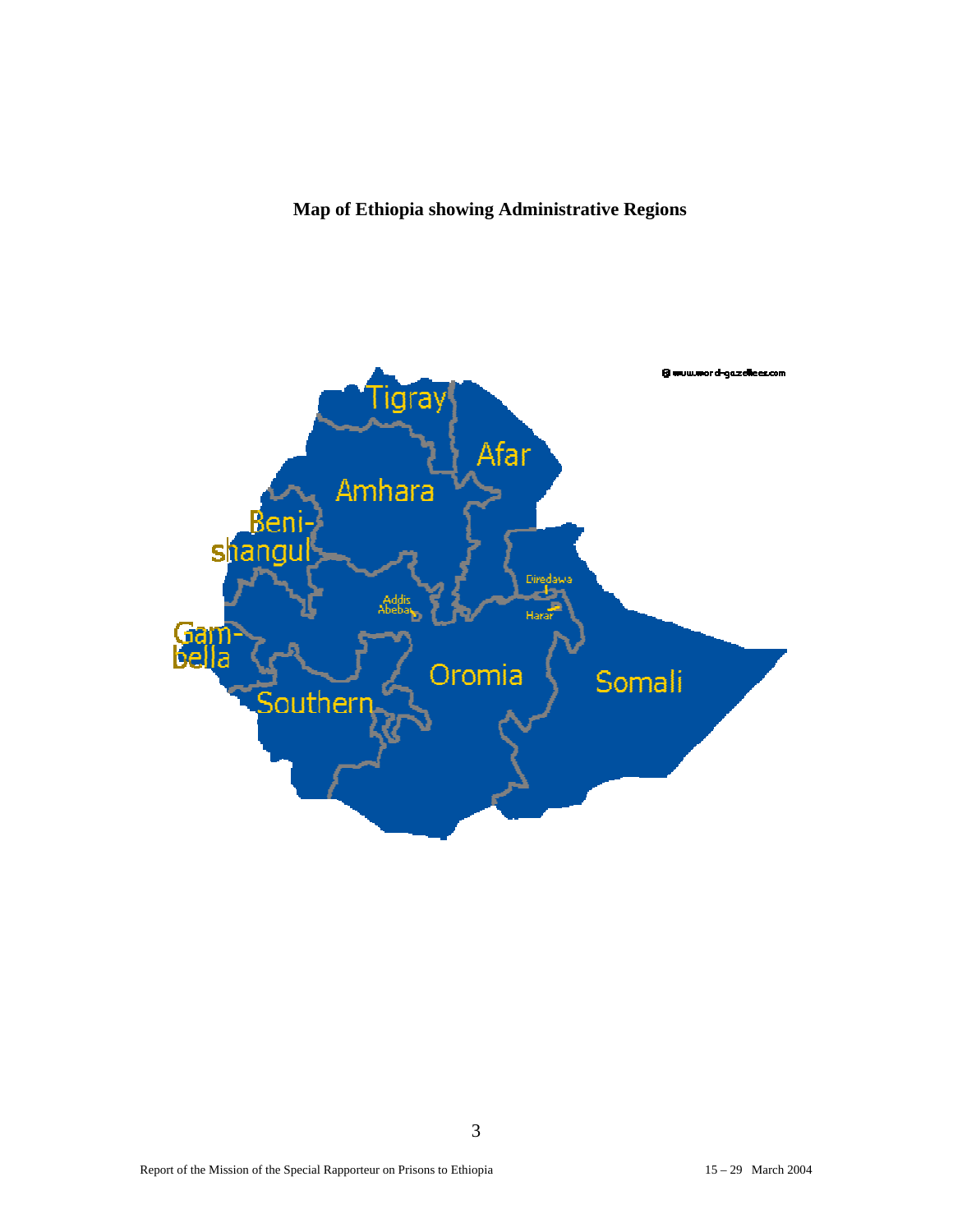#### **Acknowledgement**

The African Commission on Human and Peoples' Rights (ACHPR) wishes to express its appreciation to the government of the Federal Democratic Republic of Ethiopia (FDRE) for extending an invitation to the Special Rapporteur on Prisons and Conditions of Detention in Africa to visit and inspect prisons and other places of detention in the country. The Special Rapporteur is grateful to the authorities for their hospitality, cooperation and support given during the duration of the mission.

A special note of appreciation also extended to the Ethiopian Human Rights Council (EHRCO) which assisted with some logistical preparations prior to the mission. The Special Rapporteur is particularly grateful to all the Non-Governmental Organisations (NGOs) that found time to meet with her, as well as those that could not meet with her but were willing to provide valuable information regarding the prison regime in Ethiopia through the telephone. The information provided by these NGOs proved invaluable during the inspection phase of the mission.

The Special Rapporteur would also like to acknowledge the contribution made by Human Rights Watch (HRW) and Penal Reform International (PRI) by providing relevant information about prison situations in Ethiopia prior to the mission.

It is also important to acknowledge the important contribution of Mr. Bareket Samuel who accompanied the delegation throughout the mission and assisted in some cases as an interpreter. The devotion of the drivers, especially Mr. Hebtamu Lema with whom we travelled hundreds of kilometres from one region of the country to another, sometimes into the early hours of the morning, is also acknowledged.

Most importantly, the Special Rapporteur would like to recognize the openness and frankness of the local prison authorities as well as the detainees. Together, they facilitated our work and we hope such openness will continue so as to enhance the condition of detention of persons deprived of their liberty.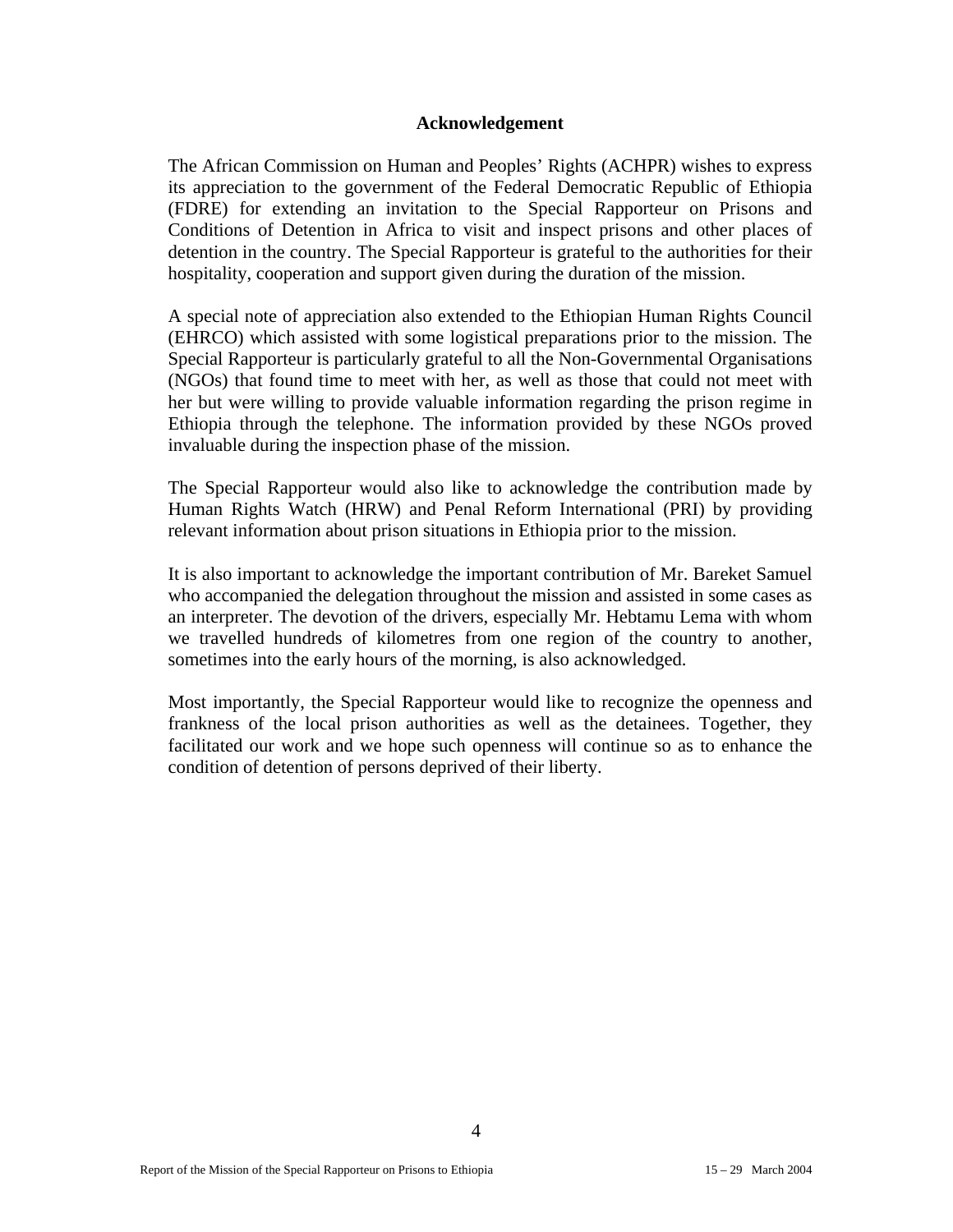## **Abbreviations**

| <b>ACHPR</b> | African Commission on Human and Peoples' Rights                        |
|--------------|------------------------------------------------------------------------|
| <b>AIDS</b>  | Acquired Immune Deficiency Syndrome                                    |
| AU           | <b>African Union</b>                                                   |
| <b>EHRCO</b> | Ethiopian Human Rights Council                                         |
| <b>FDRE</b>  | Federal Democratic Republic of Ethiopia                                |
| <b>FSCE</b>  | Forum on Street Children Ethiopia                                      |
| <b>HIV</b>   | Human Immunodeficiency Virus                                           |
| <b>HRW</b>   | Human Rights Watch                                                     |
| <b>ICRC</b>  | <b>International Committee of the Red Cross</b>                        |
| <b>NGOs</b>  | Non-Governmental Organisations                                         |
| OLF          | Oromo Liberation Front                                                 |
| PF           | Prison Fellowship                                                      |
| PRI          | <b>Penal Reform International</b>                                      |
| <b>SNNPR</b> | Southern Nations, Nationalities and Peoples Region                     |
| <b>SRP</b>   | Special Rapporteur on Prisons and Conditions of Detention<br>in Africa |
| TB           | Tuberculosis                                                           |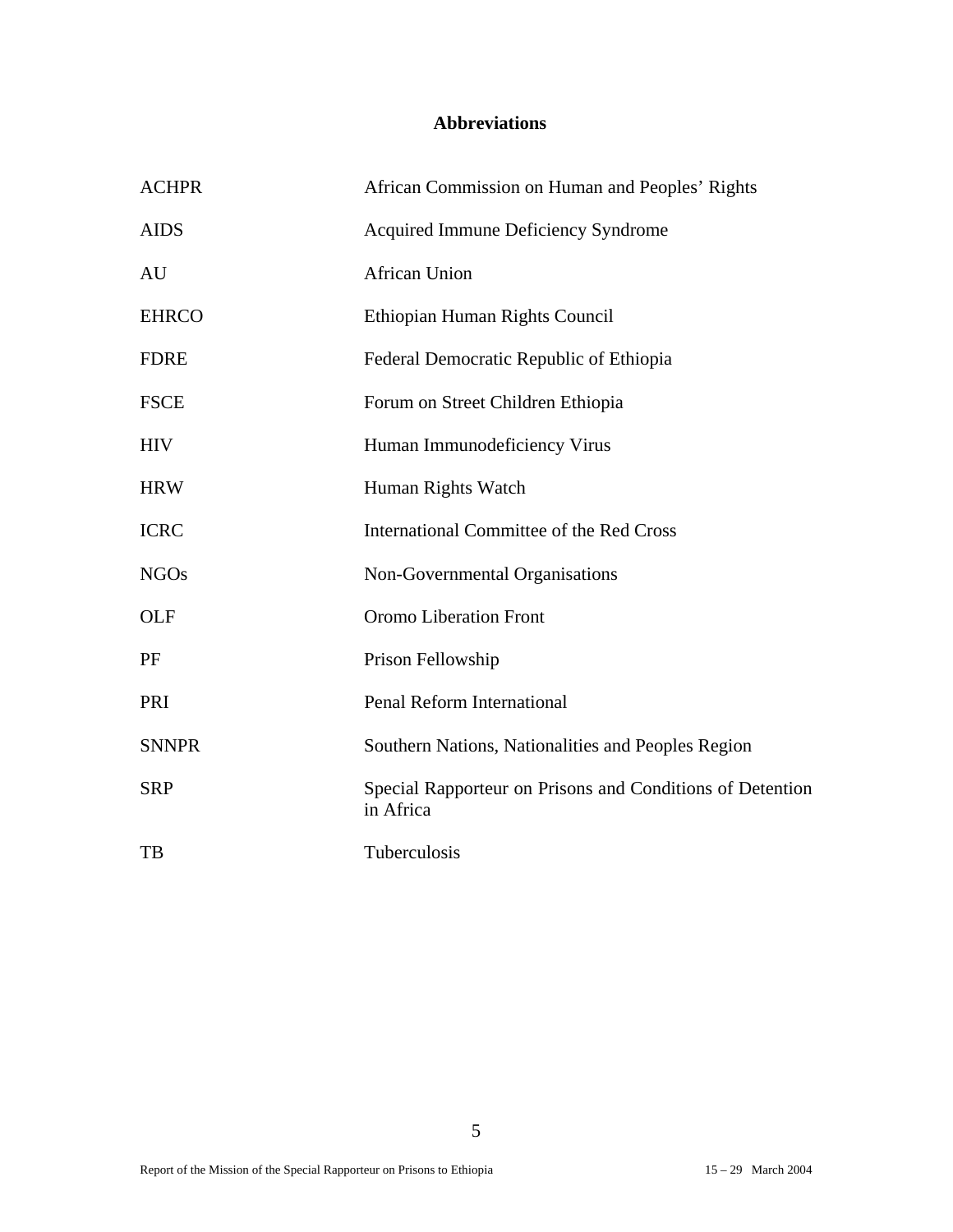#### **I. Introduction**

At the 33rd Ordinary Session of the African Commission on Human and Peoples' Rights (ACHPR) held in Niamey, Niger, the Special Rapporteur on Prisons and Conditions of Detention in Africa, (SRP) Commissioner Dr. Vera Chirwa held discussions with the government delegates from the Federal Democratic Republic of Ethiopia (FDRE) to explore the possibility of a visit to the country. At the 34<sup>th</sup> Ordinary Session of the African Commission held in Banjul, The Gambia, the FDRE made an open invitation to the Special Rapporteur to visit Ethiopia at any time. In consultation with the government of Ethiopia, a mission was scheduled for 15 – 29 March 2004.

The mission falls within the mandate of the Special Rapporteur to monitor prisons and other places of detention in Member States of the African Union and make appropriate recommendations on how to enhance the rights of persons deprived of their liberty.

The Special Rapporteur was accompanied to the Mission by Mr. Robert Wundeh Eno, Assistant to the Special Rapporteur on Prisons and Conditions of Detention in Africa.

On Monday 15 March 2004, the Special Rapporteur held talks with government officials from the Ministries of Foreign Affairs, Justice and Information to brief them about the mission. On 16 March 2004, the Special Rapporteur held a Press Conference at the Siemen Hotel in Addis Ababa to inform the general public about the mission and urged individuals and institutions that had suggestions to make on how to ensure a successful mission, to come forward.

The Special Rapporteur visited and inspected nine prisons, two prison farms and two police stations in five regions of the country. These included –

- Addis Ababa Prison
- Kaliti Prison
- Ziway Prison
- Awasa Prison
- Arba Minch Prison
- Adama Prison
- Dippo Prison
- Dire Dawa Prison
- Harar Prison
- Ziway Prison Farm
- Arba Minch Prison Farm
- Awasa Woreda Police Station
- Adama Woreda I Police Station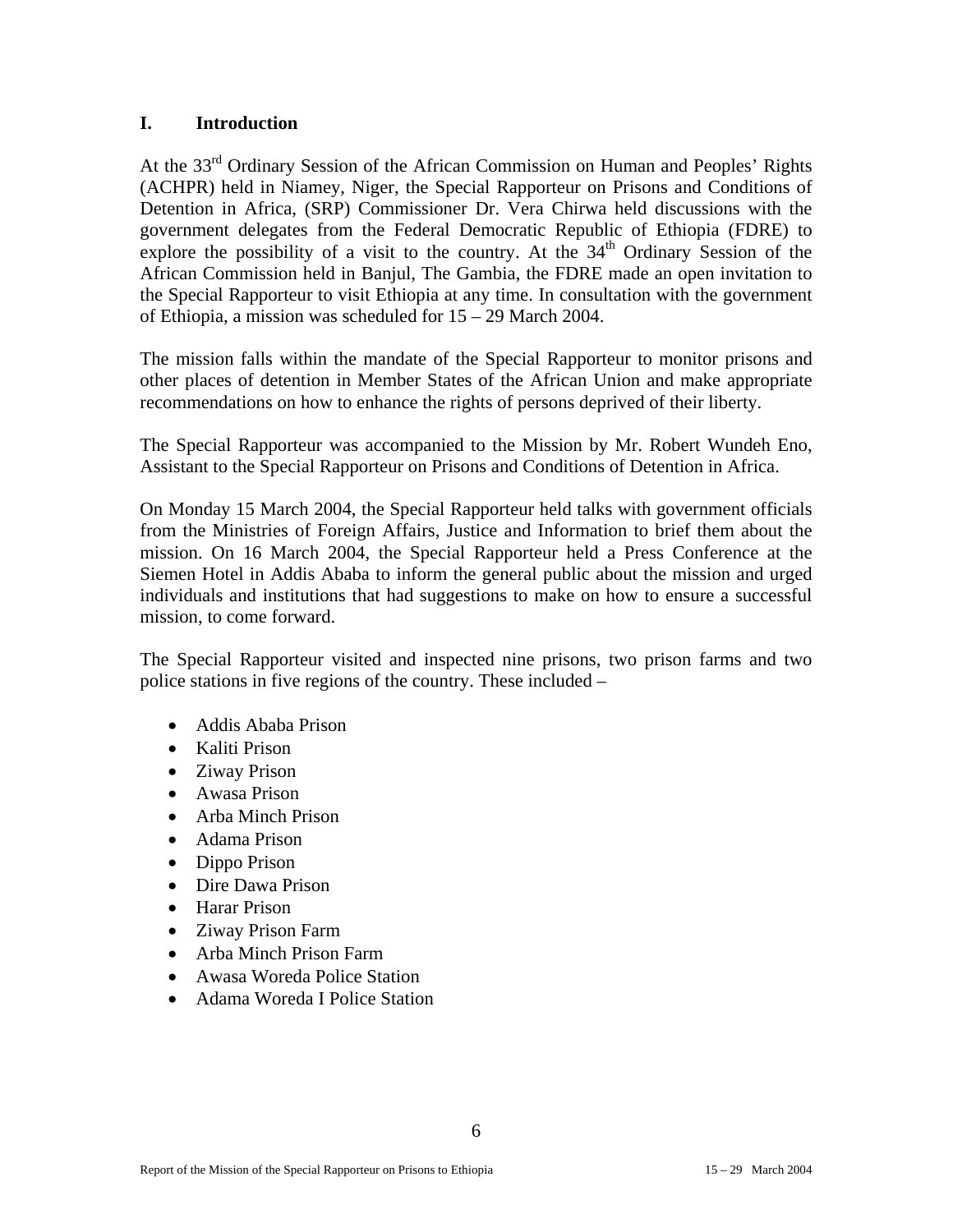#### **II. Ethiopian Prison Structure**

The Federal Democratic Republic of Ethiopia, as the name suggests, is a federation made up of semi-autonomous regions or states. The Regions are established on the basis of the settlement patterns, ethnic composition, language, identity and consent of the people in each locality. There are nine autonomous federated regions of the federation, while Addis Ababa and Dire-Dawa are federal administrative regions.

Each Region has its own basic laws and regulations, which has to conform to the Ethiopian Federal Constitution of 1995 – Regulation No 1 of 1995. Prison administration was also governed along federal lines, with federal prisons and regional prisons having autonomous regulations.

Prisons in Ethiopia have been inherited first, from the imperial era and later from the brief Italian administration. Prior to the Italian occupation from 1935 to 1943, there was only one prison in the country – in Addis Ababa – constructed by **Emperor Segnito** in the early  $20<sup>th</sup>$  Century.

In modern Ethiopia, the prison regime has been shaped by three main legal instruments:

- Proclamation No. 44 of 1945
- The Imperial Penal Code of 1957
- Proclamation No. 365 of 2003 on the establishment of a Federal Prison **Commission**

The above instruments, together with Proclamation No. 1 of 1995 - the Federal Constitution of the FDRE, provide for the establishment and management of prisons including the treatment of prisoners. Prison administration is at two levels – the federal as well as the regional level.

The Federal Democratic Republic of Ethiopia with a land size of over 1,127,127 Sq Km and a population of over 72 million inhabitants has over 63,000 prisoners held in 171 prisons.

*a) Federal Prison administration* 

As a federation of eleven regions, the government has given some measure of autonomy to the different regions to manage their own affairs, including the criminal justice system. Among the eleven regions, two – Addis Ababa and Dire Dawa – are federal regions, that have the jurisdiction to deal with federal matters. Like all other regions, they also manage prisons and prisoners. Certain crimes such as genocide, inciting ethnic conflicts and crimes committed by foreigners are tried in federal courts and convicted persons detained in federal prisons. There are also prisoners in federal prisons for alleged terrorism, especially persons purporting to be members of the Oromo Liberation Front (OLF), a group fighting for an independent Oromo State. It is also possible to transfer prisoners from federal prisons to regional prisons to serve their sentences there, if they so request.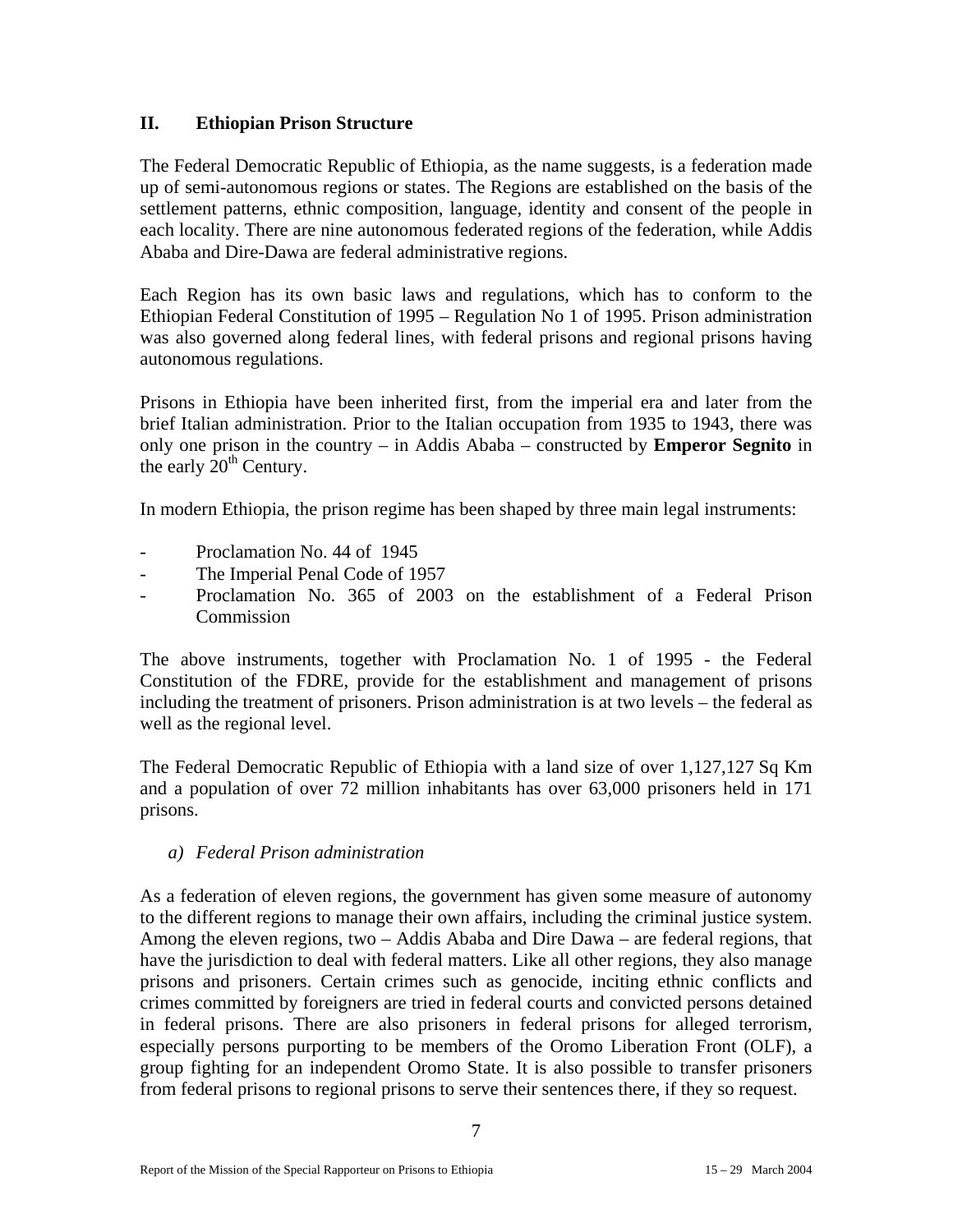The Federal prisons receive their funding directly from the federal government and after the adoption of Proclamation 365 of 2003; they are being managed by the Federal Prison Commission. The federal prisons are better in terms of infrastructure, budgetary allocations and management than regional prisons.

#### *b) Regional Prison Administration*

The regions represent the different ethnic groups that make up modern Ethiopia. Each region is dominated by a particular ethnic group and it seems those regions with no dominant ethnic group like Dire Dawa and Addis Ababa are made federal administrative regions. Thus, in the Oromia Region, the Oromos constitute the majority, and in Amhara, the Amharas.

Each region has its own prison laws or regulations which must not depart from Proclamation 365 of 2003 and the values of the 1995 Constitution. Each region provides for the welfare of its prisoners in accordance with its available resources. Thus, while some regions provide formal and vocational training to inmates, some regions could not afford. The Dippo Prison in the Oromia Region, for example, has wood and metal workshops while Arba Minch and Awasa prisons in the Southern Nations, Nationalities and Peoples' Region (SNNPR) has no schools for either formal or vocational education. While Arba Minch Prison has a large prison farm, the Harar Prison suffers from a serious shortage of water.

According to the administrative structure in Ethiopia, each region is divided into zones. The zones are further divided into either Special Woredas or Woredas, and the Woredas are also divided into Kebeles, the latter being the smallest administrative unit, at community level. Prisons are also classified into Zonal, Special Woreda and Woreda prisons – depending on the size of the prison. There are prisons in all the Zones and the Woredas and there is hardly any prison in the Kebeles.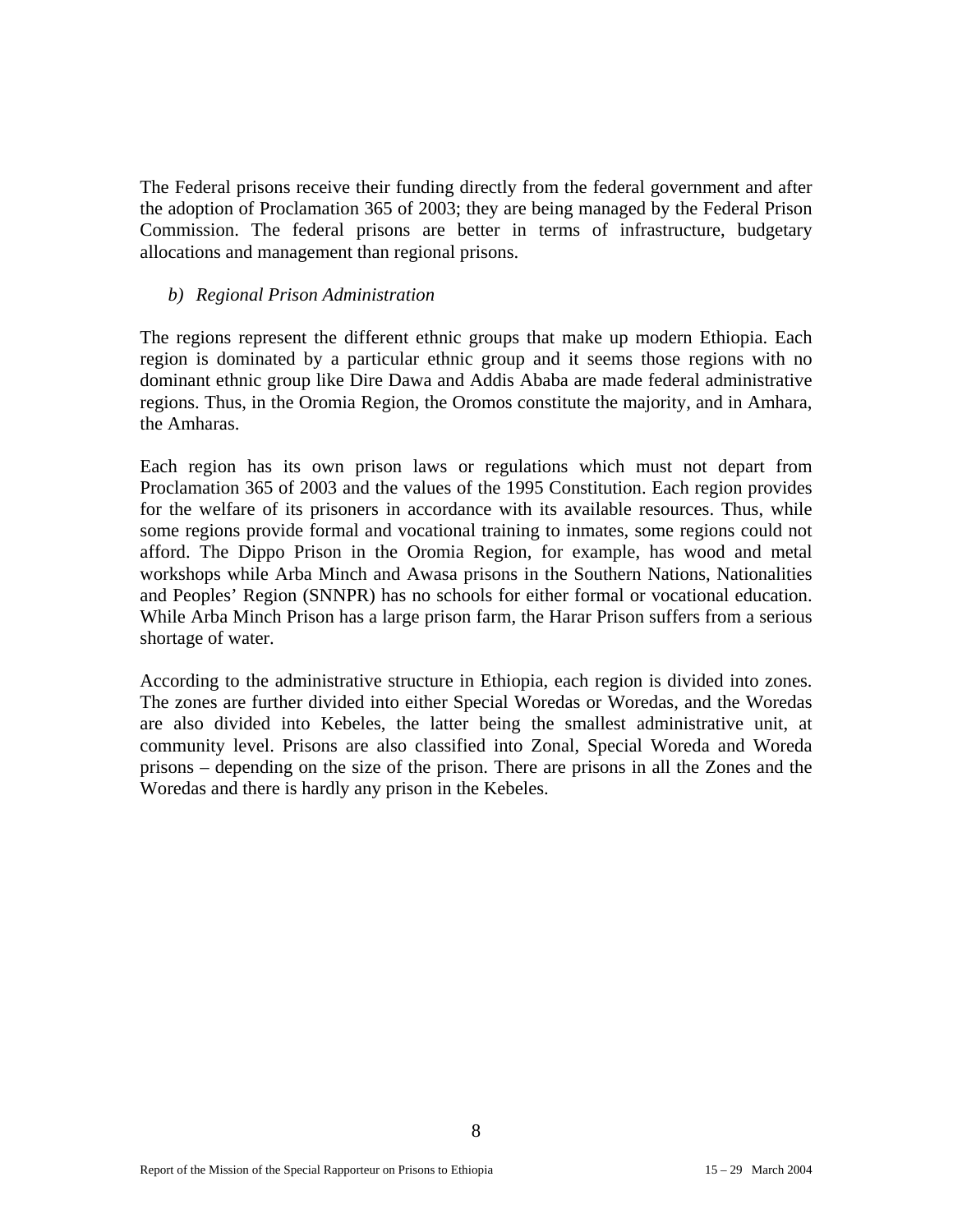| No.            | <b>Region</b> | <b>Population</b> | Area size | <b>Prison Population</b> |               | <b>Total</b> |
|----------------|---------------|-------------------|-----------|--------------------------|---------------|--------------|
|                |               | in 000            | in Sq Km. | <b>Male</b>              | <b>Female</b> |              |
|                | Tigray        | 4,206.5           | 50 28 6   | 3,761                    | 113           | 3,874        |
| $\overline{2}$ | Afar          | 1,483.9           | 96 708    | 223                      | 15            | 238          |
| 3              | Amhara *      | 18,555.2          | 156 960   | 14,034                   | 455           | 14,489       |
| 4              | Oromia        | 25,125.0          | 353 632   | 21,927                   | 689           | 22,616       |
| 5              | Somali        | 4,537.7           | 279 252   | 248                      | 5             | 253          |
| 6              | Ben Shangul   | 617.6             | 50 248    | 1,159                    | 27            | 1186         |
| 7              | <b>SNNPR</b>  | 13,918.2          | 112727    | 12,199                   | 539           | 12,738       |
| 8              | Gambela       | 243.9             | 25 3 69   | 431                      | 11            | 442          |
| 9              | Harar         | 175.9             | 374       | 1,325                    | 84            | 1409         |
| 10             | Dire Dawa     | 337.8             | 1 0 2 5   | 413                      | 27            | 440          |
| 11             | Addis Ababa☆  | 2,833.7           | 546       | 5,776                    | 138           | 5914         |
|                |               |                   |           |                          |               |              |
|                | <b>Total</b>  | 72,035.4          | 1 127 127 | 61,696                   | 2,093         | 63,792       |

Table 1 below shows the prison population distribution by region.

 $\mathbb{R}$  Including Robit Prison  $\mathbb{R}$  Including Kaliti Prison

#### **III. Description of detention facilities visited**

The Special Rapporteur visited nine prisons, two police stations and two prison farms in five regions of the country. This section gives a brief description of the detention facilities visited.

#### **1. Addis Ababa Region**

The Addis Ababa region is one of the two federal regions in the eleven region federation of Ethiopia. It comprises 6 zones and 28 Woredas. The city is divided into 328 dwelling associations (Kebeles) of which 305 are urban and 23 rural. Addis Ababa is located in the heart of the country surrounded by the Oromia region. It has a land area of about 540  $\text{Km}^2$  with a total population of almost three million inhabitants. As capital of the country, Addis Ababa is a city where, despite differences in number, almost all-ethnic groups live in. However, the major ethnic groups were the Amharas 48.3%, Oromos 19.2%, Guragies 17.5%, Tigrains 7.6%, and others all together 7.4%. Regarding religion, 82% of the populations were Orthodox Christians, 12.7% Muslims, 3.9% Protestants, 0.8% Catholics, and 0.6% followers of other religions (Hindus, Jews, Bauhaus, Jehovah, Witnesses, Agthnostics).

The region has three prisons with a total of about 6,114 inmates – 5976 male and 138 female. The prisons include – Addis Ababa Prison, Kaliti Prison and Ziway Prison.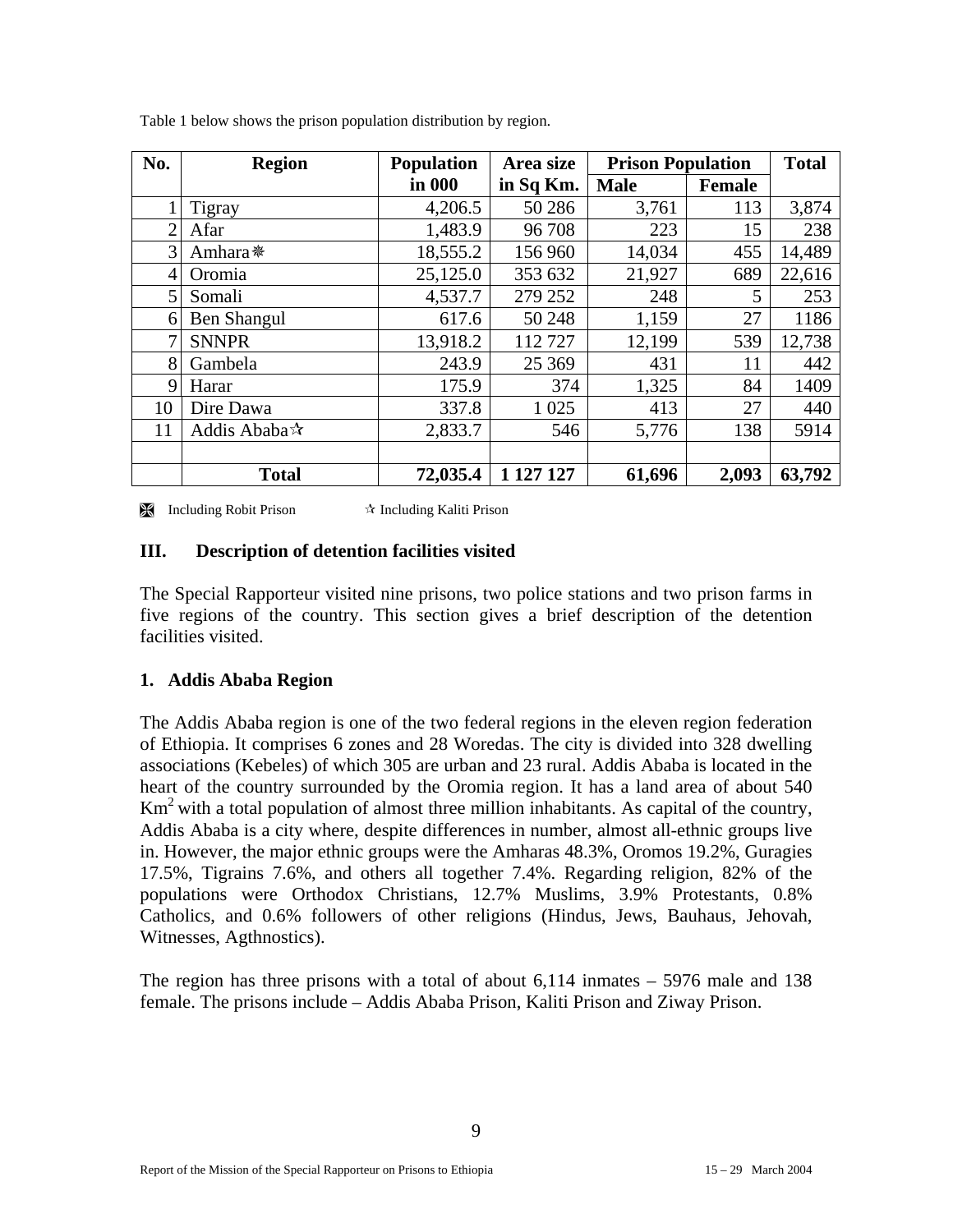#### *a) The Addis Ababa Prison*

The Addis Ababa Prison is a Federal prison situated in the capital of the country (just a few meters from the African Union (AU) offices. It is the largest Federal prison and one of the largest prisons in the country with a prison population size of 4835 – 4673 male and 165 female.

The prison is divided into six sections called zones and the six zones are made up of 30 large cells called houses or blocks. The male prisoners occupy 25 of the cells while the female occupy the remaining five cells, also called villas. The cells are not of equal sizes and house inmates depending on their sizes. Thus, a cell of about 7m x 20m would have about 135 inmates, while another cell of 7m x 7m would take about 25 inmates.

The male section of the prison is separated from the female section using a fence. The female section is further divided into two – one section for nursing mothers and expectant women and another section for the other women. There are 11 children in the women's section aged between 3 months and 4 years old. There are also about 3 teenage girl prisoners in the women's section.

One of the six zones houses some officials of the Derg (former) regime of Mengistu Haile Mariam. This section, also referred to as *Alem bekagn* (end of the world, in Amharic) has its own library, a computer training centre and a volley ball court.

Each zone has a small clinic that provides first aid medical services. Serious ailments are referred to the Prison's main clinic run by four doctors (including one prisoner doctor) and twelve nurses. Cases that cannot be handled by the main clinic are referred to hospitals outside the prison. $<sup>1</sup>$ </sup>

The clinic has a well stocked drug store and dispensary. It also has a dental section, a Tuberculosis (TB) section, and a laboratory with modern equipment. According to the Chief Medical Doctor of the Prison, the most common diseases are TB, hypertension, diabetes and HIV/AIDS. There is a 7.9% HIV/AIDS prevalent rate in the prison.

 $\overline{a}$  $<sup>1</sup>$  The clinic also serves the prison staff and their immediate families. It is not opened to the public.</sup>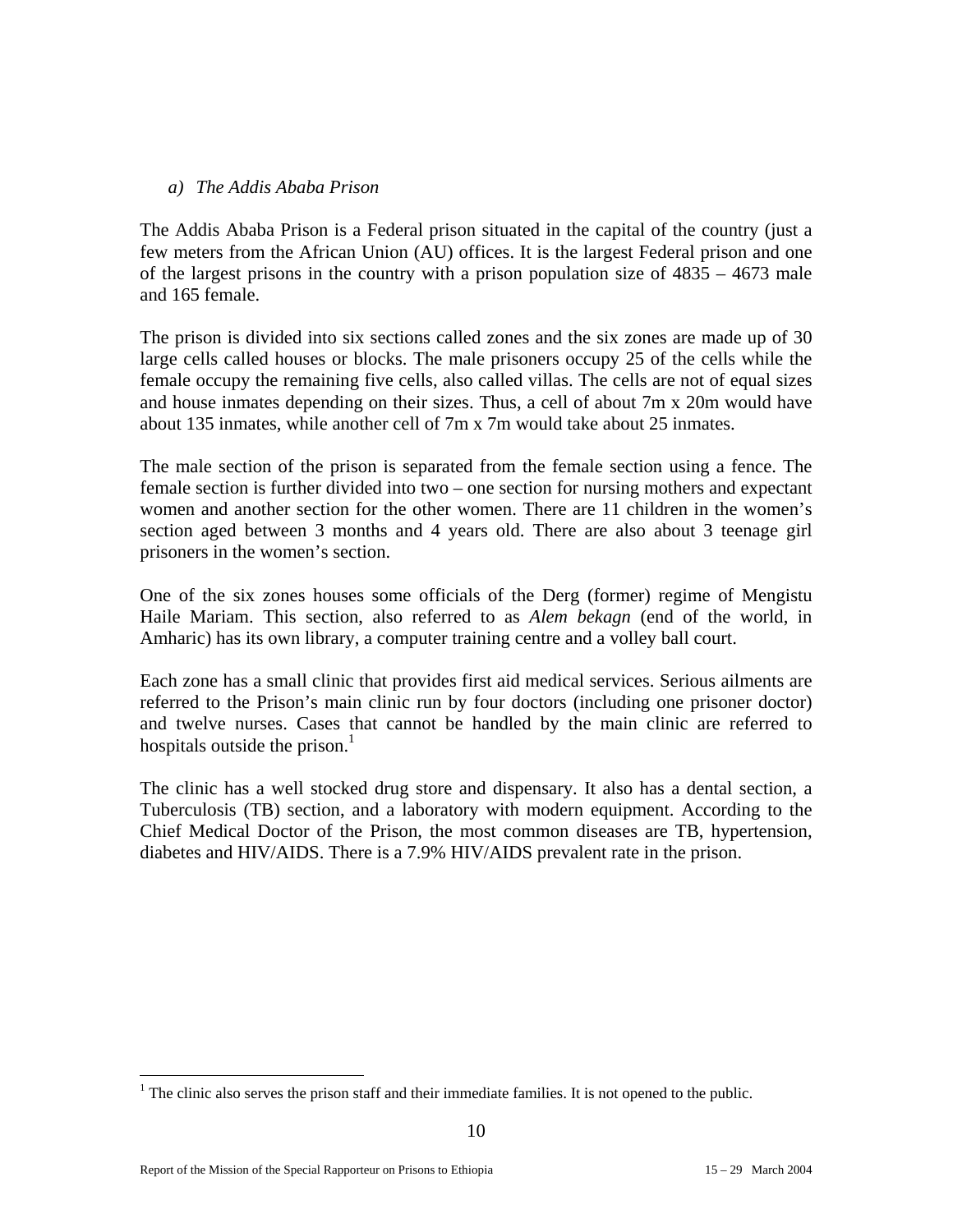

The Special Rapporteur being shown the drug store of the Addis Ababa Prison

The prison infrastructure is relatively new and there is a lot of construction work going on. There are classrooms for formal education right up to grade 6 and the authorities are constructing another section to extend formal education to grade 10. There are also classrooms built within the prison for subjects such as accounting and mathematics. Vocational training is also part of the reformation process in the prison. The prison has a well established vocational training section educating inmates on several trades including – sewing, woodwork, metal work, weaving, computer training, hairdressing and home economics. The prison also has a bakery with a modern machine that produced about 180 loaves of bread in about five minutes. The bread is used to feed the prisoners for breakfast.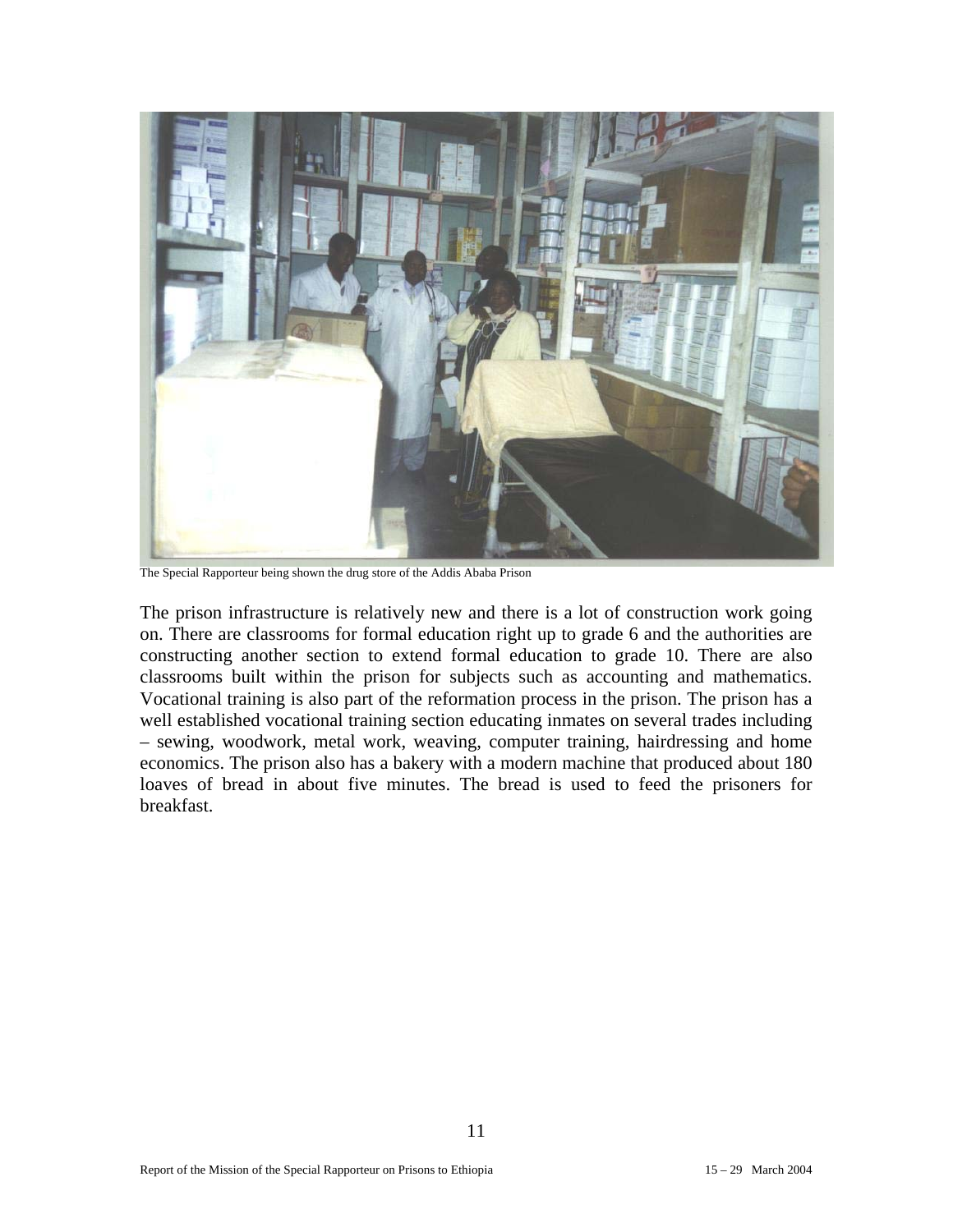

The Special Rapporteur inspects an Accounting class in the Addis Ababa Prison

*b) The Kaliti Prison* 

The Kaliti Prison situated some 11 Kilometers from the capital Addis Ababa is also a federal prison with about 479 inmates, the majority of them top military officials of the former regime charged with genocide and crimes against humanity. Some of the prisoners have been in detention for more than 12 years and most have been convicted and sentenced to life imprisonment. In a closed meeting with the Special Rapporteur, they claim they are political prisoners and are being victimised by the new regime. They also claim the majority of those detained across the country are persons opposed to the new regime and range from peasant farmers to top politicians of the Derg regime. They requested the Special Rapporteur to intervene on their behalf to appeal for pardon from the state.

The prison has a total of 11 cells – 10 for the 471 men and 1 for the 8 women detain there. The average age of the prisoners is above 50. The oldest prisoner claims to be about 110 years. He is half blind and walks with the help of others.

There is a small clinic in the prison that administers first aid treatment. There is no resident doctor or nurse. There is also a computer training centre and a small metal workshop. There is no school for formal education. Since most of the prisoners are over fifty years they may not be interested in classroom activities or metal or woodwork training.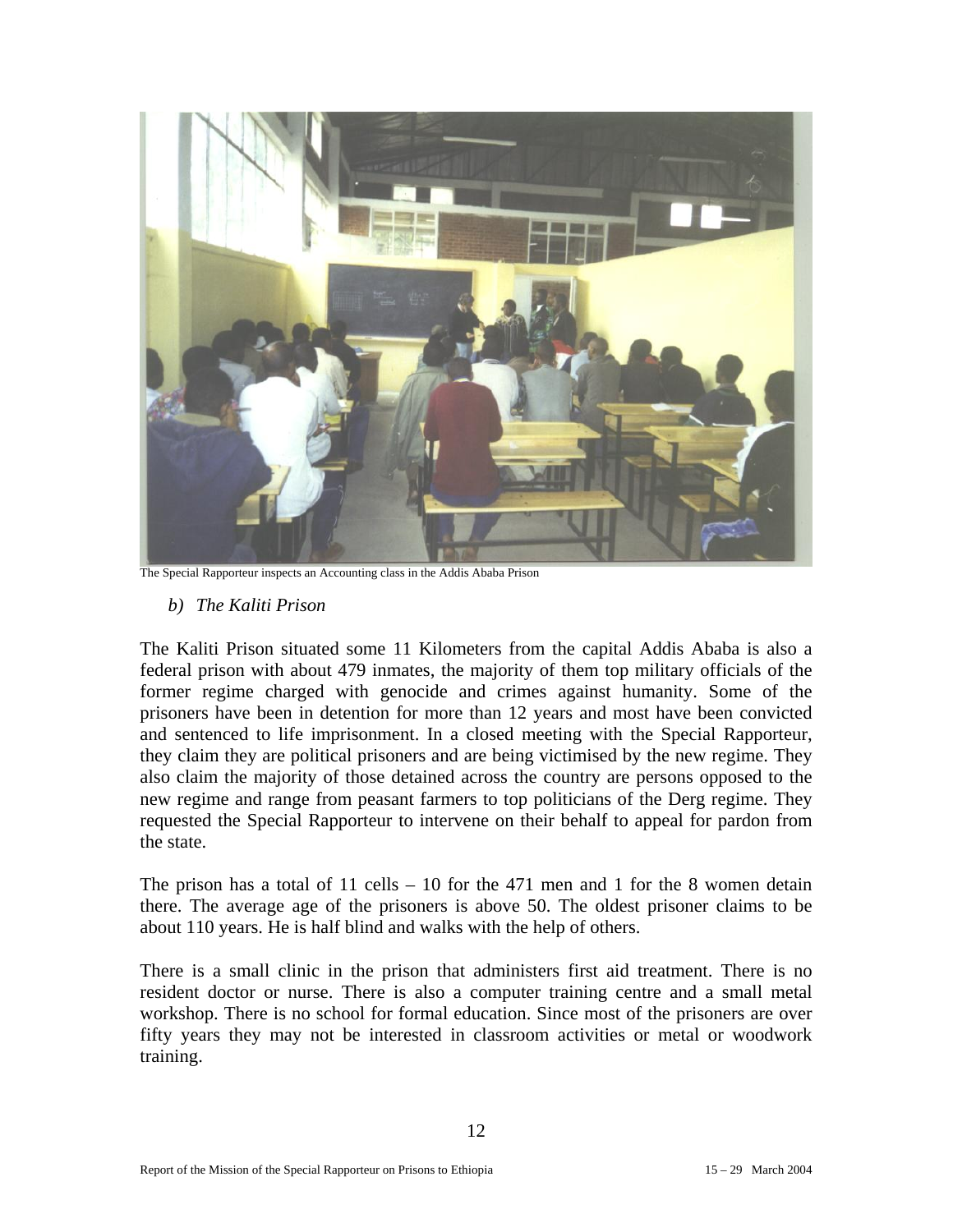The Special Rapporteur ws informed that the Kaliti prison compound is a makeshift structure put together after 1991 when the Mengistu regime was toppled. It is not meant for prison purposes. The prisoners informed the Special Rapporteur that most of the structures have been built by them through their own contributions and assistance from NGOs.

*c) Ziway Prison* 

The Ziway Prison is another federal prison in the Addis Ababa region situated about 150 kilometres from the capital, Addis Ababa. It is made up of about 635 inmates – all male. The prison has about eleven large cells of different sizes. Some hold 35 inmates, some 104 inmates.

There is a small clinic and a poorly equipped laboratory. It also has a school and a media center where information and news is broadcasted to all the prisoners.

d) Ziway Prison Farm

The Ziway Federal Prison Farm is located a few meters away from the Ziway Prison and covers almost 90 hectares of land. Irrigation water is derived from the Ziway lake. The farm produces cash crops such as such as banana, pawpaw, pepper, orange, guava, mangoes and also rears cattle. It also produces food crops such as maize, Onion, tomatoes and cabbage.

The cultivation is done by the prisoners and this is done as part of the reformation and reintegration policy of the prison. Farming is not done as part of punishment. The prisoners are trained from soil preparation in the nursery to crop transplant in the main farm.

The prisoners are paid for the work they do in the farms and depending on the nature and duration of the work, they may be given 0.75 Birr, or 1 Birr or 1.5 Birr (\$  $1 = 8$  Birr). They are paid a fraction of this money each month and the rest is kept by the administration and given to them when they are released.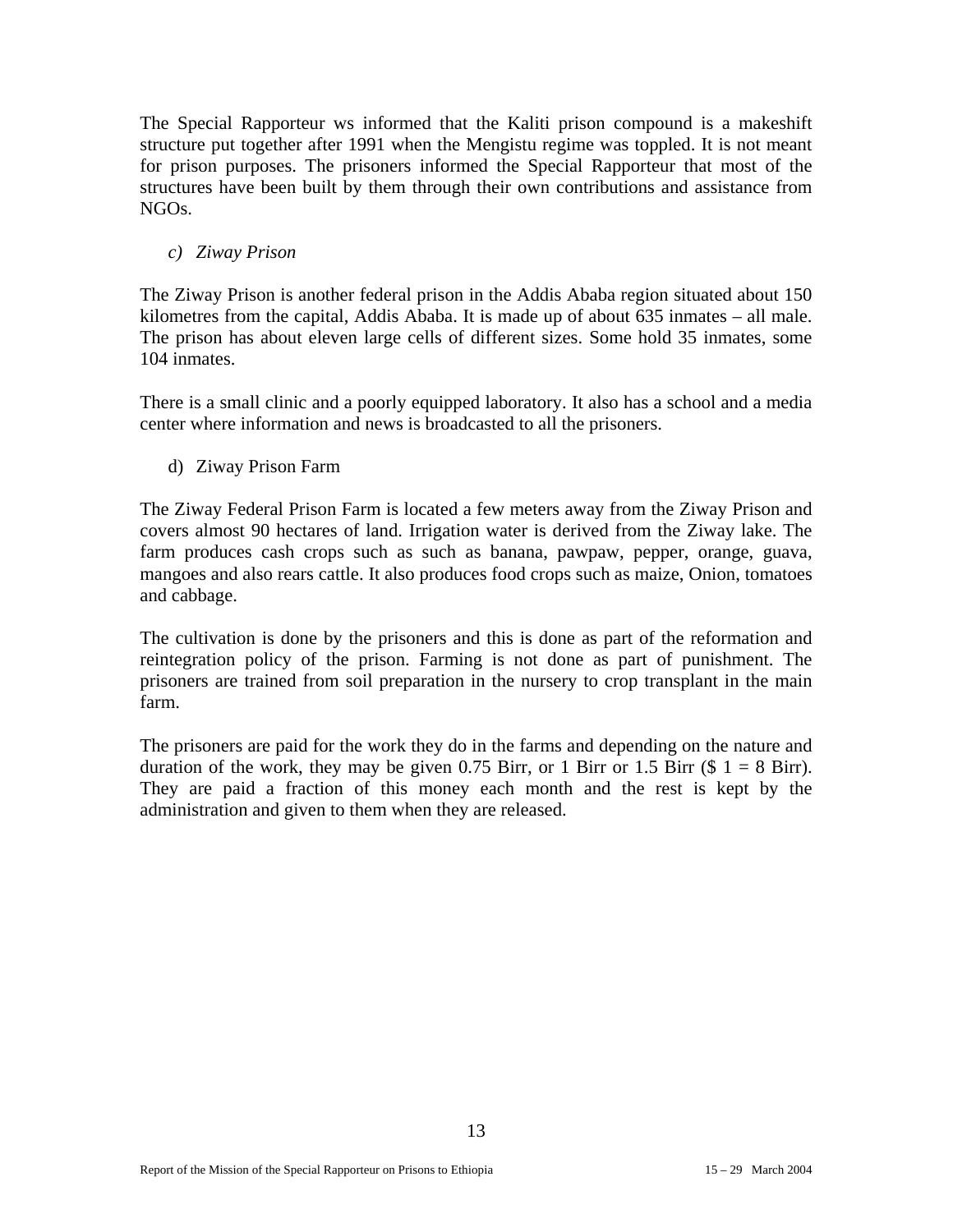

The Special Rapporteur assists prisoners to harvest cabbage in the Ziway prison farm

#### **2. Southern Nations, Nationalities and Peoples' Region (SNNPR)**

The SNNPR as the name indicates is made up of over 50 different nations, nationalities and peoples living cohesively. These ethnic groups have their own languages, culture and history with which they identify themselves. It is the third largest region in Ethiopia with a population of about 14 million (21% of national population) and an area of about 112,537 (10% of national area). It is divided into the following administrative units - 13 zones, 8 Special Woredas, 104 Woredas and 3717 Kebeles, with the Zones being the largest administrative unit and the Kebeles the smallest.

The Region lies in the southern part of the country. It has common borders with Kenya to the South, the Republic of the Sudan to the South West, the Gambella Region to the North West, and the Oromia region to the North and East. The rural population of the region accounts for about 93.2% of the total population. North Omo, Sidama, and Guragie are the three zones with the highest population. The population is concentrated mostly in eastern, northern and central part of the Region while the western and southern parts are sparsely populated. The predominant languages spoken in the region include, Sidamigna, Gruagigna, Wolayitagna, Hadiyigna, Keffigna,, and Kembatigna. Other languages spoken in the region are, Gamoigna, Malo, Goffa and Gedeo. The working language of the region is Amharic.

Under the former regime, prisons in the region were grossly neglected – inadequate funding, no training facilities and no desire to reform and reintegrate prisoners. The SNNPR Prison Administration Office was reconstituted in 1993 after the overthrow of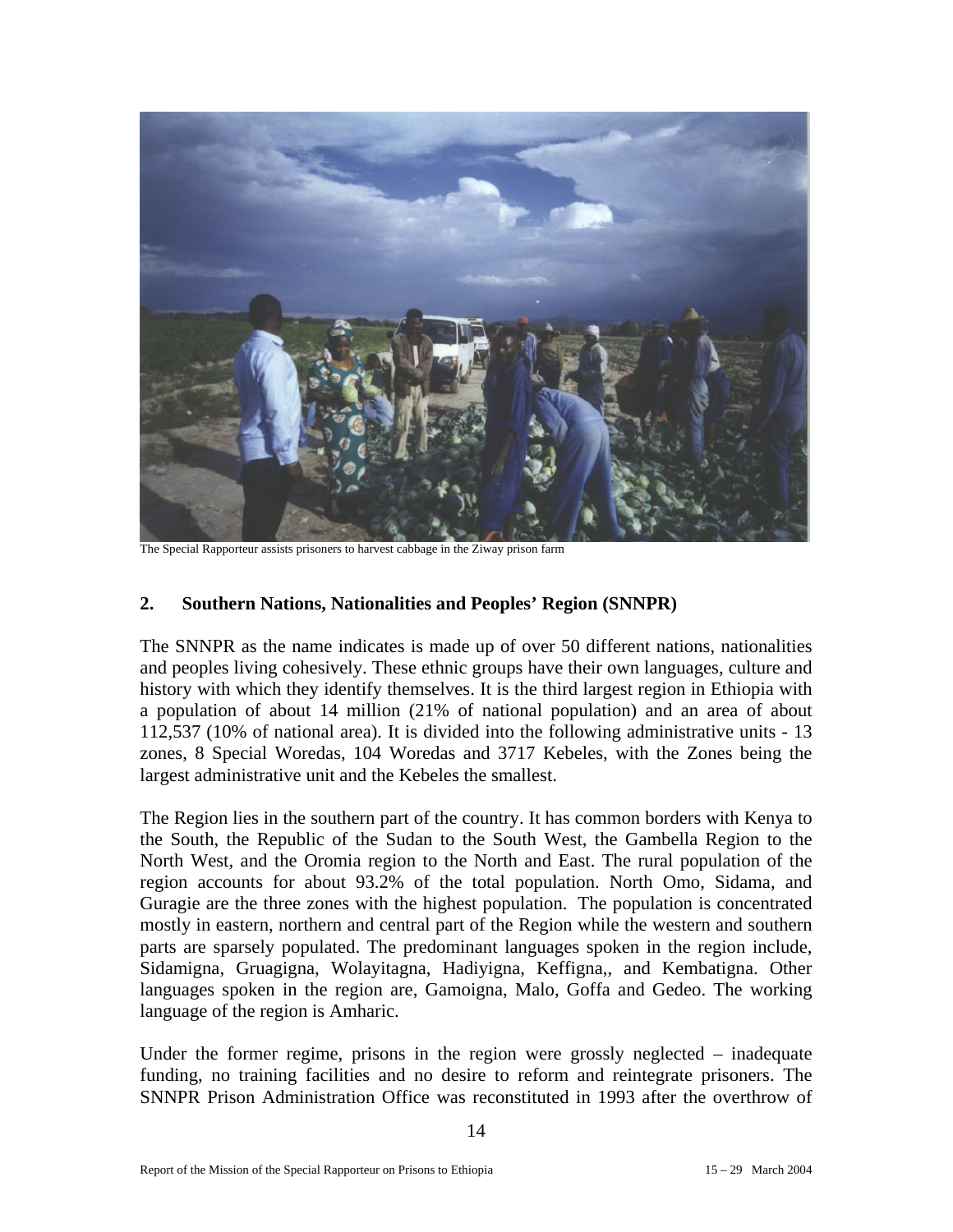the Mengistu regime in 1991. Today, the region has a total of 23 prisons – 13 zonal, 5 Special Woredas and 5 Woredas. The 23 prisons have a total of 12,738 inmates.

| No.            | Category                   | <b>Male</b> | <b>Female</b> | <b>Total</b> |
|----------------|----------------------------|-------------|---------------|--------------|
|                |                            |             |               |              |
|                | Death Sentence             | 11          | -             |              |
| $\overline{2}$ | Life Imprisonment          | 339         | 18            | 357          |
| 3              | More<br>than<br>4<br>years | 3,248       | 95            | 3,345        |
|                | imprisonment               |             |               |              |
| 4              | <b>Awaiting Sentence</b>   | 2,701       | 89            | 2,790        |
| 5              | Awaiting trial             | 2,867       | 116           | 2,983        |
| 6              | Children                   | 84          | 74            | 158          |
|                | <b>Total</b>               | 12,199      | 539           | 12,738       |

Table 2 shows the prisoners' classification in the SNNP Region.

Table 3 shows the human resources capacity in the prison sector in the SNNP Region.

|              | <b>Military</b> | <b>Civilian</b> | <b>Total</b> |
|--------------|-----------------|-----------------|--------------|
|              |                 |                 |              |
| Male         | 650             |                 | 730          |
|              |                 |                 |              |
| Female       | 87              |                 | 131          |
|              |                 |                 |              |
| <b>Total</b> | 737             | 124             | 861          |

The Special Rapporteur visited two prisons, one police station and one prison farm in the region. These include the Awasa Prison, the Arba Minch Prison, the Awasa Woreda Police Station and the Arba Minch Prison Farm.

*a) The Awasa Prison* 

The Awasa prison is a regional prison located on the outskirts of the capital of the SNNP Region – Awasa, some 400 kilometers from Addis Ababa. The original capacity of the prison is estimated at 450 but it is holding 979 inmates – more than double its capacity.

The prison has a small clinic with a non-resident nurse. There is also a small library which is almost empty safe for newspapers and a few books, a small manual wood workshop and a weaving section. There are classrooms for formal education and most of the teachers are inmates themselves.

The prison has 12 cells, 9 for males and 3 for female inmates. The female section is completely separated from the male and is guarded by female guards. However, the female section does not have any recreational facilities like the male section which has a volley ball court and some indoor games. With support from the Catholic Mission in Awasa, there are plans to construct four new blocks of 5m x 7m in size.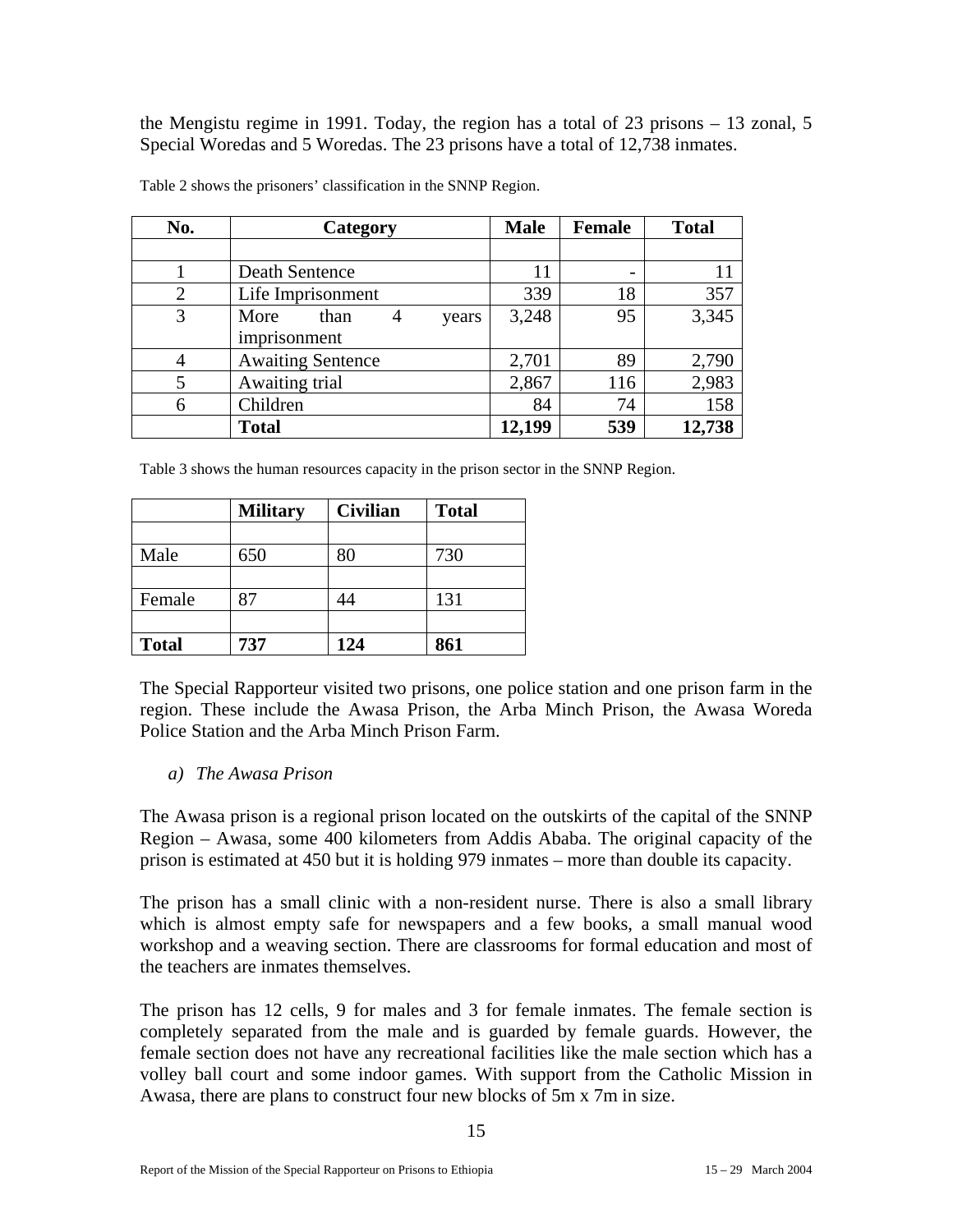The prison is managed by a staff of 67 whose average salary ranged from 420 to 600 Ethiopian Birr per month, that is, about 52 to 75 US Dollars a month. This is the salary for an average Ethiopian civil servant.



The Special Rapporteur addresses prisoners in the Awasa prison

Table 4 shows the prisoners' composition in the Awasa prison.

| No. | Category                       | <b>Male</b>                 | <b>Female</b> | <b>Total</b> |
|-----|--------------------------------|-----------------------------|---------------|--------------|
|     |                                |                             |               |              |
|     | Death Sentence                 |                             |               |              |
| 2   | Life Imprisonment              | 10                          |               | 10           |
| 3   | More than 1 and up to 25 years | 87                          | 4             | 91           |
|     | Up to 1 year                   | 16                          |               | 16           |
| 5   | Awaiting sentence              | 552                         | 20            | 572          |
| 6   | Awaiting trial and trial       | 269                         | 14            | 283          |
| 7   | Children                       | $\mathcal{D}_{\mathcal{L}}$ | 5             |              |
|     |                                |                             |               |              |
|     | <b>Total</b>                   | 936                         | 43            | 979          |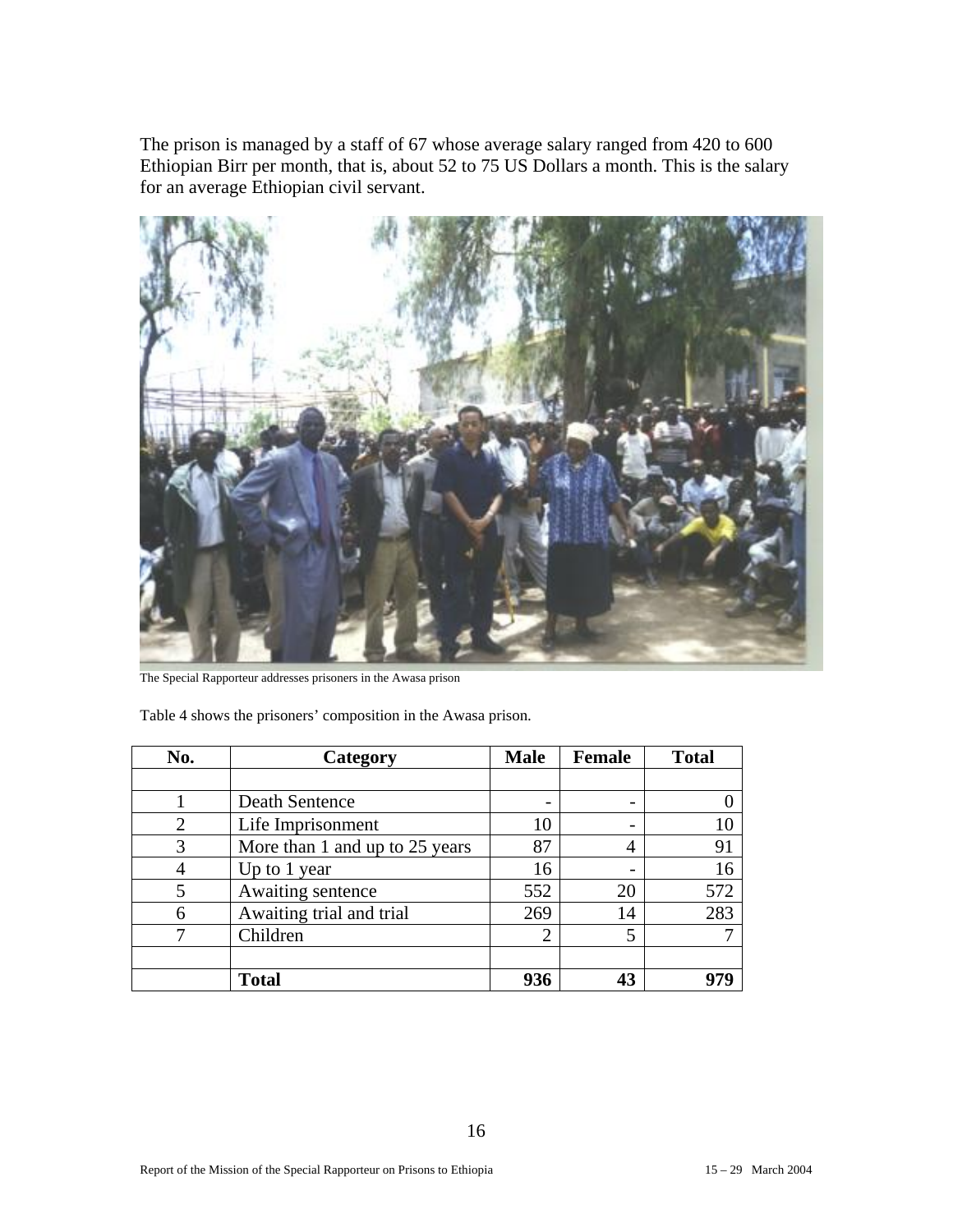#### *b) The Arba Minch Prison*

The Armba Minch Prison is a regional prison located about 300 kilometers from Awasa and 700 kilometers from Addis Ababa. It has an original inmate capacity of about 1100 but holds about 1605 inmates – 1536 male and 69 female. The prison has a small and poorly equipped clinic. There are no schools for either formal or vocational training. The prison has 11 cells – 8 for male and 3 for female inmates. The local government has approved a plan to build more cells.

#### *c) The Arba Minch Prison Farm*

Less than one kilometre from the Arba Minch Prison is the Arba Minch Prison Farm. The farm grows crops such as maize, coffee, mangos, bananas, sugar cane and guavas. Proceeds from the farm are sent to government. The authorities are negotiating with government to allow the proceeds to be used within the prison.



The Special Rapporteur visits a sugarcane plantation in the Arba Minch Prison Farm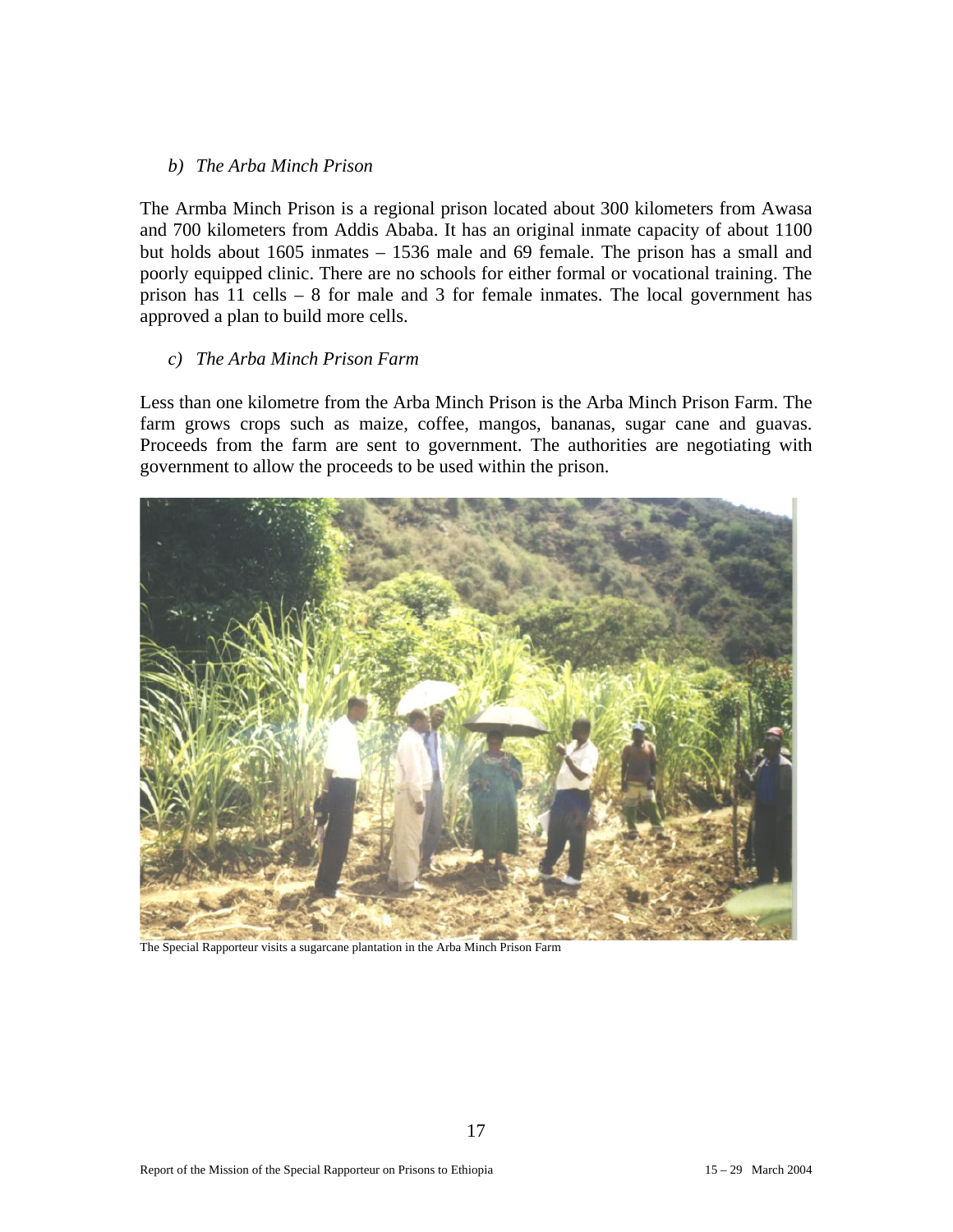#### *d) Awasa Woreda Police Station*

The police station is located a few kilometers from the Awasa prison. There are about 30 detainees in a two room block. The rooms are very dirty and produced very bad odour. The detainees themselves are stinking as they have not bathed for several days.

There is no where they can bath as there is no provision for a bathroom in the police stations. The toilet, a few meters from the cell, is very dirty and detainees are not allowed to go to the toilet at night. They are provided with a bucket where they urinate and empty the contents in the morning.

The detainees are provided with neither blankets nor food, because according to the authorities, the government does not provide any budget for persons detained in police stations. There is no medical facility and there are reports of police brutality.

#### **3. Oromia Region**

The Oromia Region covers the largest part of the country. The Region borders the Afar, Amhara and Benshangul/Gumuz regions to the north, Kenya to the South, the Somali Region to the East, the Republic of the Sudan and the Benishangul/gumuz Region to the West, the Southern Nations, Nationalities and Peoples' Region and the Gambella Region to the South.

With a population of over 25 million and a land size of about 353,632 km<sup>2</sup>, the Oromia Region is the largest region in Ethiopia both in terms of population and land area. The major ethnic groups within the Region included 85% Oromo, 9.1% Amhara and 1.3% Gurage. The remaining 4.6% constituted other ethnic groups. The religious composition of the population of the region indicated that 44.3% were Muslims, 41.3% Orthodox Christians, 8.6% Protestants, and 4.2% followers of traditional religions. The remaining 1.6% constituted other religious groups. In urban Oromia, Orthodox Christians constituted 67.8% of the population, followed by Muslims 24.0% and Protestants 7%. Oromifa (Oromigna) is the official language. It constituted 83.5% of the spoken language. Other major languages are Amharic 11%, Guragigna, 0.98%, Gedeogna 0.98% and Tigrigna 0.25%.

The Region has a total of 33 prisons - 15 Zonal and 18 Woredas with an overall prison population of 22,616. The Special Rapporteur visited and inspected prisons in the East Shoa Zone. The East Shoa Zone has three prisons - Adama (Nazret) Prison, Dippo Prison and the Ziway Prisons with a total prison population of 2,199. The Special Rapporteur visited the Adama and Dippo prisons.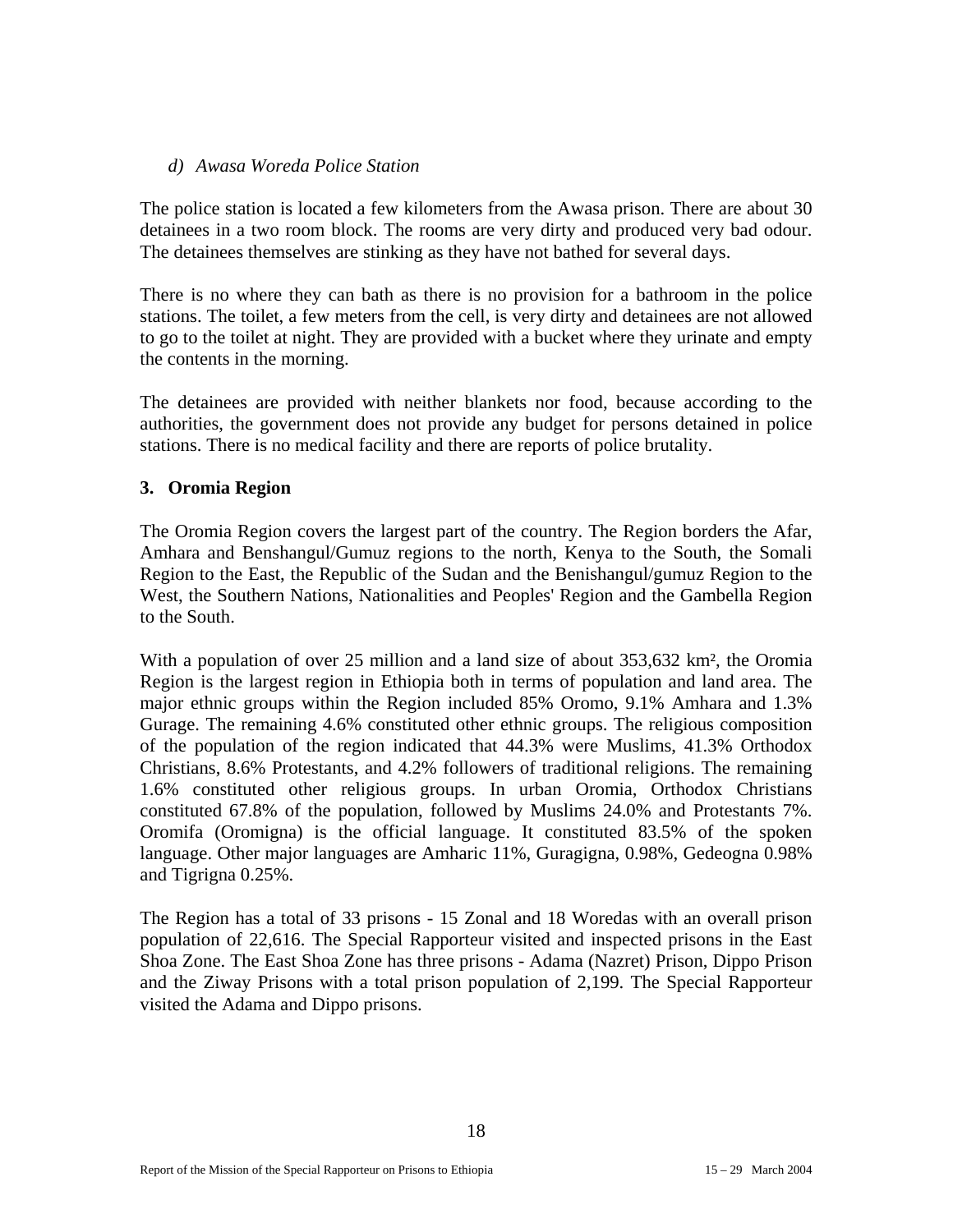#### *a) The Adama Prison*

The Adama (Nazret) Prison is located on the outskirts of the capital city of the Oromia Region – Nazret.<sup>2</sup> The prison with its 7 cells – 6 for men and 1 for women – has an original holding capacity of about 150 prisoners but has 300 inmates – 273 male and 27 female, including 5 children and one expectant mother. The female cell is completely separated from the male cells and guarded by female guards. The age range of the prisoners is from 16 to 82 years for men and 14 to 65 years for women.

There is a small clinic with a resident nurse and one health assistant. There is no doctor. Serious health cases are referred to hospital. The prison has a small library with very few books; it also has a mini-media where information and news is disseminated to the prisoners. The mini-media also serves as entertainment for the prisoners. There is no classroom for formal education but some inmates have been arranging make-shift classes to teach others. They follow the national curriculum and teach up to grade 5 level. With the support of the prison authorities these classes will be recognised and accredited by the regional government next year.

There are very few vocational activities, especially in the female section. As a matter of fact, the female section has neither a school, a recreational facility nor a vocational training facility. The argument advanced by the authorities for this absence is that male and female inmates, as per prison regulations, cannot be put together and the authorities do not have the resources or the space to establish separate facilities.

#### *b) The Dippo Prison*

 $\frac{1}{2}$ 

The Dippo Prison is also located in the East Shoa Zone of the Oromia Region just a few kilometers from the Adama Prison. It has a total prison population of 325 inmates. It has a reasonably equipped vocational training facility that offers training in wood work, metal work and weaving. There is limited space for other recreational facilities – there is however, a volleyball court used almost exclusively by the male inmates.

With support from the Prison Fellowship Ethiopia, the authorities have constructed three new large modern cells equipped with flushing toilets. The cells also have beds, mattresses, bed sheets and towels for each inmate. Each cell has an area of about 7m x 12m with a capacity of 36 prisoners. The authorities plan to move some inmates into the new cells by the end of April 2004.

It is also called and pronounced Nazareth. The name was changed from Adama to Nazret but the local authorities still use the name Adama.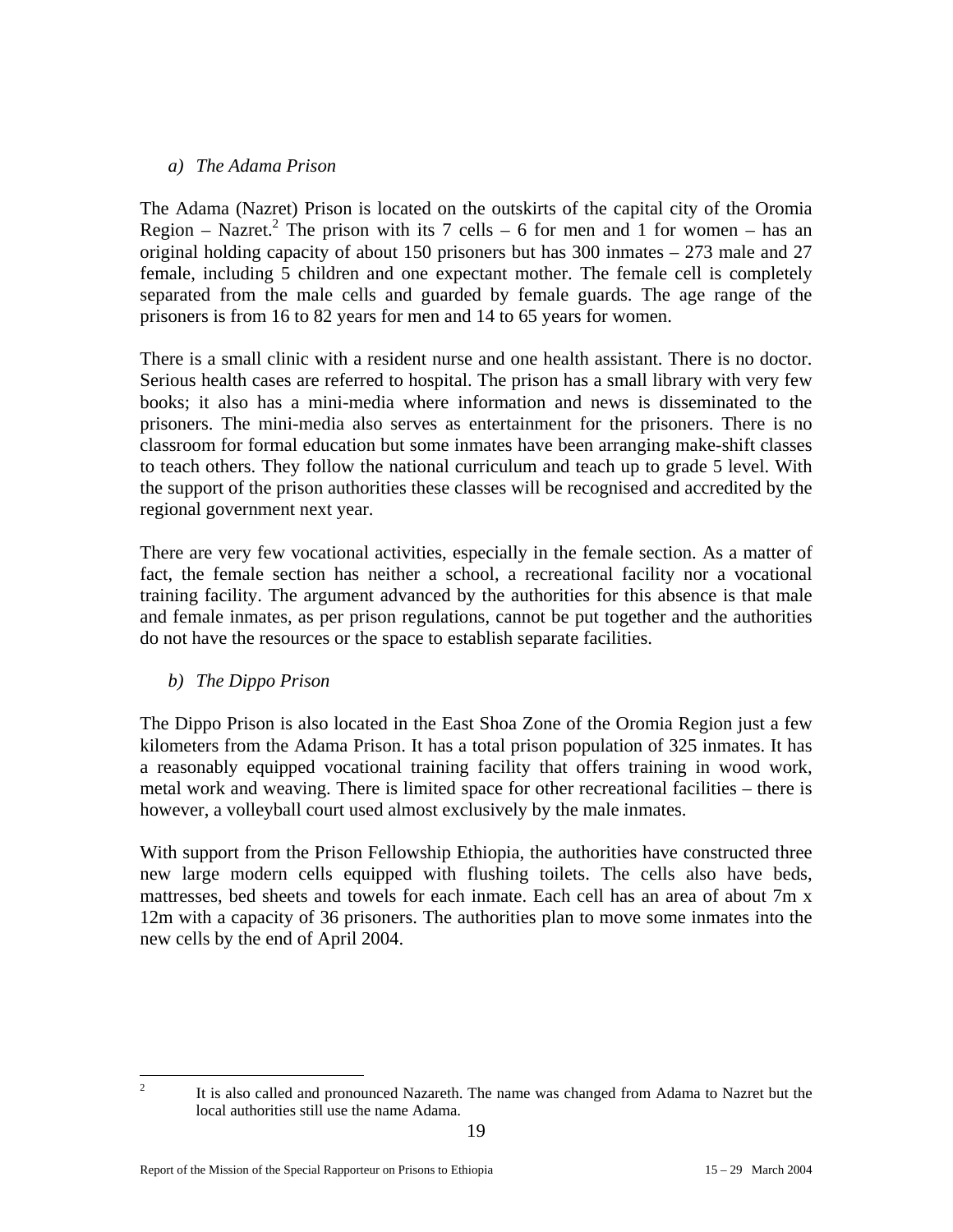

The new wing of the Dippo Prison built by Prisons Fellowship Ethiopia

*c) Adama Woreda I Police Station* 

The Adama Woreda I Police Station is located in the capital of the Oromia Region – Nazret. It had a total of 85 inmates in three cells. The largest of the three cells is 4m x 7m with 40 detainees.

The cells are poorly ventilated and overcrowded. There are no mattresses or blankets for detainees to use. There is no water for bathing. The detainees have not bath since they were detained, some for more than 25 days. Detainees also complain of police brutality. Some showed the Special Rapporteur scars and wounds on their bodies allegedly caused by police beatings.

They are fed only once a day with two loaves of bread each. They complain that the food is usually not enough for all the detainees, so the authorities choose randomly, first from those whose relatives were far away, and if there is food left, from the rest of the detainees.

There is another make shift detention room for women, and at the time of the visit, there were two female detainees aged 16 and 18. The room is built with zinc and the floor was not cemented

The authorities complain that the government does not provide any budget for detainees in police stations.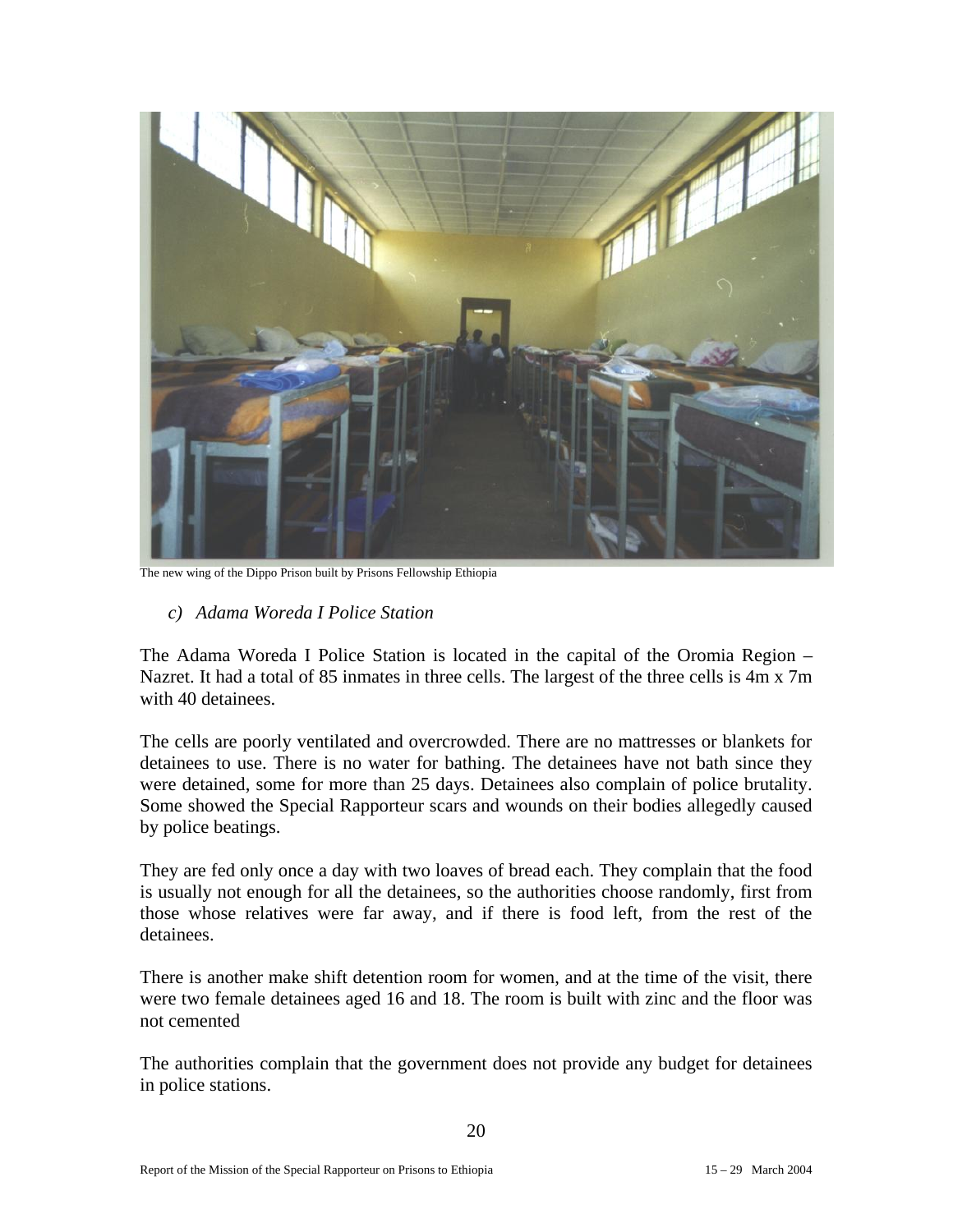#### **4. Dire Dawa Region**

The Dire Dawa Region is one of the two Federal Administrative Regions. The region consists of the city of Dire Dawa and the surrounding rural areas. It has no administrative zones but one woreda – the Gurgura Woreda. There are 24 urban Kebeles and 28 rural peasants associations. Dire Dawa is the capital city of the administrative council.

The Region is located in the eastern part of the country enclosed by the Somali Region and the Oromia region. It is about 515 Kilometers from Addis Ababa with a total land area of about 1,025 Km² and a population size of about 337.800 inhabitants. The region has only one prison – the Dire Dawa Prison, with a total of 440 inmates – 413 male and 27 female.

The prison has a total of 22 cells, 20 for men, some as large as 6m x 11m with 26 inmates, others 7m x 7m with 16 inmates. The other two cells house the 27 female inmates with 1 kid. There is no school for either formal or vocational education. There is a small clinic that attends to  $15 - 20$  inmates a day. There is no resident doctor but a health assistant.

The regional government has allocated the sum of 127,108 Birr for vocational training including 250,000 Birr to buy material and some 600,000 Birr for classrooms. The prison has a total of 83 staff – 74 male and 9 female.

| No. | Category                      | <b>Male</b> | Female | <b>Total</b> |
|-----|-------------------------------|-------------|--------|--------------|
|     | Death Sentence                | O           |        |              |
| ∍   | Life Imprisonment             | 14          |        | 14           |
|     | $6 - 25$ years imprisonment   | 64          | 4      | 68           |
|     | 5 years and below             | 61          |        | 63           |
|     | <b>Awaiting Sentence</b>      | 129         | 11     | 140          |
|     | <b>Awaiting Trial</b>         | 118         | 10     | 128          |
|     | Prisoners from Somali Region  | 26          |        | 26           |
| 8   | Children (with their mothers) |             |        |              |
|     | <b>Total</b>                  | 413         | 27     |              |

Table 5 shows the prisoners' composition in the Dire Dawa Prison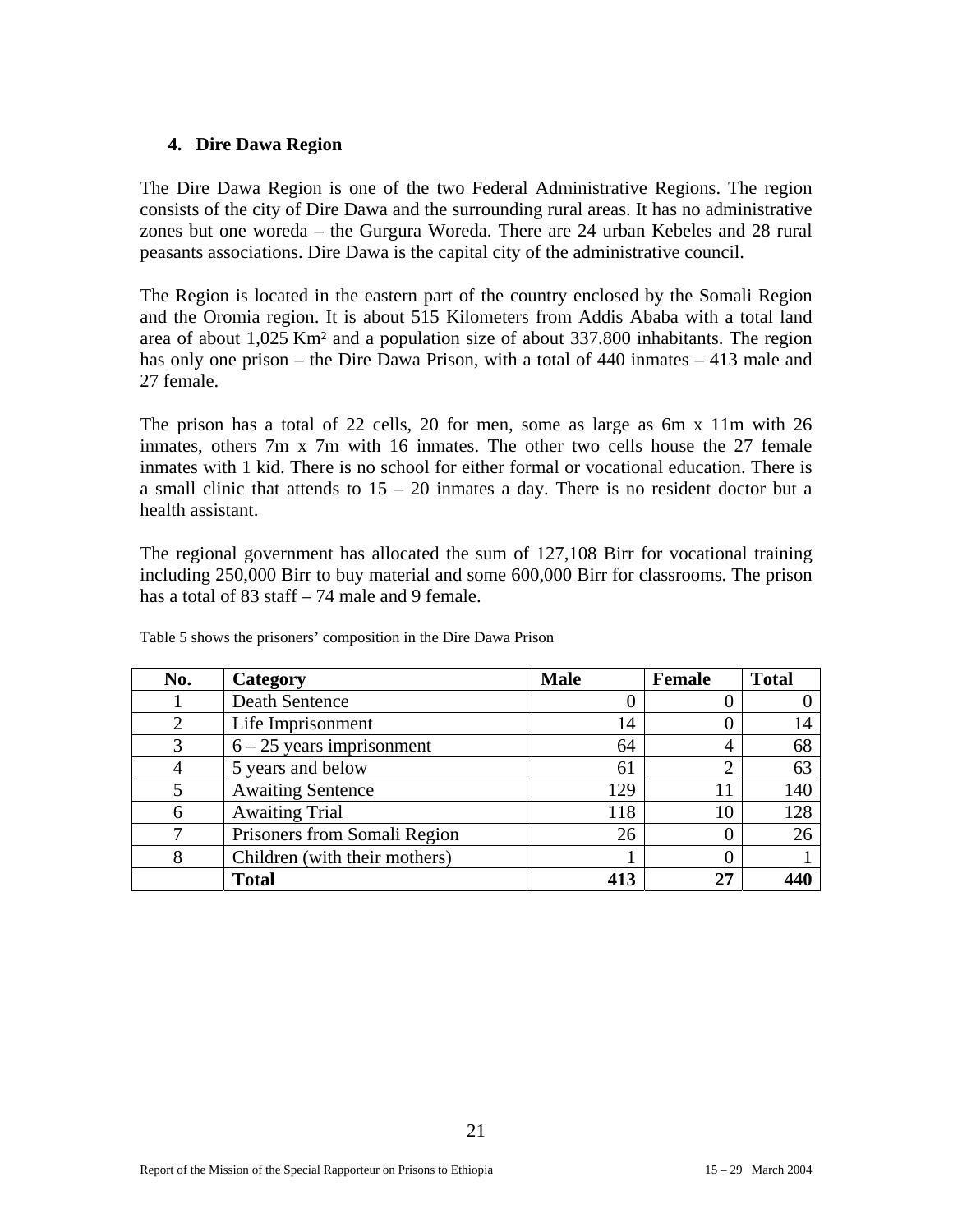#### **5. Harari Region**

The Harari Region is the smallest of the 11 regions in Ethiopia with a population of only 175.900 inhabitants and a land area of 374 Km². The capital of the region, Harar is one of the most popular historical towns in the Eastern part of Ethiopia. The State has no administrative zones or Woredas. It has about 19 Kebeles. The Region has located in the Eastern part of Ethiopia, surrounded by the Oromia Region.

The ethnic composition includes Oromo 52.3%, Amhara 32.6%, Harari 7.1%, and Guragies 3.2%. Harari language is the official language of the State. The religious composition of the population indicates that 60.3% are Muslims, 38.2% Orthodox Christian, 0.9% Protestants, 0.55 Catholics, and 0.1% followers of other religious groups.

The region has only one prison with an inmate capacity of 1000 but holds about 1370 prisoners – 1296 male and 74 female. It must be noted here that more than half of the inmates in this prison are from the Oromia Region detained in the Harar prison because the Oromia regional government does not have enough prisons to keep them in. While in the Harar prison, the Oromia regional government provides money for their daily upkeep and transportation to court for those whose cases have not been disposed.

The prison has a small clinic with no resident doctor but has three nurses - 2 assistant nurses and a sanitation officer. The male section is separated from the female section. A juvenile cell of 4m x 7m with 12 inmates is not completely separated from the adult section as there is free movement of adults in and out of the juvenile block.

The prison had 31 cells of different sizes – some 4m x 5m with 10 inmates, some 6m x 7m for 29 inmates, some 5m x 7m for 14 inmates and others 6m x 15m for 55 inmates. The 84 female prisoners are living in only 4 cells some of them with very rough and dirty walls. The walls, as well as the floors are not cemented. The area is very small and has no space for recreational and other activities.

The prison has a volleyball court and offers vocational training – woodwork, metal work, and brick laying only to male inmates. The authorities plan to introduce sewing for female inmates. There is a school that offers classes up to grade 6. The school is accredited by the regional ministry of national education. There is an acute shortage of water in the prison. This is as a result of water shortage in the region as a whole.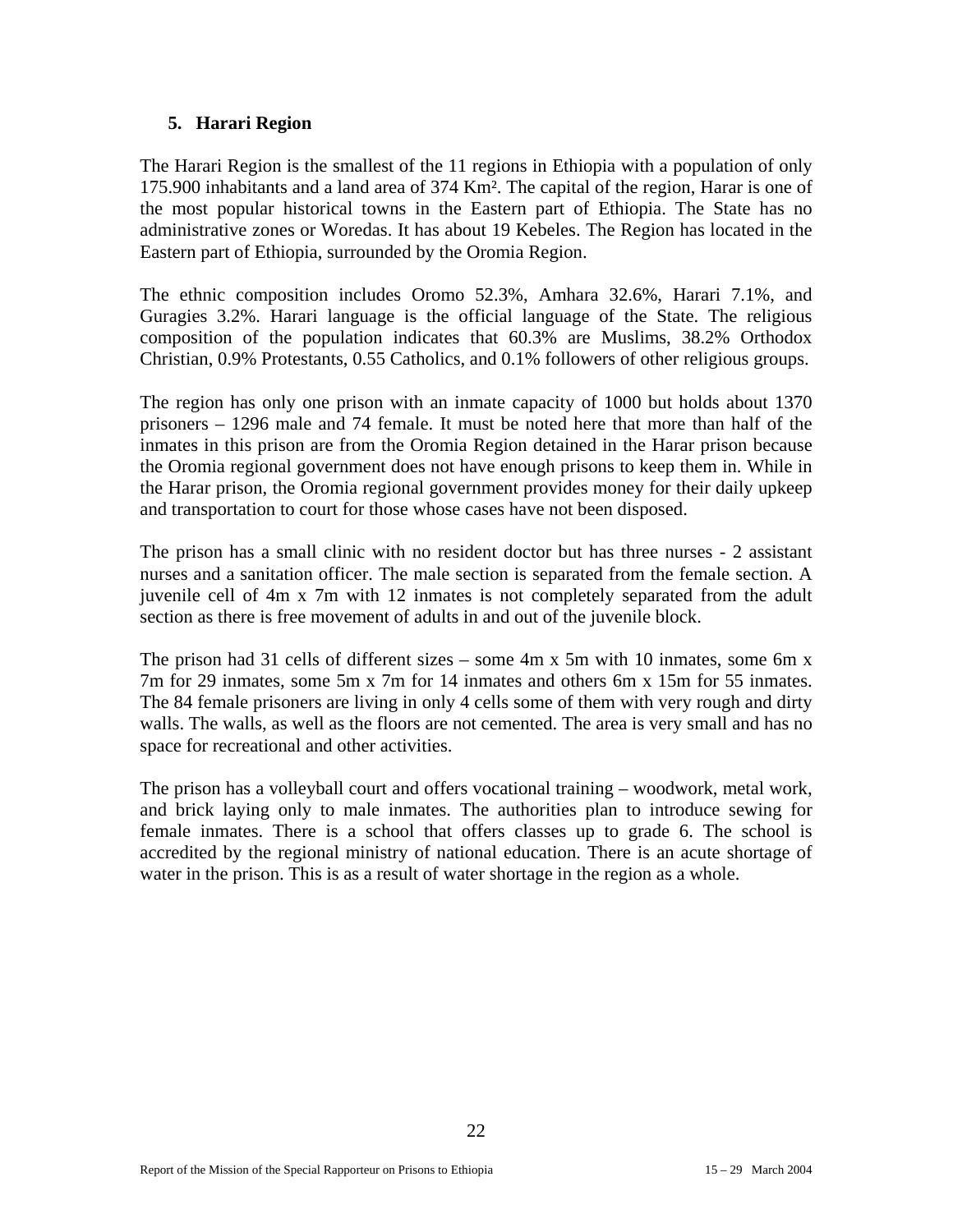Table 6 shows the prisoner composition in the Harari Region.

| No.            | Category                     | <b>Male</b>    | Female | <b>Total</b> |
|----------------|------------------------------|----------------|--------|--------------|
|                | <b>Death Sentence</b>        | $\overline{2}$ |        | ⌒            |
| $\overline{2}$ | Life Imprisonment            | 20             | O      | 20           |
| 3              | $4 - 25$ years imprisonment  | 88             | 3      | 91           |
| 4              | 3 years and below            | 76             | 6      | 82           |
|                | <b>Awaiting Sentence</b>     | 134            | 6      | 140          |
| 6              | <b>Awaiting Trial</b>        | 103            | 10     | 113          |
|                | <b>Total</b>                 | 423            | 25     | 448          |
| ⇁              | Prisoners from Oromia Region | 873            | 49     | 922          |
|                |                              |                |        |              |
|                | <b>Grand Total</b>           | 1296           | 74     |              |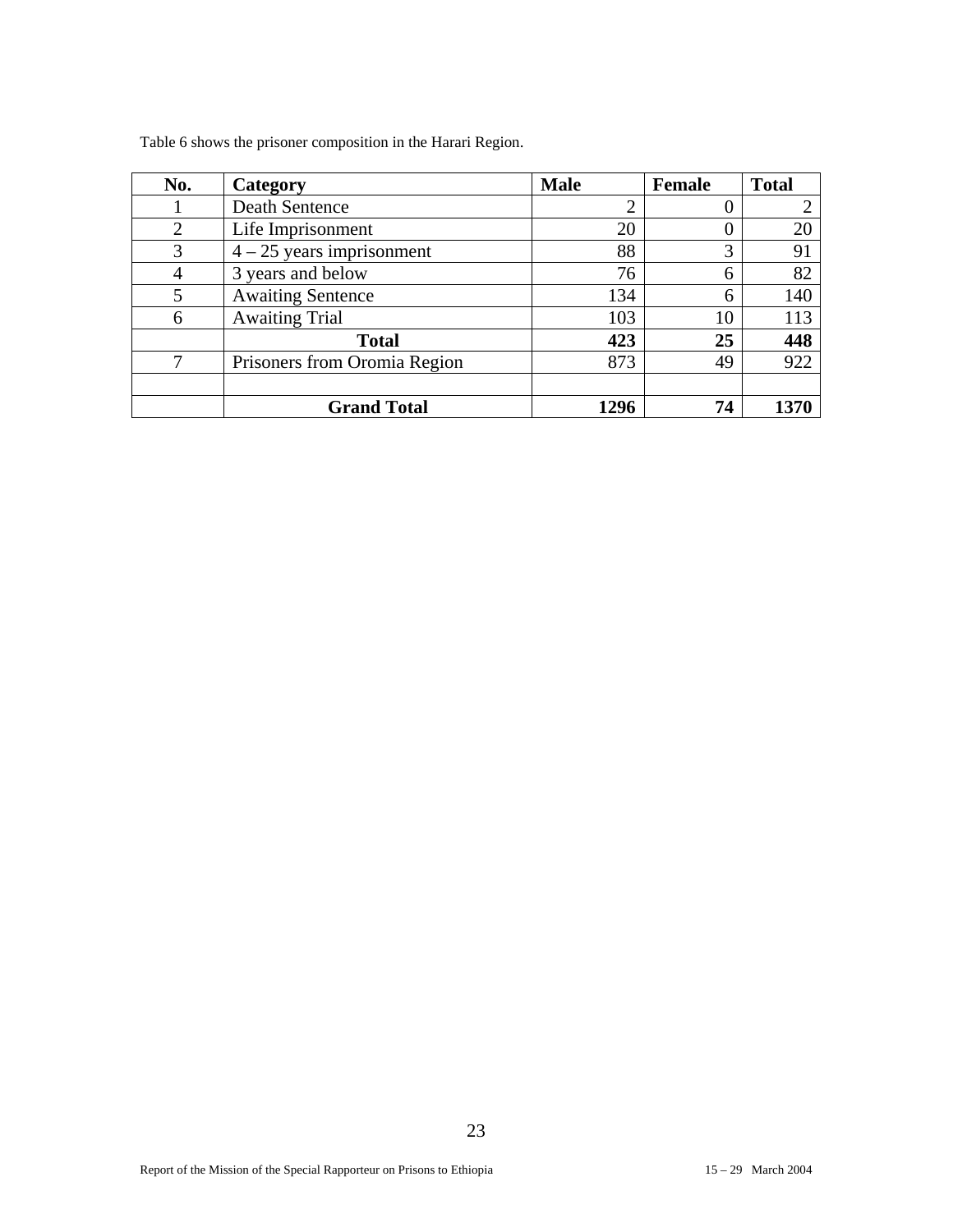### **IV. Observations and Findings**

This section of the report provides the general observations and findings of the Special Rapporteur regarding the prison regime in Ethiopia. This includes findings and observations on issues ranging from prison population, building structures and accommodation, categories of prisoners, sanitation, discipline, etc. Under each aspect, the Special Rapporteur will report on the observations and findings generally, making references to specific examples where necessary.

### **1. Prison population and categories of prisoners**

Ethiopia has a total prison population of 63,792 detained in 171 prisons. Apart from the Dire Dawa Prison, all the other detention facilities visited, including the police stations, are overcrowded, some holding inmates more than twice their capacity.<sup>3</sup> The problem of overcrowding is more severe in the regional prisons than at federal level. In the Awasa Prison for example, the original capacity is 450 inmates, but it is holding more than 979 prisoners, more than 200% overcrowding. In Arba Minch, a prison meant for 1100 inmates is holding 1605.

The overcrowding is as a result of the large number of un-sentenced prisoners. In almost all the prisons, a large proportion of the detainees are still awaiting trial or awaiting sentence. In the Addis Ababa Prison for example, more than 3242 out of the 4835 inmates, about 68% of the total inmate population have not been sentenced. In the Awasa prison, out of a total population of 979 inmates, 855 of them, that is, 87% of them are either awaiting trial or sentence.<sup>4</sup> In the Harar Prison, 56% of inmates have not been sentenced and in Dire Dawa, in spite not being overcrowded, 67% of the inmates are yet to be sentenced.

Another possible reason for the overcrowding in prisons has to do with the Ethiopian criminal procedure process. In Ethiopia, a prisoner is defined as anyone in custody – convicted as well as suspects (awaiting trialists). According to the criminal procedure process, when a suspect is arrested, he/she is detained by the arresting police officer at the police station for investigation. The law requires that the suspect be brought before the courts within 48 hours to be charged. However, if the police officer has not completed investigation, he/she may request the judge for more time. Under Ethiopian law, there seems to be no limit to the number of times a police officer can request for additional time in order to complete investigation. Thus, there are persons in police custody in Adama Woreda I Police Station for more than a month who have not been charged.

 $\frac{1}{3}$  It should be noted here that most of the detention facilities visited were not originally meant to be prisons and as such it was difficult to determine their original capacities.

<sup>4</sup> However, in the SNNPR as a whole, the percentage of those awaiting trial and sentence was 45%.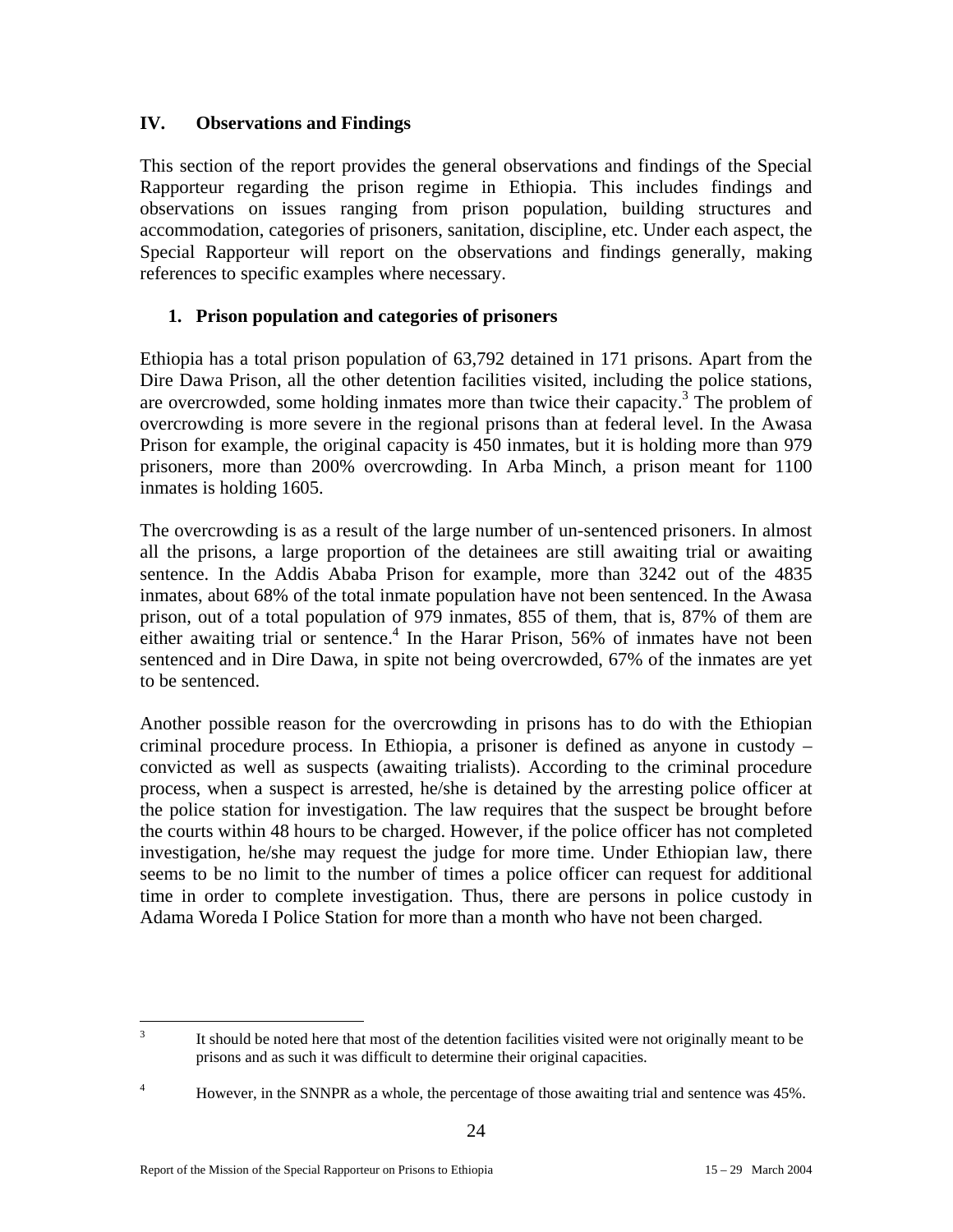After completing his/her investigation, the police officer hands over the file of the suspect to the State Prosecutor who then charges the suspect.<sup>5</sup> When the police investigation is completed, the suspect is immediately removed from the police station and sent to a prison. He/she is taken from prison each time his/her case comes before the court for hearing. The suspect ceases to be called a suspect and is now called a prisoner and the duty of the police with regard to that *prisoner* is completed. While in prison, there is no differentiation between suspects and convicted prisoners. They are all mixed and treated the same way.

In all the prisons, there is a "holding cell" for new-comers, where those who have been transferred to prison spent about fifteen days before being allocated cells. These "holding cells" are usually the most crowded and dirty. Most of the "newcomers" do not have blankets or mattresses as the government does not provide them. So, some of them sleep on very thin foams or sheets on bare floor.

## **(a) Female inmates**

All the detention centres visited, except Ziway Prison and the Awasa Woreda I Police Station, have female inmates. Unlike the male sections, the female sections of the prisons are cleaner and less crowded. In the Kaliti prison, there are only 8 women occupying 1 large cell, in the Adama Woreda I Police Station, there are only 2 teenage girls and in Adama Prison, there are 27 women, and the same number in Dire Dawa Prison.

In the Addis Ababa prison, the female cells are called villas. Even though the cells are well kept, some of the "villas" are overcrowded. There is a separate section for nursing mothers and expectant mothers. The toilets are not very clean and the section for nursing mothers a bit untidy. The female sections of the Awasa, Arba Minch and Harar prisons are also crowded and the spaces very small for any outdoor activities.

In the Harar prison for example, there are 74 women sharing about 4 small cells. They complain about overcrowding in the cells and outside the cells as they do not even have space to engage in recreational services.

A remarkable feature of all the prisons is the fact that the female sections are well separated from the male section and guarded by female guards.

In all the prisons with female inmates, there are also children detained with their mothers. According to Ethiopian prison regulations, these children are supposed to remain with their mothers until they reach the age of 18 months. Thereafter, the authorities, in collaboration with their mothers and their families would release the children if their families are prepared to accept them, or to a charitable organisation, if they are willing to adopt the children. However, in most cases, the families of the mothers are not prepared to accept the children and there are few charitable organisations willing to shoulder

 $\frac{1}{5}$ 

It was also noted that the police officer also sends a report of his/her investigation to the court. The Special Rapporteur was informed that this is to enable the courts to call up the matter should the suspect not be brought to court by the Prosecutor within reasonable time.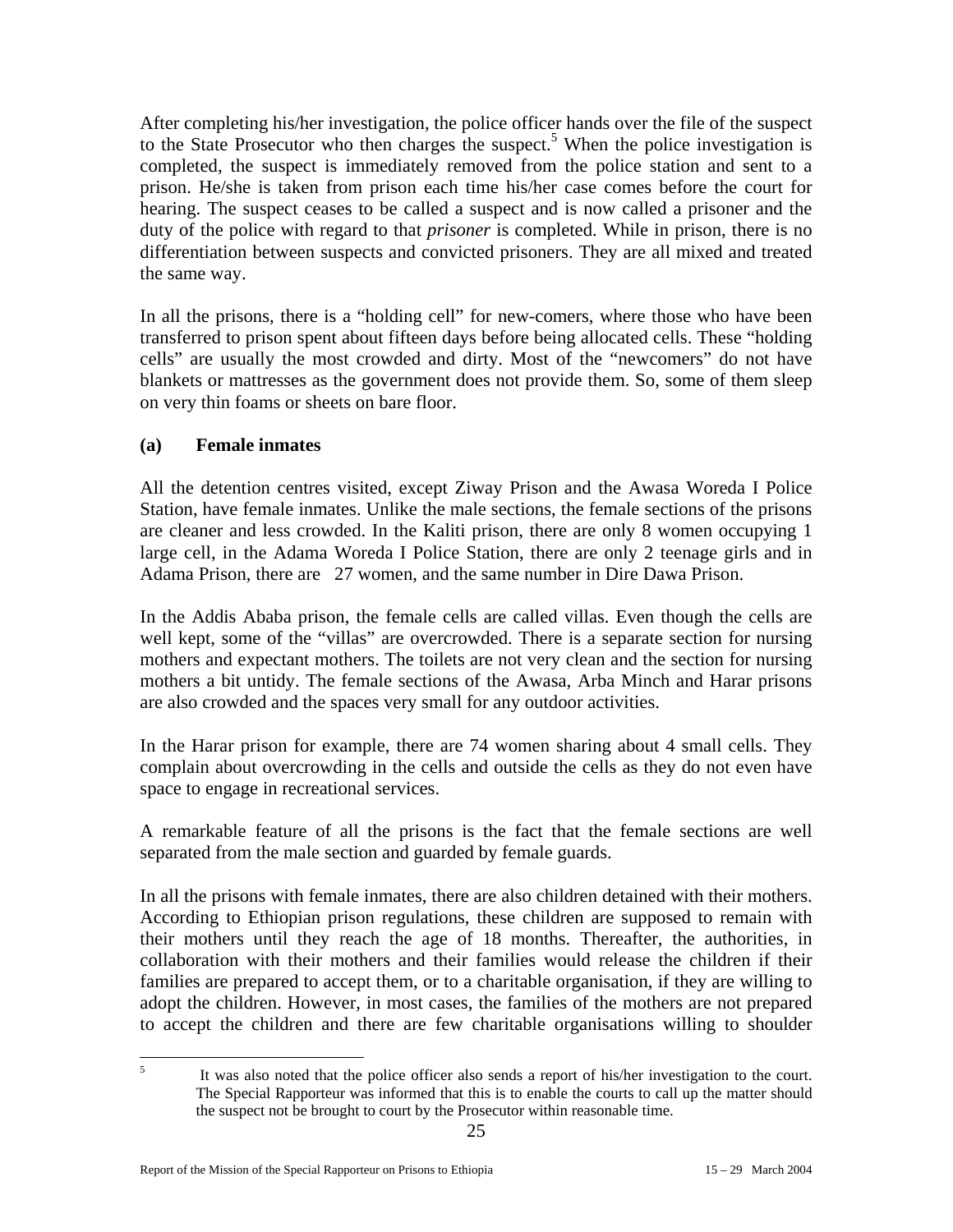responsibility as well. Thus, children remain in prison with their mothers for as long as their mothers are detained or they (the children) are able to fend for themselves. There are children in prison aged up to 8 years. Most of the children are not going to school and have no toys or other entertaining facilities for children.

## **(b) Juveniles**

The prison structure does not adequately take care of juveniles. There is only one juvenile court in the whole country and this was based in the capital, Addis Ababa. There are no juvenile facilities in the regions – reformation centers or courts. Thus, juveniles are put together with adults in all the prisons. In the Harar Prison, the authorities have allocated a cell for juveniles but at the time of the visit, adults were found going in and out of the cell and it is not completely separated from the adult section.

## **(c) Foreigners**

There are about 54 foreigners in the Addis Ababa prison. Foreigners are not imprisoned in regional prisons, so most of them are sent to Addis Ababa. Most of them are detained for drug trafficking. The Special Rapporteur met with the three female foreign prisoners detained in the Addis Ababa Prison and discussed their condition of detention. Their major complaint is insufficient access to their relatives**.** They are allowed to call only once in two weeks – thus, twice a month. They also complain about the heavy fine given by the court and said it would be difficult for them to pay as they have no relatives in Ethiopia.

## **(d) Persons with disabilities**

There are very few inmates with disabilities. There are about three blind inmates in the Addis Ababa prison and one blind female prisoner in the Adama Prison. There are no inmates with mental disabilities. The Special Rapporteur was informed that such inmates are referred to the Immanuel Mental Hospital for treatment.

## **(e) Prisoners on death row**

There is a small number of prisoners on death row. Most of those on death row are those charged for serious offences such as murder, genocide and crimes against humanity. Very few executions have taken place since 1991 when the Mengistu regime was toppled. The majority of the Derg officials are sentenced to life imprisonment or higher prison terms. Death row prisoners are not separated from the others and are not treated any differently as well.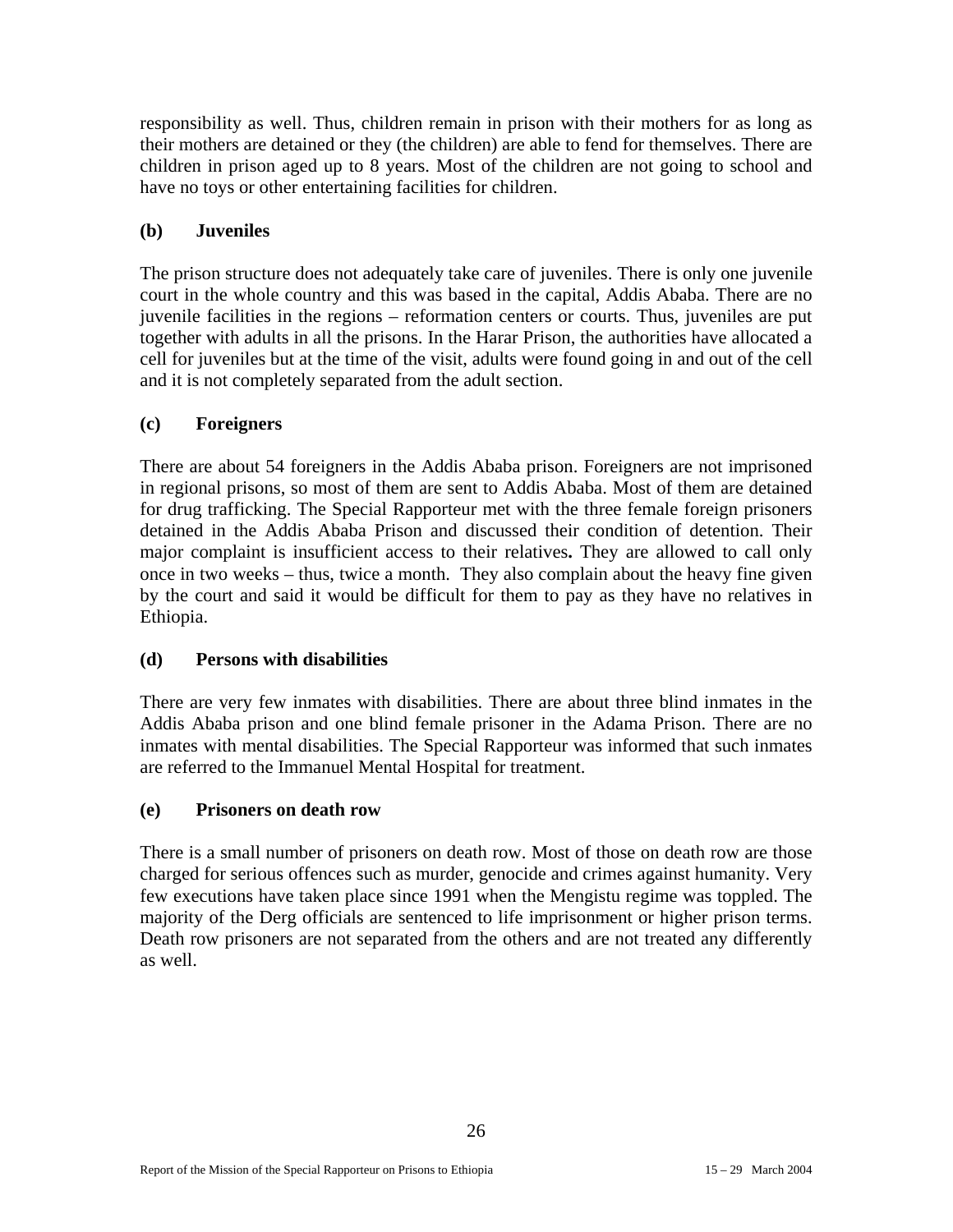### **2 Buildings and accommodation**

#### **(a) Cells**

The prisons are made up of very large halls also called houses or blocks or cells. The cells are of varying sizes. There are no cells for individual inmates. In the Addis Ababa Prison however, there is an inmate isolated from the others in a separate room (not a cell) because he has a chronic case of TB (*see - section on Special complaints*). There are no disciplinary cells as discipline, the authorities claim, is handled by the prisoners themselves (*see section on prison committees)*.

Many of the buildings are in relatively good conditions. With the exception of Awasa, Harar and Arba Minch prisons, the other detention facilities are relatively clean and well maintained. In the Awasa prison, the rooms are congested, not only with prisoners but also with their belongings found hanging all over the walls. As a result the room is very dark and less ventilated. The room is also poorly lit. In the Harar prison, the space is too small for the number of prisoners. Cells are generally overcrowded, especially in the female section. The cells in the male section are untidy as inmates chew and throw leaves of *chard* (local herb believe to give body stimulation*)* on the floor.

In the Addis Ababa prison, there is construction work going on to improve the housing units. Modern structures are being built for vocational training and formal education. The prison walls are clean and well cemented. This is in contrast with the Harar and Awasa prisons. In the Harar prison for example, the muddy walls, especially in the female section are very rough and dirty. There are holes on the walls and the floors are very rough and un-cemented. These prisons have very poor ventilation as the windows are usually on only one side of the buildings thus preventing air from going across.

In all the prisons, there are no separate areas for inmates to store their belongings. Prisoners have therefore resorted to making holes on the walls to hang their things. This makes most of the cells very crowded, dark and less airy.

Most of the prisons are accessible and located at the outskirts of town. The Addis Ababa Prison is however located in a densely populated part of the capital city – a few metres from the African Union office. The prisons are however, inaccessible to persons with physical disability such as those on wheel chair or the blind people.

## **(b) Kitchen**

The kitchens are relatively clean. The Addis Ababa Prison has outsourced the cooking of food to an outside company that prepares food for the inmates. In the regions however, food is prepared in the prisons. Most of the prisons use gas for cooking.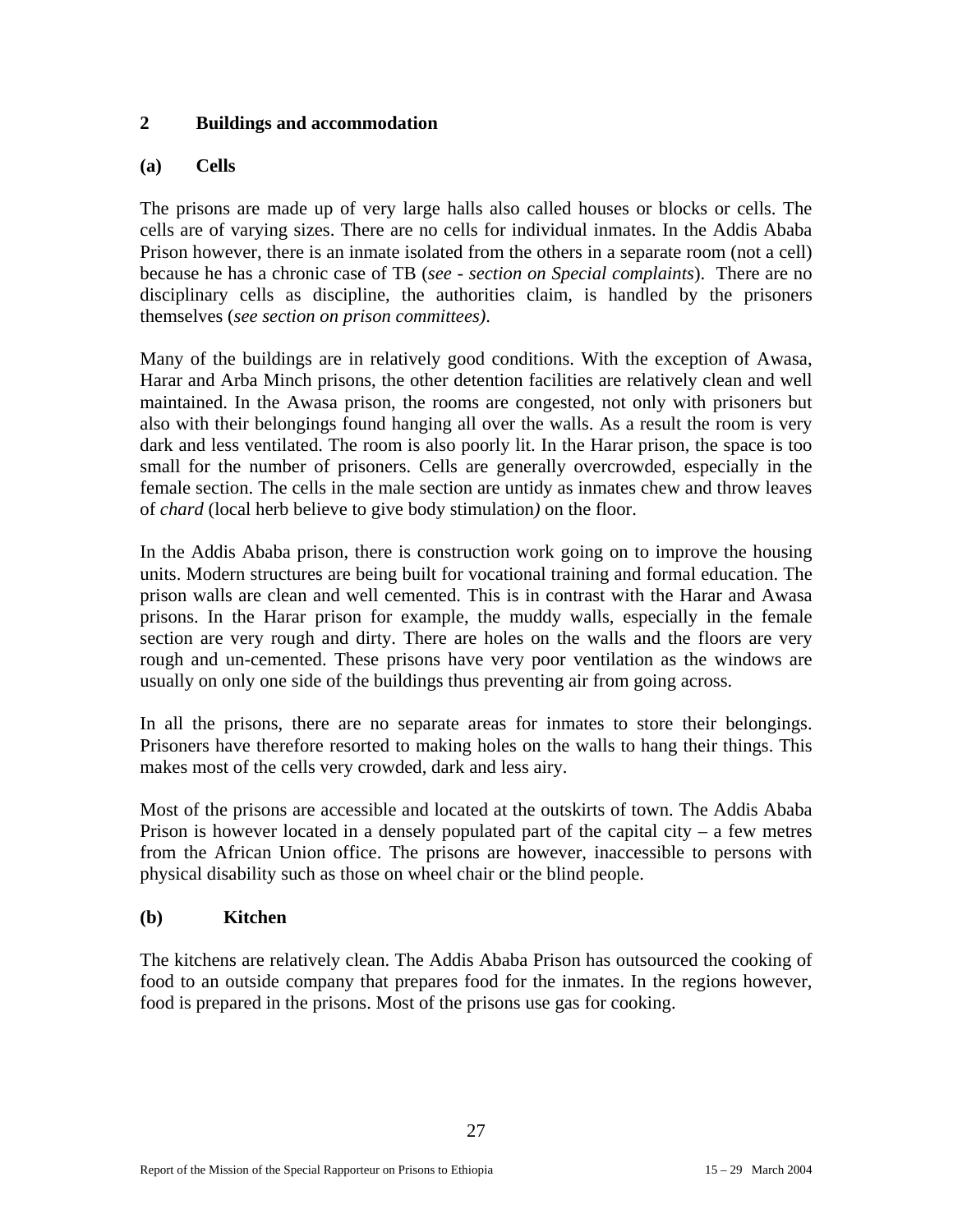### **(c) Religious facilities**

Inmates are allowed to practice their religions. In all the prisons visited, there are mosques for Muslims and churches for Orthodox Christians. In the Addis Ababa prison there are two well constructed buildings for Muslims and Orthodox Christians. There is however, no building for Protestants. Clergymen come from outside the prison to preach on specific days. On other days, lay preachers from amongst prisoners themselves are allowed to preach.

## **3) Health and Hygiene**

## **(a) Medical care**

In terms of article 27 of Proclamation No. 365 of 2003, the government is to take care of the welfare and health of the prisoners. Even though this is a Proclamation that applies to federal prisons, it is a practice in both domestic and international law. All the detention centers, except the police stations have clinics that offer first aid treatment to prisoners. Medical problems that cannot be handled by the clinics are referred to nearby hospitals.

In the Addis Ababa Prison, there is a clinic in each of the six zones of the prison and another bigger clinic for more serious problems. Complaints that cannot be handled by the latter are referred to the hospital. Apart from the Addis Ababa Prison, all the other prisons have very few medical facilities. None of the regional prisons visited has an equipped laboratory. There are very few medicines in the dispensaries and none has a resident doctor or even a visiting doctor.

In the Arba Minch Prison, there is a quota of 8 inmates that can be sent to hospital each day. This means if this number is attained, no other prisoner can be taken to hospital. The authorities argue that this quota has been imposed on them by the hospital authorities as there is also a quota on the number of patients each doctor can attend to, and secondly, that the government does not provide the hospital with a separate budget for the treatment of prisoners.

Apart from the Addis Ababa prison, all the other prisons are poorly staffed in the health sector. In the Awasa prison, there is only one non-resident nurse, in the Arba Minch prison, there is one resident nurse. The Adama prison has a health assistant and a sanitation officer.

Generally, the most common diseases in the prisons are TB and HIV/AIDS. However, there are other diseases peculiar in specific regions. For example, in the Harari Region, the most common disease is malaria, in the Oromia Region, it was TB. Apart from sensitisation, especially on HIV/AIDS, there is no risk prevention programme in any of the prisons. However, it must be noted that prisoners with contagious diseases such as TB are separated from the others.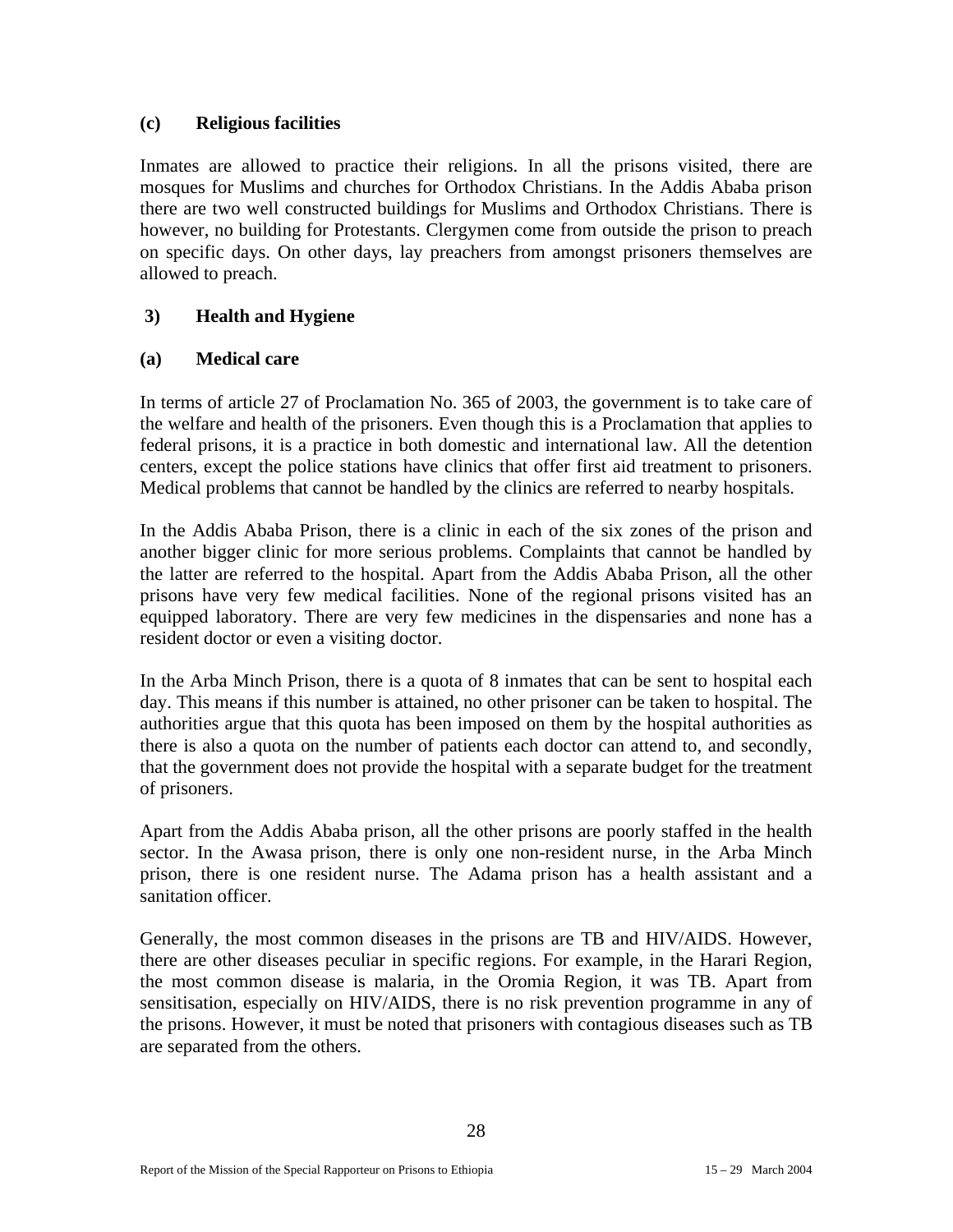### **(b) Women's health**

Matters peculiar to women inmates are not properly taken care of by the authorities. Women are not provided with, among other things, sanitary pads. In the Addis Ababa prison, the ICRC is providing women with some cloth which they use and wash to reuse. The Special Rapporteur raised serious concern about this practice and drew the attention of the women and the prison authorities to the health risks involved.

#### **(c) Sanitation**

In all the prisons, prisoners are not provided with either mattresses or blankets. They are required to provide for themselves. Other basic items such as soap, sheets, and detergents for clothes are equally not provided. Such items are either provided by NGOs or the Prisoners Committees.

One of the biggest problems in all the prisons is the shortage of water. The problem is severe in the Harar Prison. The entire Harar Region has a perennial water problem. Water is distributed to the inhabitants of the region in trucks. In the Arba Minch prison, there is also a serious problem of water. However, in Arba Minch, the International Committee of the Red Cross is working on bringing water to the prison from a nearby river using a generator. Because of the poor water supply in most prisons, the toilets are not very clean.

In the police stations, there is no water available to the detainees. They urinate in buckets and empty the content the next morning. Detainees in police cells do not bath, and as a result, they have rashes and very bad skin odour. The toilet in the Awasa Woreda Police Station is very dirty with faeces on the floor. The cells are very dirty and smelling of stale water and urine.

## **(d) Food**

The main dish in all the prisons is *injera* – the local bread – and stew, which most of the time is made with beans, usually with no meat. Prisoners are fed three times a day with the same meal. In the Addis Ababa prison however, prisoners are provided with bread and tea for breakfast, vegetables twice a week, and meat twice a month. In Dire Dawa, and Adama prisons, expectant mothers, nursing mothers, children and sick prisoners are given special meals – meat, vegetables, milk, eggs, etc. Foreigners are provided with porridge and rice, if they do not want *injera.* The quantity of food is usually much but some prisoners complain about the quality, especially the stew.

The process of preparing the *injera* seems to be hygienic – from the preparation of the turf (the raw material for the injera) through fermentation, to when the injera is made. The containers used for fermenting the turf are well covered and stored in a separate room. In the Adama Prison, there is a big store room for turf and soghorn. The room is also clean, safe for some turf flour and soghorn on the floor.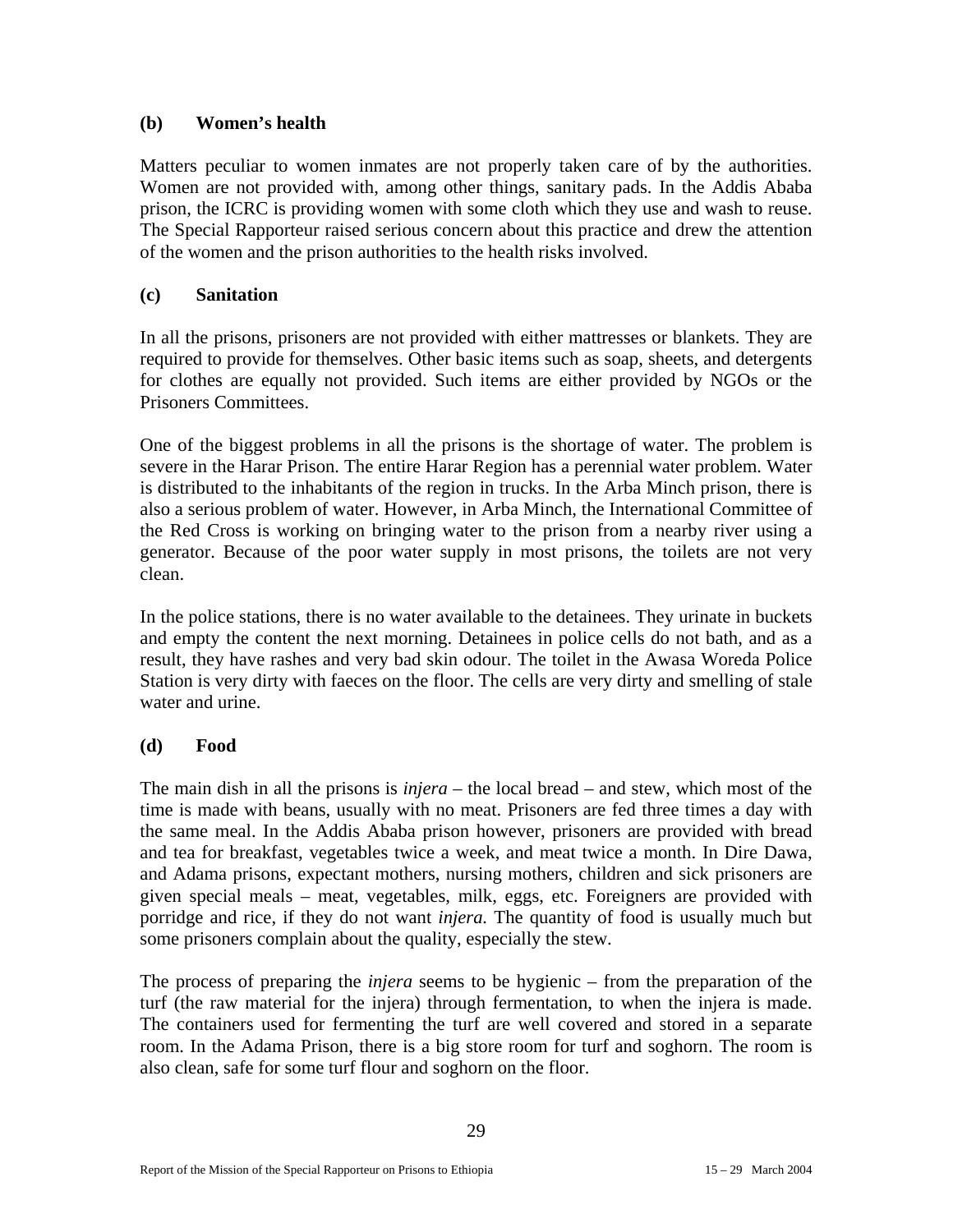

A woman preparing *injera* at the Adama Prison

The budget allocation for food depends on the region but the minimum is 2 Birr per prisoner per day. In Federal prisons, the budget allocated for each prisoner per day is 3.5 Birr. In most of the regional prisons, the allocation is 2.0 Birr. However, the Harar, Adama and Dippo regional prisons allocated 3.5 Birr per prisoner per day.

## **(e) Clothing**

Prisoners in Ethiopia are not provided with uniforms. They wear uniforms only when they go out to work in the farms or in the workshops. They provide their own clothing while in detention. Most of them are relatively neat but some are dressed in torn and very dirty clothes. In the Harar prison, some prisoners complain that they have to borrow clothes from others to put on when going to court.

## **4 Contact with the outside world**

## **(a) Visits**

Prison regulations allow for family visits. In most prisons, this is limited to twice a week, usually on Saturdays and Sundays. Prisoners however, complaint that the two days a week is not enough as some of their family members come from far away and can only visit on week days (Mondays to Fridays). Those who visit on week days are usually not allowed to see their relations in prison but can leave behind whatever they have brought. Prison authorities however, argue that the two days per week is enough and necessary to maintain order. They also argue that, there is flexibility in the execution of the regulations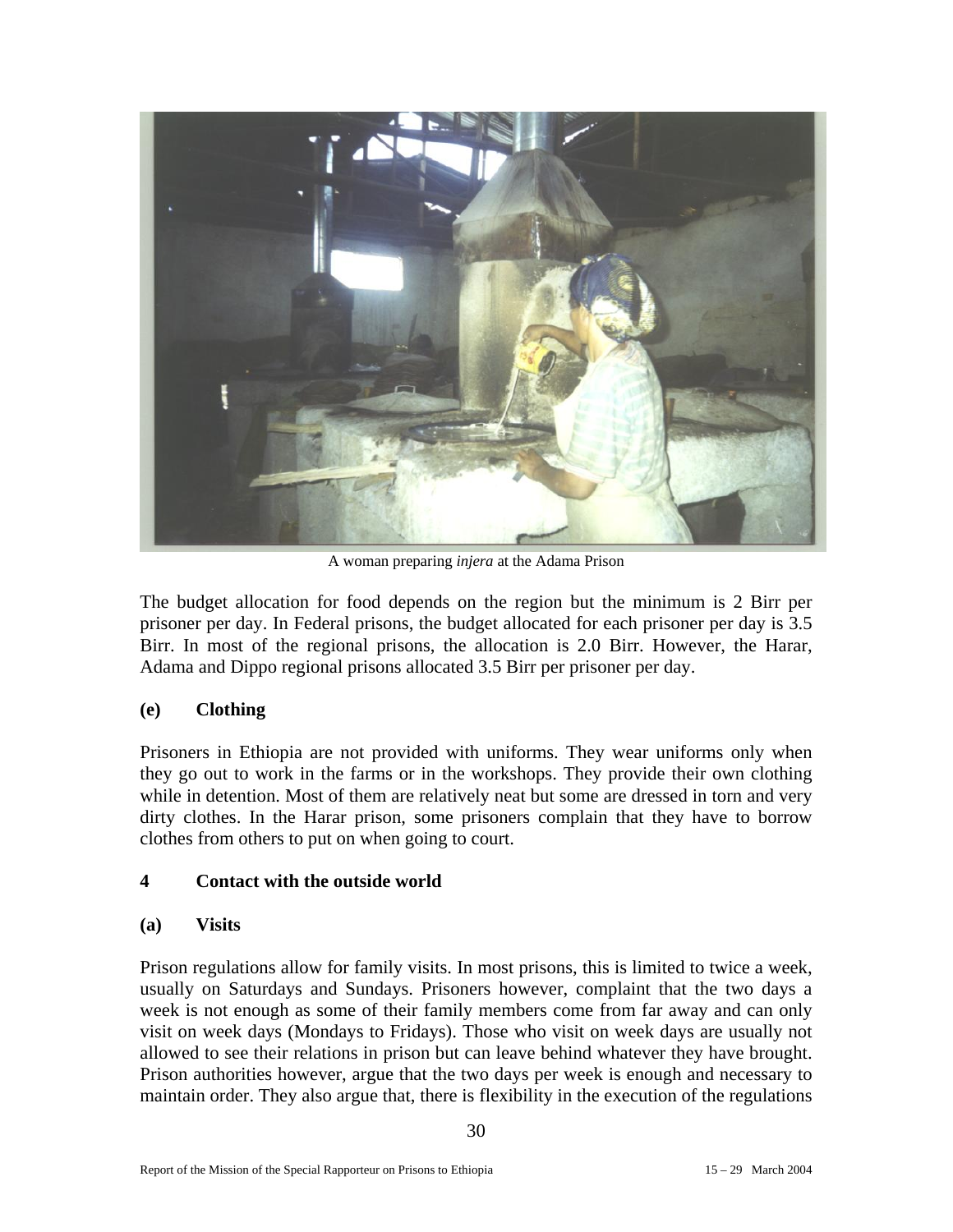as visitors who can proof that they come from another region or from a distant area are usually always allowed to see their relations even during week days. The visiting hours are usually 30 minutes per visit – thus, one hour per week.

In all the prisons, there are waiting areas where visitors wait until the visiting time is announced to them. In the Addis Ababa Prison, there is a visiting room where inmates and prisoners can meet and discuss. In other prisons, such as Awasa Prison, there is simply a wooden fence built to separate the prisoners from the visitors. Both prisoner and visitor can see, hear and shake hands with each other.

Prisoners complain about the lack of physical contact with visitors. The women in particular, argue that they would like to hug their children when they visit but this is not permitted. Prison authorities argue that allowing physical contact might lead to disorder as visitors can pass forbidden objects to prisoners.

## **(b) Correspondence**

Prisoners are allowed to write and receive letters. They are also allowed to make telephone calls in exceptional cases. For instance, the three female foreign inmates in the Addis Ababa Prison had been allowed to call their relatives in their country of origin and to call their Ambassador who visited them in detention. Relevant Embassies are always notified if their nationals are detained.

### **5 Work, Exercise and Education**

#### **(a) Work**

Most of the prisons have plans to develop prison farms. However, due to lack of space or farm land, only a few have prison farms. Work in the farms is done by prisoners and they are paid 0.75, 1.0 up to 1.5 Birr depending on the nature of the work. Prisoners in the Ziway prison complain that the pay they receive is not commensurate to the work they do.

The Special Rapporteur was informed that there is no forced labour in the prisons. No work is meted out to any prisoner as a form of punishment; rather farm work and other manual work are geared towards rehabilitation and eventual reintegration of the prisoners. In the Arba Minch Prison, prisoners were found digging sewage and holes to enable the ICRC connect water to the prison. The Special Rapporteur was informed that they would be paid for their services by the ICRC. The prison authorities usually pay the prisoners a fraction of their earnings and keep the rest to be given to them upon their release.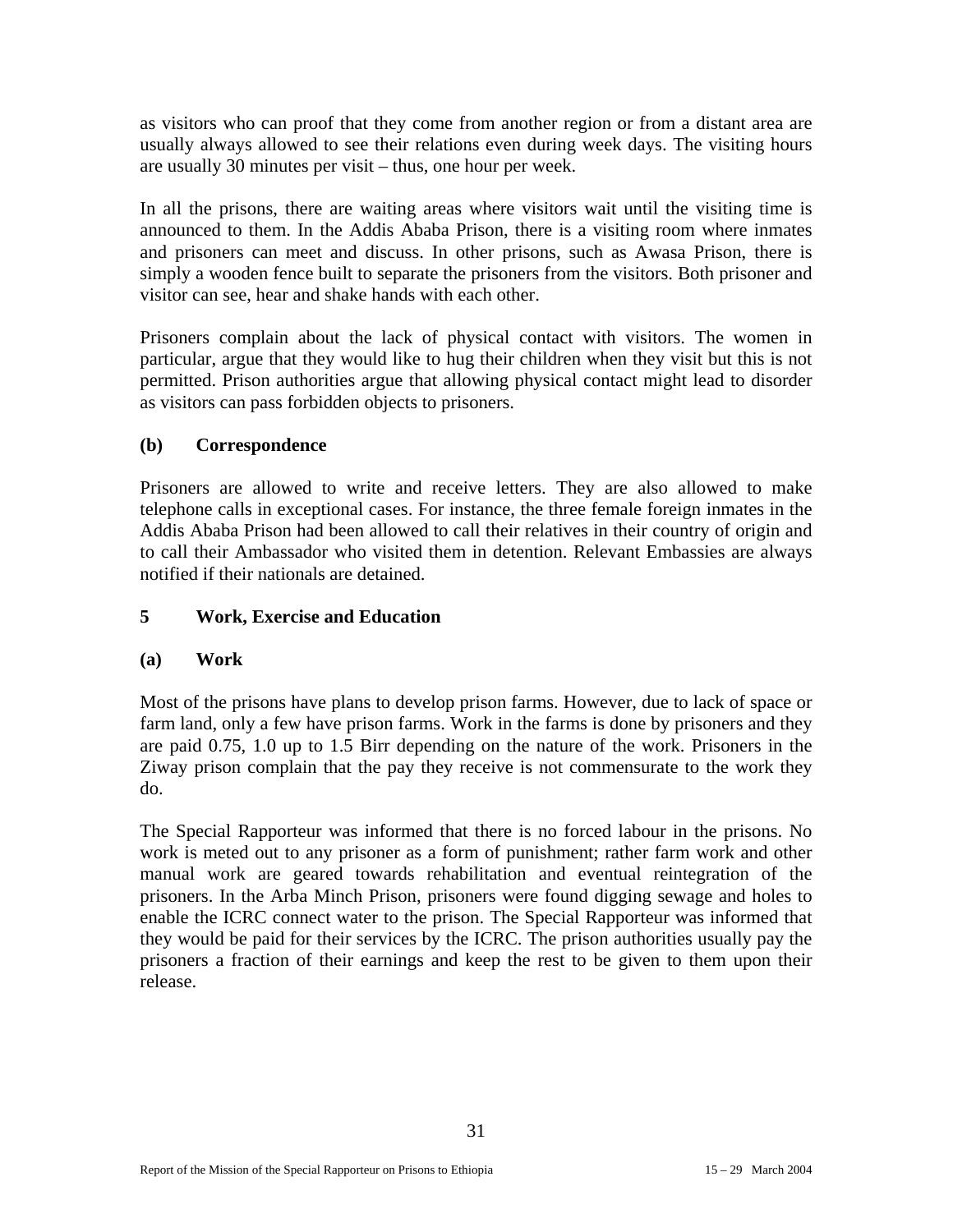#### **(b) Formal and vocational education**

Apart from the Addis Ababa, Kality and Dippo prisons, the other prisons have very few facilities for vocational training. The Addis Ababa prison provides training in wood work, metal work, sewing, weaving, welding, computer training and home economics. The Kaliti prison also provides metal work and computer training to some prisoners. The Dippo Prison has a well equipped woodwork, metalwork and weaving section where inmates (male) are taught different skills.



The Special Rapporteur poses for a photo in the show room of the Dippo Prison skills training workshop

In the Arba Minch and Awasa prisons, there were no tools. In most of the prisons, vocational training such as woodwork, metal work, weaving and sewing was given only to male inmates.

In all the prisons the Special Rapporteur didn't see female inmates taking part in any vocational skill development activity. In the Addis Ababa prison however, there were three female inmates learning home economics. The authorities argued that because of inadequate resources and manpower availability, they could not provide training for both sexes at the same time.

Most of the prisons have schools that provide formal education up to grade six. In the Addis Ababa prison, the authorities are constructing a school to extend education to grade 10. The Dire Dawa, prison has no schools for formal education and no facilities for vocational training.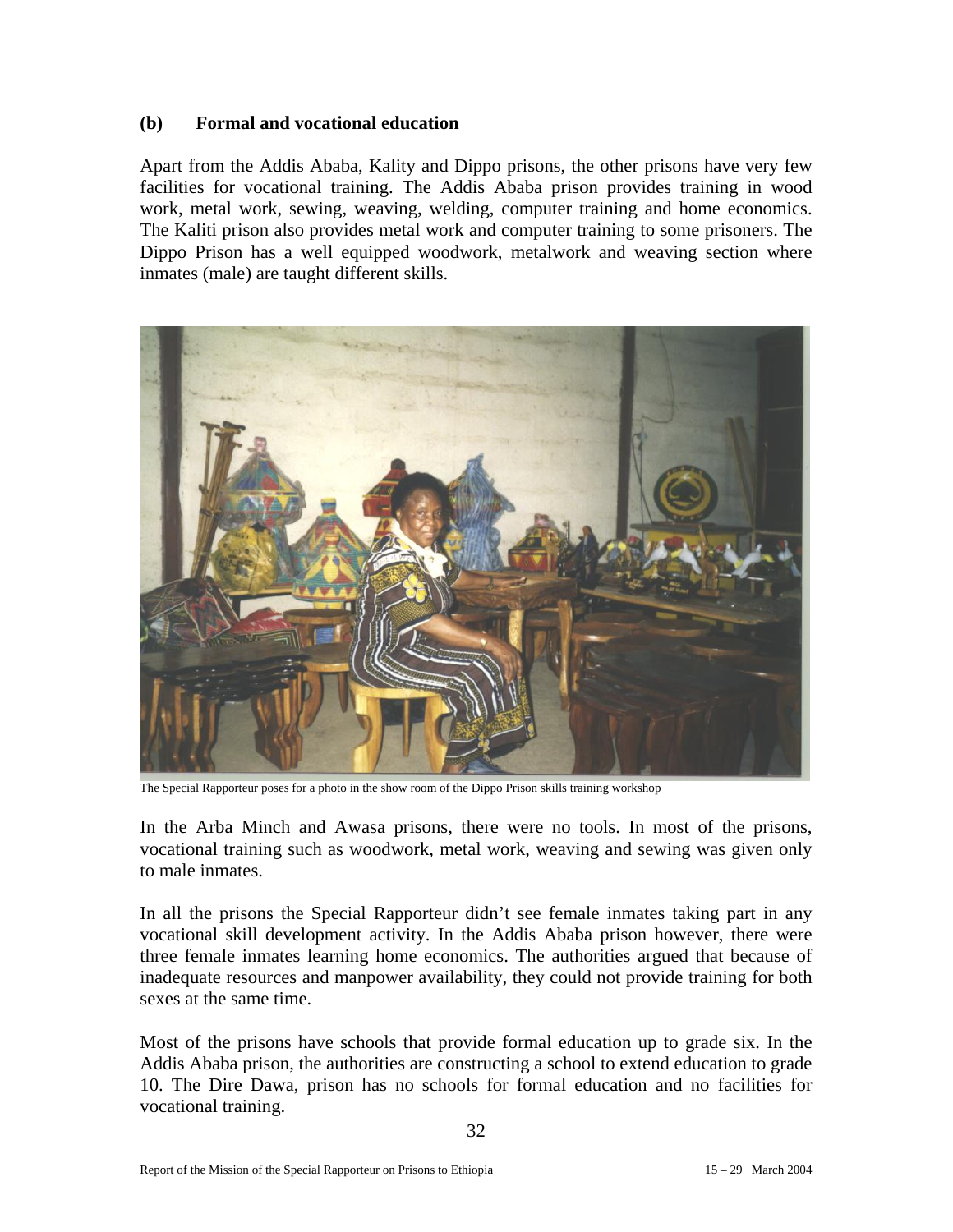#### **(c) Exercise**

Recreational facilities are very inadequate in all the prisons. Most of the prisons have only a volleyball court which is sometimes used for football. Apart from the Addis Ababa prison, there are no outdoor recreational facilities for female inmates. This can be attributed to the small space allocated to female inmates in all the prisons. In the Addis Ababa prison, the female section has a volley ball court and some in-door games. The prisoners however, complain that they do not know how to use the in-door games as no one has taught them.

In the Harar prison, the female section is so overcrowded that they do not have space even for the indoor games. They complain that they do not even have space to dress up and comb their hair. At first, they said, they were using the toilet or the bathroom for dressing up but it has become impossible as these places are always occupied.

In all the prisons, prisoners spend the whole day outside the cells – from 8:00 am to 6:00 pm. At night, the cells are locked and opened only for emergencies.

#### **6 Prison Rules and Discipline**

The rights and duties of prisoners are spelled out in basic documents such as Proclamation 365 of 2003, including the supreme law of the land – the Federal Constitution, which provides for the basic rights of every individual. Prisoners are informed of their rights when admitted into prison. The basic rules and regulations and basic rights of the prisoners are pasted in the cells of most of the prisons. In the Adama Prison, the rights and duties are pasted at the entrance to the men section of the prison.

When prisoners are admitted into a prison, they spend about 15 days in a holding cell, a cell for new comers. The prisoners' Reception and Cell Allocation Committee would then address the newcomers, giving them details about the prison before allocating cells to them. The Justice Committee would also inform them about their rights and duties as prisoners.

It is not clear however, whether the inmates are familiar with the prison rules including their rights as prisoners. Many of them claim they do not know the procedures for applying for pardon or clemency. Some argue that even though the law requires that after serving ¾ of one's sentence, a prisoner can be released, they are never released. Some prisoners complain about the appeals process, indicating that they would like to appeal against the decision of the court but do not know how.

The authorities argue that the law regarding pardon is not clear and a new simplified version is being debated in Parliament. On the issue of parole, the authorities state that parole is not automatic to all prisoners who have served ¾ of their sentences. Other issues such as behaviour, possibility of integrating into society etc are taken into account. It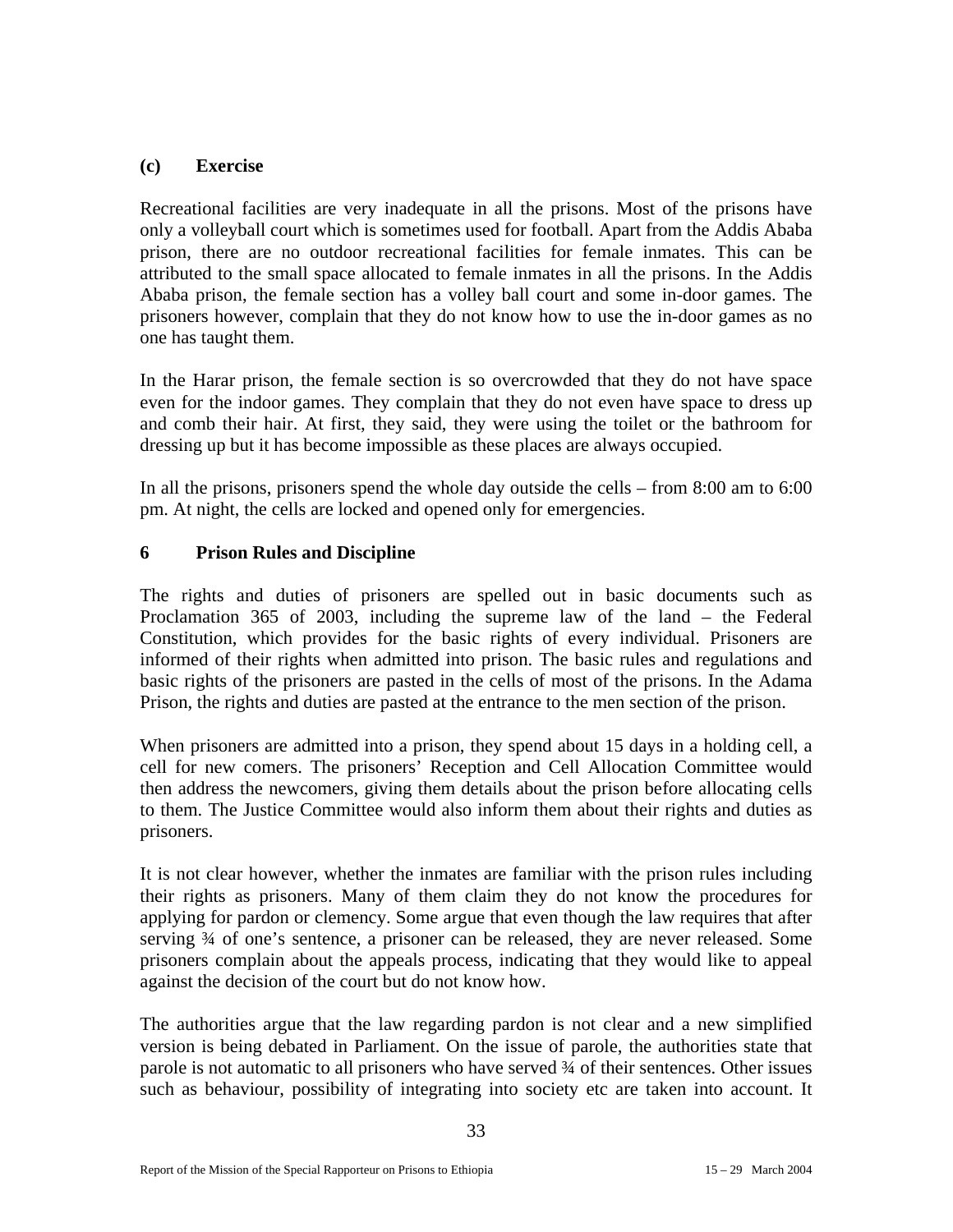seemed however, that prisoners are not properly informed about their rights regarding these matters.

While all the rules and regulations must conform to the constitution, each region adopts its own rules to maintain law and order in the prisons. Most of the rules and regulations are consistent with international human rights norms on the treatment of persons deprived of their liberty.

It is interesting to note that prison authorities do not enforce the rules and regulations of the prison. Discipline is "self-administered". The prisoners discipline themselves through the Prisoners' Committee.

In each prison, there is a Discipline Committee made up of prisoners themselves, with members elected by their peers. If a prisoner breaks any of the rules of the prison, the Prisoners' Justice Committee would try him or her, and if found guilty, the Prisoners' Discipline Committee metes out the punishment (such as cleaning the floor, the toilet etc).

The authorities are not directly involved in discipline. Serious offences like homosexuality, assault occasioning bodily harm, theft etc are reported to the authorities who would contact the police to institute an investigation. The accused (the prisoner) is investigated by the police while in custody and can be taken to court and tried.

If a prisoner is not happy with the decision of the Discipline Committee, he/she can then bring the matter to the attention of the authorities, the Chief Administrator. This is when the authorities intervene in the process – to render advice but not to mete out sanctions. It is however, also possible for a prisoner to by-pass the Committees and report a matter directly to the authorities. In most cases, the authorities would refer the matter to the competent Committee.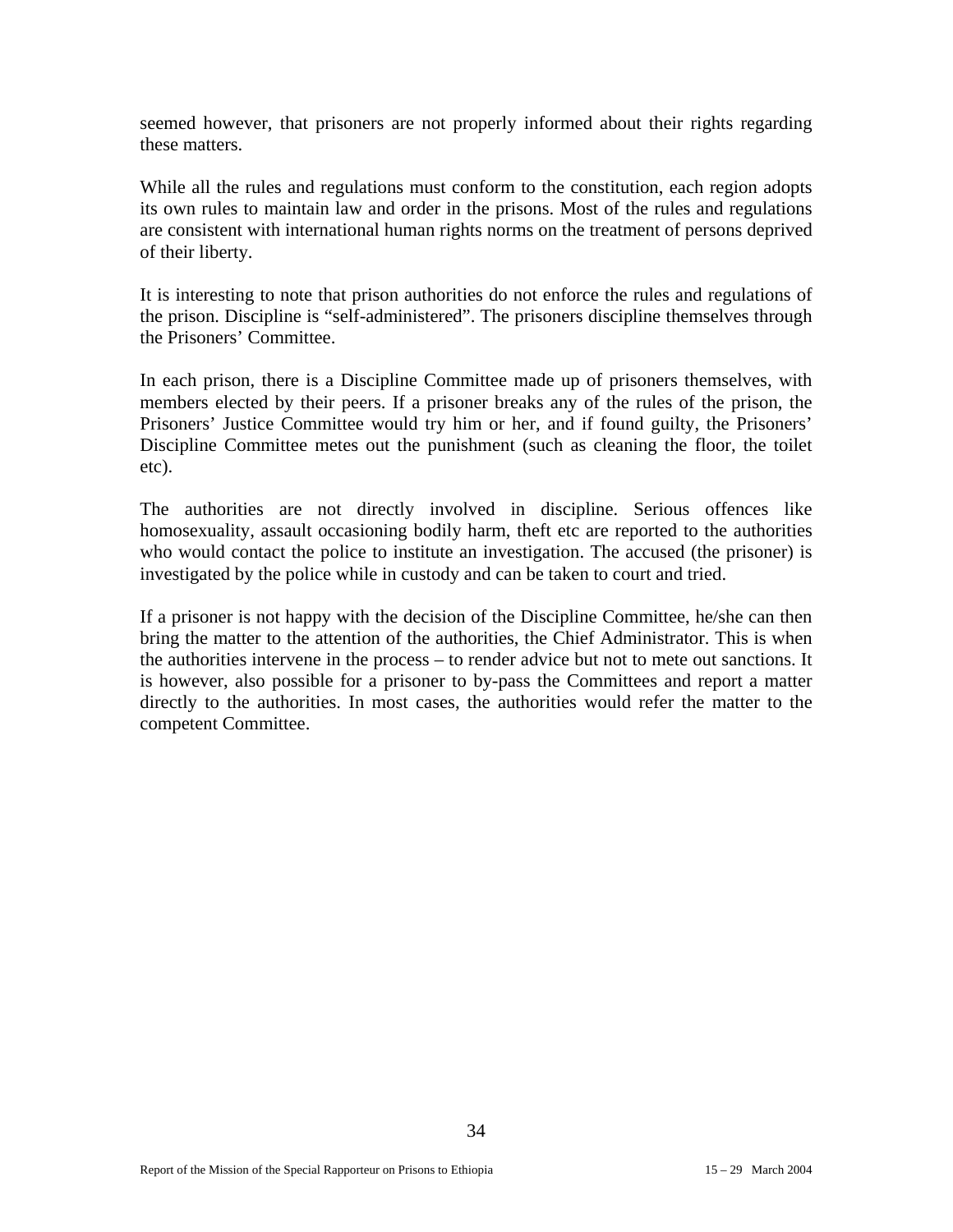## **V. Special Complaints**

On 16 March 2004, the Special Rapporteur held a Press Conference at the Semien Hotel in Addis Ababa to inform the general public about the mission and to solicit information from anyone regarding prison conditions in Ethiopia. After the Press Conference, the Special Rapporteur was approached with the following complaints –

- Mr. Solomon Gabre Kidan
- The Gambela detainees presumed disappeared
- The existence of secret prisons
- The Derg Officials

## **(a)****The case of Mr. Solomon Gabre Kidan**

The case of Mr. Kidan was brought to the attention of the Special Rapporteur by his elder sister. Mr. Kidan, aged about 28 was an inmate in the Addis Ababa prison serving a five years sentence. He has TB in prison and for some unexplained reason did not take complete treatment during the initial stages of the disease. As a result, the TB has become resistant to drugs. Doctors examined him in prison and prescribed drugs that could not be found in the country. The five drugs prescribed cost more than 50,000 Birr, about US \$ 6,250.

The prison authorities at the Addis Ababa prison claim they do not have that amount of money to spend on an individual prisoner as the budget allocated per prisoner per day is only 3.5 Birr, that is 105 Birr per month or 1260 Birr per year. This money is allocated for food only and there is no separate allocation for medication since there is a clinic for medical services. Meantime, Mr. Kidan is still in detention, not receiving any treatment. Mr. Kidan has been isolated from all the other inmates because of his illness.

The Special Rapporteur met with Mr. Kidan for about an hour and discussed his condition with him. The Special Rapporteur also met with Mr. Kidan's family including his mother. Mr. Kidan's case was raised with the prison authorities at all levels including the Vice Minister of Justice. The Special Rapporteur was assured that steps were underway to provide a comprehensive treatment package for Mr. Kidan and that he would not be released without being treated.

## **(b) The Gambela Detainees**

The case of the Gambella detainees was brought to the attention of the Special Rapporteur by a local human rights NGO. It is alleged by the NGO that the detainees, arrested more than two years ago following ethnic conflicts in the Gambela Region, have disappeared, that there is no news from them and that they are not in contact with their families. The Special Rapporteur raised the matter with government authorities and it turned out that they were being held in the Addis Ababa prison. During the Special Rapporteur's inspection of the Addis Ababa prison, she had a closed door meeting with 20 of the 38 Gambela detainees.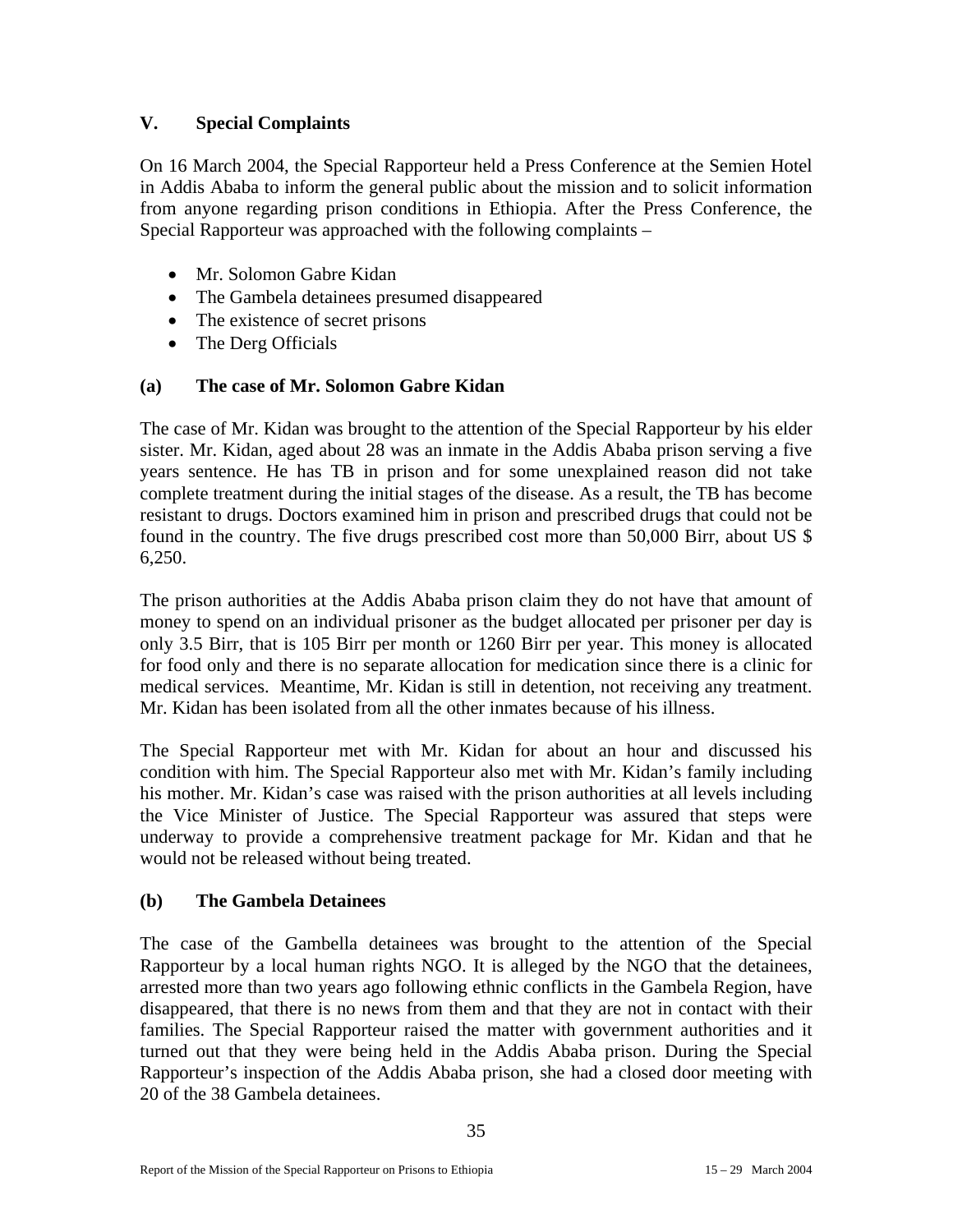It was revealed that the detainees had not disappeared but had irregular contacts with their families since the latter are very far from Addis Ababa. It was also revealed that their case have been heard by both the Federal High Court and the Federal Supreme Court in Addis Ababa. Both courts claim they do not have jurisdiction to hear the matter and referred the matter to the Gambela Regional Court. However, the government continues to detain them in Addis Ababa claiming they have to be tried by a Federal Court since their offence – inciting ethnic violence - is a federal offence.

During a session with the Vice Minister of Justice, the Special Rapporteur was informed that there is a Circuit Court with federal jurisdiction that sits in all the regions and when this court will sit in the Gambela region, the matter will be heard and dealt with.

## **(c) The existence of secret prisons**

The Special Rapporteur was also informed by an NGO about the existence of secret or underground prisons in Ethiopia. The NGO itself is not certain about the claim. When the Special Rapporteur asked the NGO to be more specific and provide concrete information where these secret prisons could be found, the NGO only said they could be found any where. Without any details, the NGO said they are usually government buildings portrayed as government offices which, according to the NGO, are actually secret prisons where opponents of the regime are kept. When asked whether they could identify anyone who had been detained in such prisons, the NGO accepted but said the victims are too afraid to come forward for fear of reprisals.

The Special Rapporteur however, raised the matter with government authorities who refuted the allegations and added that there are only three official places where people could be detained in Ethiopia – the civilian prison, the military prison and the police stations. Any other detention facility outside these three is illegal.

The Special Rapporteur however urged the authorities to investigate the allegations as some overzealous politicians may be detaining innocent civilians for personal reasons.

## **(d) The detained Derg6 Officials**

The Derg officials are officials of the regime of the former dictator, Mengistu Haile Mariam. When the latter's regime was toppled in 1991, many of his supporters and government employees were arrested and detained. Most of them have been charged with genocide and crimes against humanity. Many of them have been in detention for over ten years, some up to thirteen years. They are found in almost all the prisons across the country but concentrated in two main prisons – the Addis Abba Prison (for top government officials) and the Kaliti prison (for top military officials).

 $\frac{1}{6}$ 

Derg means Council or Committee in Amharic and is usually associated with the Mengistu regime.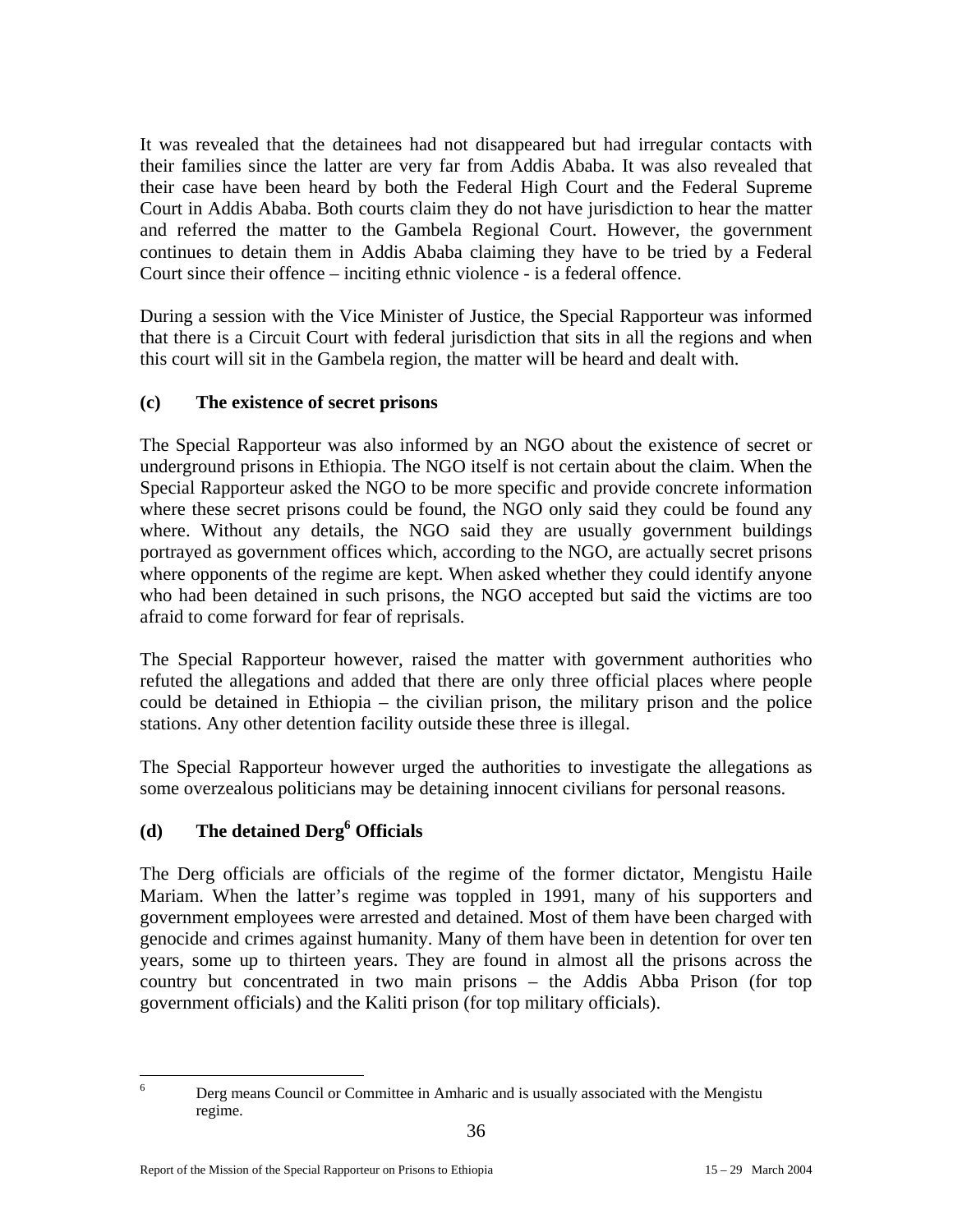The Special Rapporteur held a closed door meeting with the Committee Members of the Derg officials in the *Alem bekagn* section of the Addis Ababa Prison, and another meeting with all the officials in the Kaliti prison.

They complain that their trial has been unduly prolonged and say this prolongation is a deliberate attempt by the government to punish them unnecessarily because, they argue, the government has no case against them. They note that justice delayed is justice denied. They also claim that by charging them with genocide, the government is merely trying to victimise them for political reasons. They argue that there has never been any genocide in Ethiopia in terms of the UN Genocide Convention.

Government officials claim on their part that the delay in the trial is not deliberate but rather as a result of the absence of functioning institutions – police, courts, prosecutors, investigators, judges, etc immediately after the overthrow of Mengistu.

The new regime had no confidence in the institutions of the old regime and so had to disband every institution to start anew. Thus, to train new judges, police men, prosecutors, etc took time. Secondly, the prosecutor assembled more than 3000 witnesses and insisted on cross-examining all of them to prove his case.

The President of the Supreme Court informed the Special Rapporteur that the prosecution has rested its case and it is the turn of the defence. The authorities assured the Special Rapporteur that everything is being done to ensure a fair and speedy trial.

The Special Rapporteur made an appeal to the authorities to expedite the process and ensure its fairness and also to consider the release of some of the officials especially those that are seriously sick and those that are above 70 years.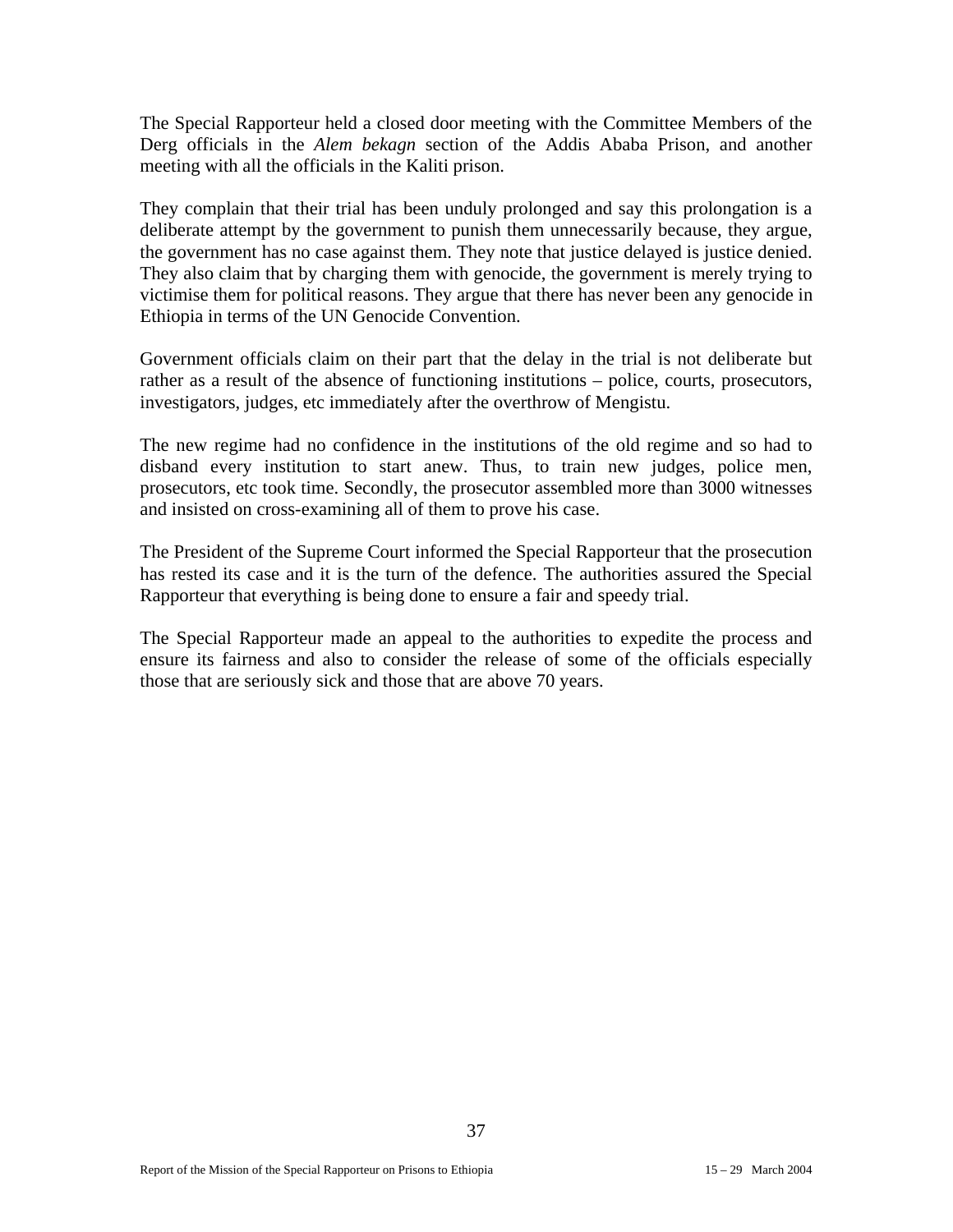### **VI. Good Practices**

Generally, prisons in Ethiopia are in good conditions. The relationship between the prisoners and the prison authorities is good. There is an impression that prisoners believe that the conditions under which they are living is the best the government can offer and as such are contented with their conditions. Maybe this belief is informed by the general level of poverty in the country. Prisoners are also under the impression that whatever improvements that can be made to their living condition is not within the competence of the local prison administration but rather the government.

Thus, in all the prisons visited, during the close door meetings with the prisoners, there were very little complaints about the prison administration. The majority of the complaints – delays in trial, pardon, clemency, no mattresses etc were directed against government.

In the midst of all these complaints, the prisoners are generally happy with the way they are being treated. One reason for this it would seem, is the fact that the prisoners ire virtually responsible for their wellbeing while in prison. This is done through the through the *Prisoner's Committees*.

## **(a) The Prisoners' Committees**

In all the prisons in Ethiopia, there are *Prisoners' Committees*. The Committees are established at all three levels of the prison structure – Cells, Zones and Compounds. At each level, prisoners elect representatives for each committee. Taking the Addis Ababa prison for illustration, the prison has a *main committee* structure for the whole prison (compound). The prison is divided into six Zones. Each Zone has various committees. The zones are further divided into cells and each cell has its own committees.

There is thus a hierarchical organisation of committees from the cell to the compound level, with representatives being elected by the prisoners themselves at each level – from the cell to the main committee. There are usually ten committees at all levels. This arrangement is reproduced in all the prisons.

However, depending on the size of the prison population, a prison might not have all the committees at all level of prison structure. The organisational structure of the committees at all levels is as follows: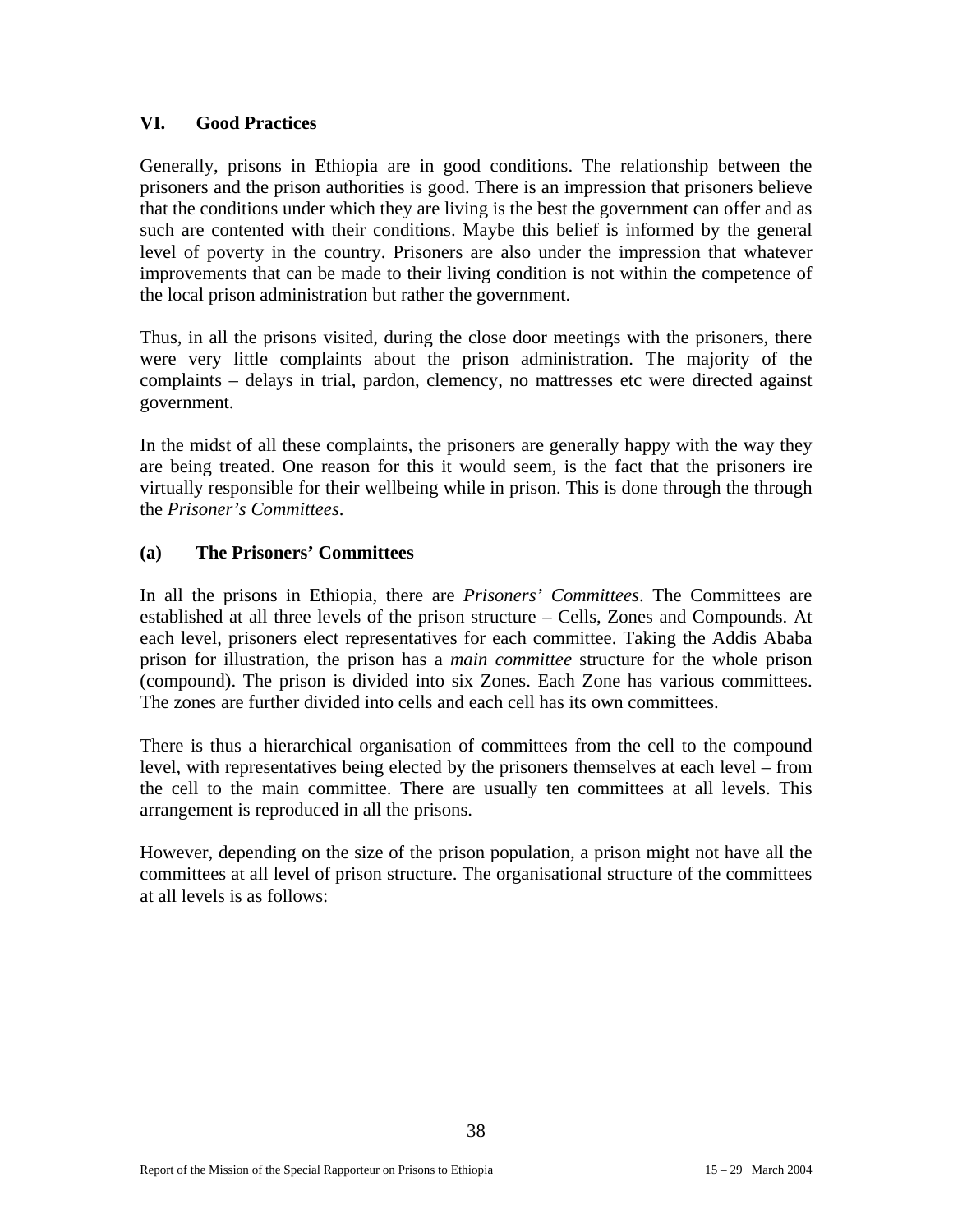**(i) Committees Organisation at Prison (Compound) Level** 

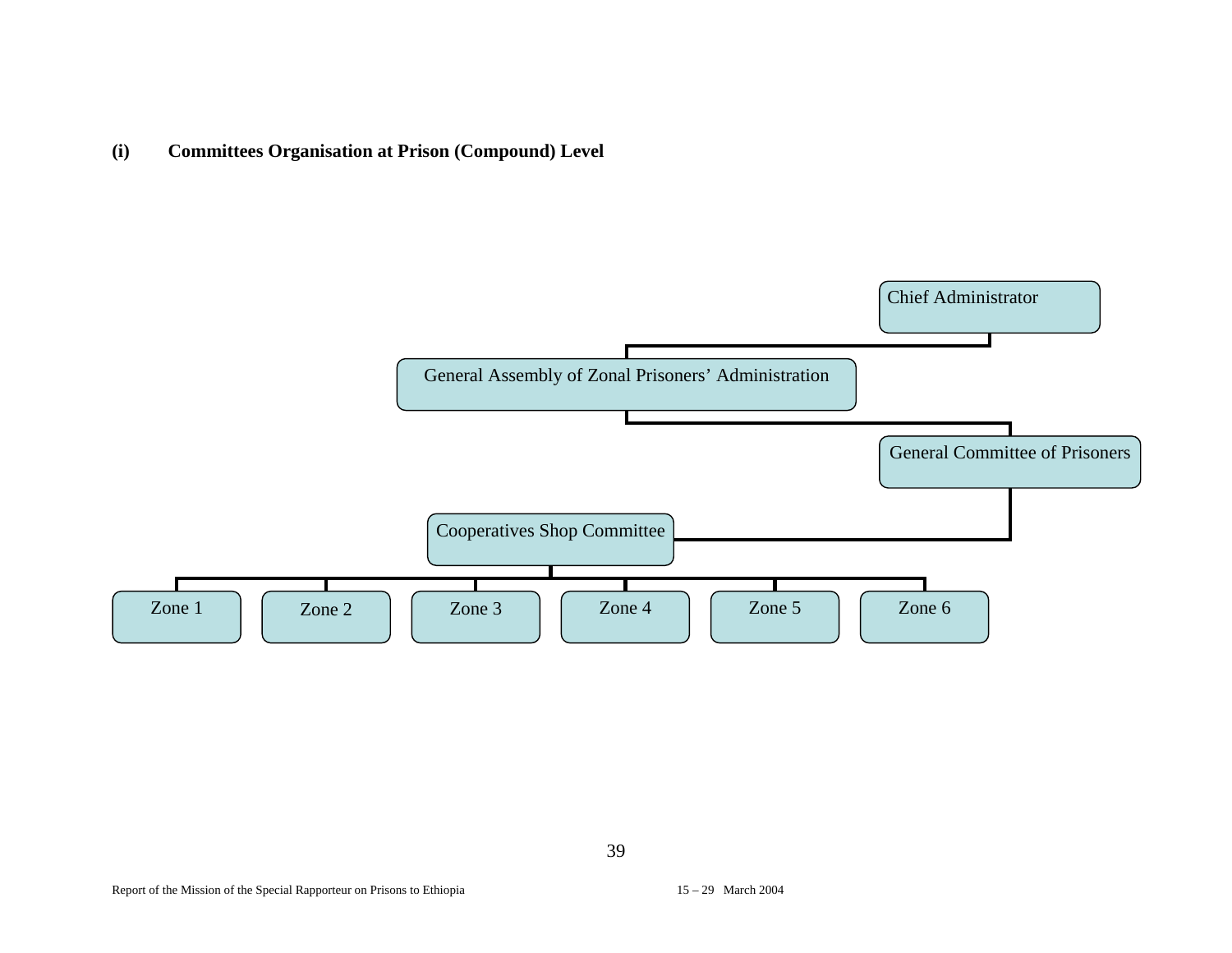

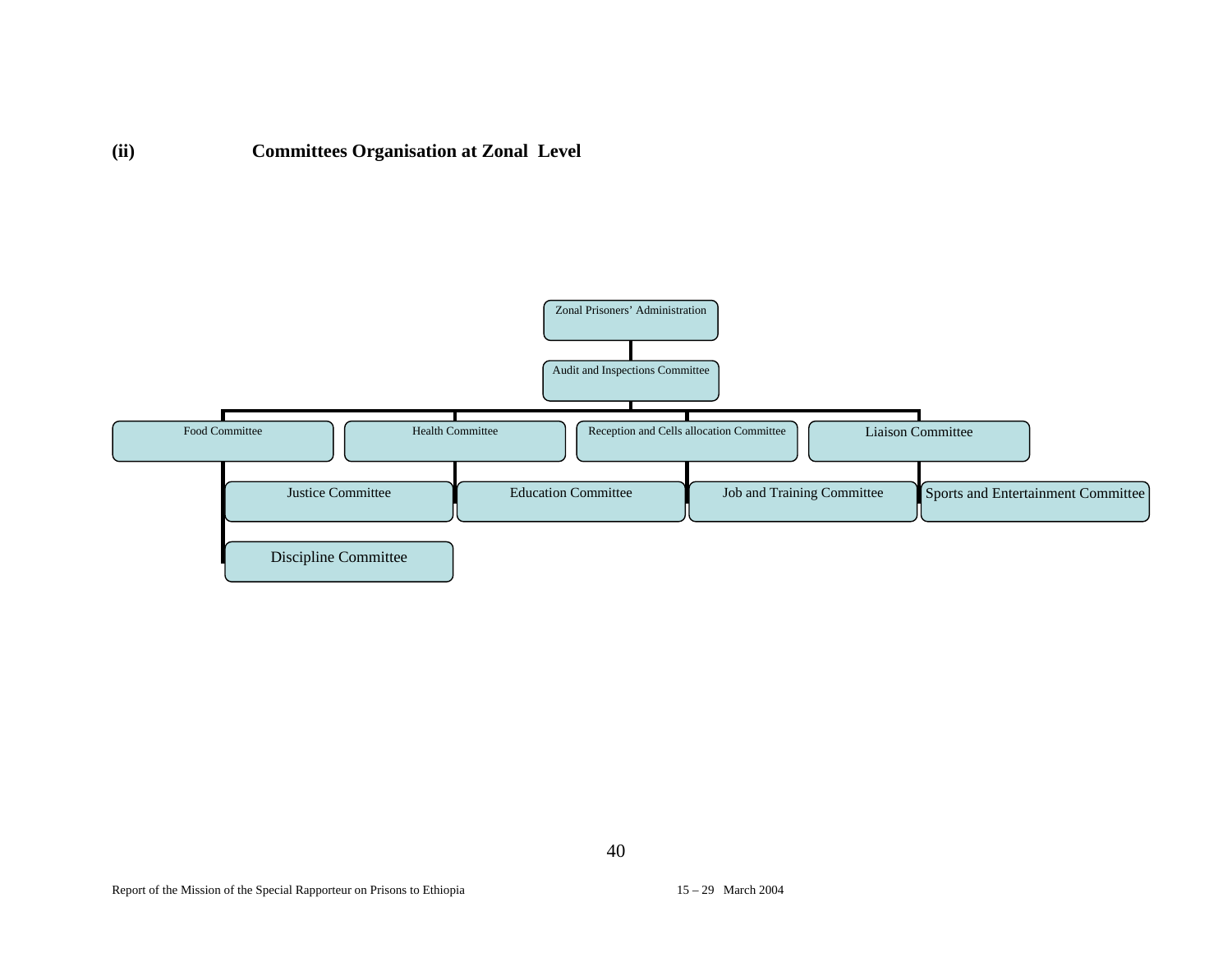## **(iii) Committees Organisation at Cell Level**

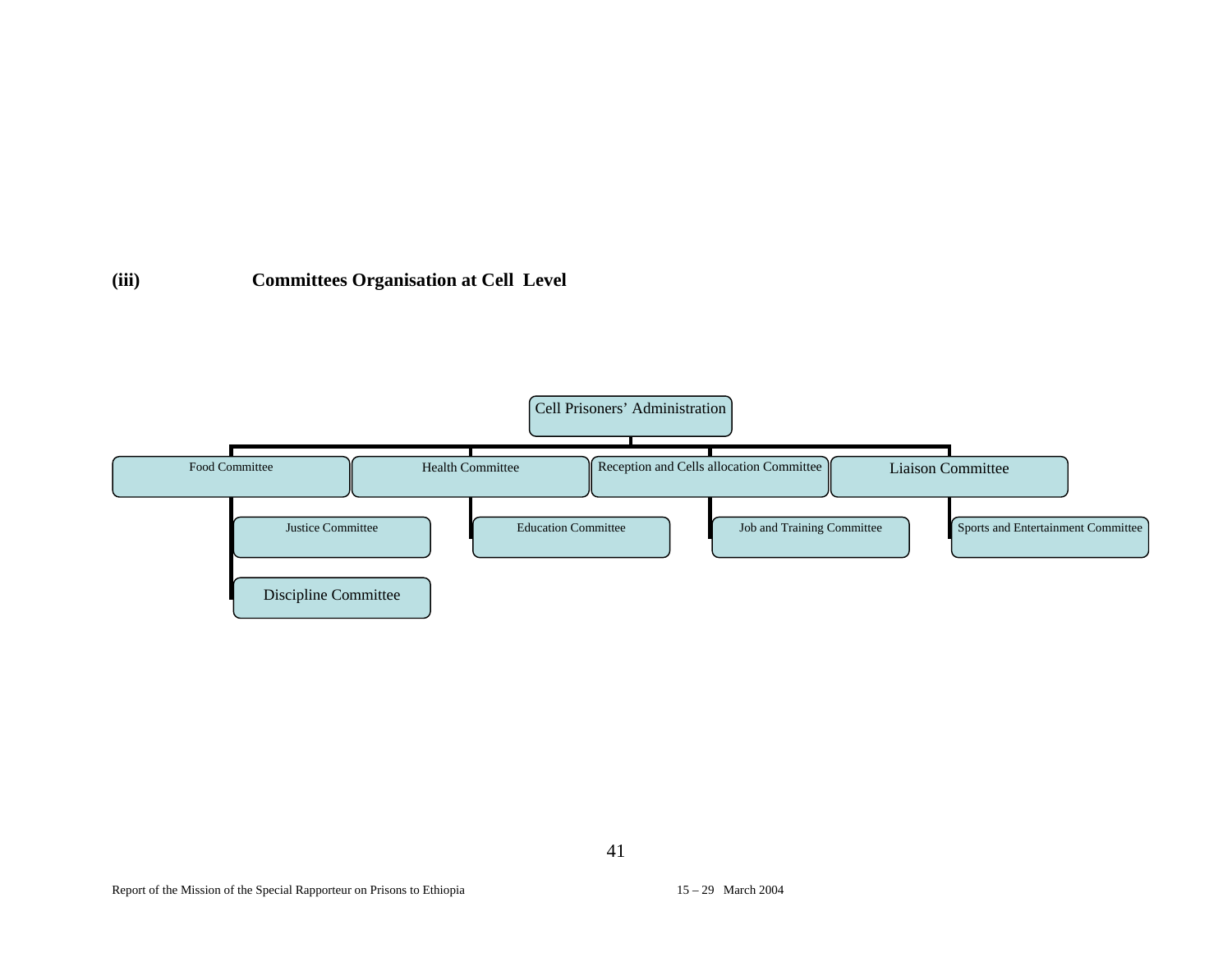The cell is the smallest unit in the Prisoners' Committee structure. Depending on the size of the cell, each cell has its own administrative structure made up of committees. The smaller the cell, the fewer will be the number of inmates and the fewer will be the number of Committees from the cell. Members of each cell elect from amongst the prisoners in that cell, members of the various committees who would manage their affairs and ensured the proper behaviour and wellbeing of all the prisoners in the cell.

The Committee members elected from the cell level represent the cell at the Zonal level. The Zones have all the committees found at the cell level. Each zone will then elect representatives to the Main Committee or General Committee of prisoners. This Committee is also the General Assembly of Zonal Prison Administration. At the top of this organisation is the Chief Prison Administrator, the only non-elective, non-prisoner member. The Chief Prison Administrator serves as an ex-officio member.

All matters regarding prisoners' welfare, from allocation of cells to discipline are handled by the relevant committees. The prisons are like "independent self administered communities". Prisoners have been allocated *plots* to undertake businesses. In all the prisons, there are "thriving businesses" – small provision shops, tailors, cafeteria, etc. The committees engage the authorities to complain on behalf of the prisoners about certain matters.

The prisoners also have Cooperative Shops for the prisoners' body as a whole. Income generated from this shop is saved in the prisoners' cooperative run by the prisoners. This money is used to buy items such as soap and other items for prisoners. In the Addis Ababa prison for example, the committee provides two soaps each to all prisoners monthly.

When a prisoner is released, a certain fraction of the money is given to him/her. Individual prisoners can also save their money with the cooperative. The Cooperative Shop Committee employs prisoners to sell in the shops and they are paid. There is an Audit Committee which does routine auditing and inspection of the shops to ensure accountability.

The Committee system seems to be working very well as prisoners deal with their peers and are hardly "in contact with the authorities" where they can have confrontation.

The Special Rapporteur raised certain concerns about the Committee system. The first is that, the Committee system has allowed the government to abdicate its responsibility of providing basic necessities to prisoners. Every aspect of prisoners' welfare has been left to the Committees. Secondly, the Committees are not made of experts or professionals in the various fields, so there is a possibility that things are not managed properly. Even though the prisoners claim that they try to ensure that persons with certain background are elected to a particular committee, they also concede that at times they have to do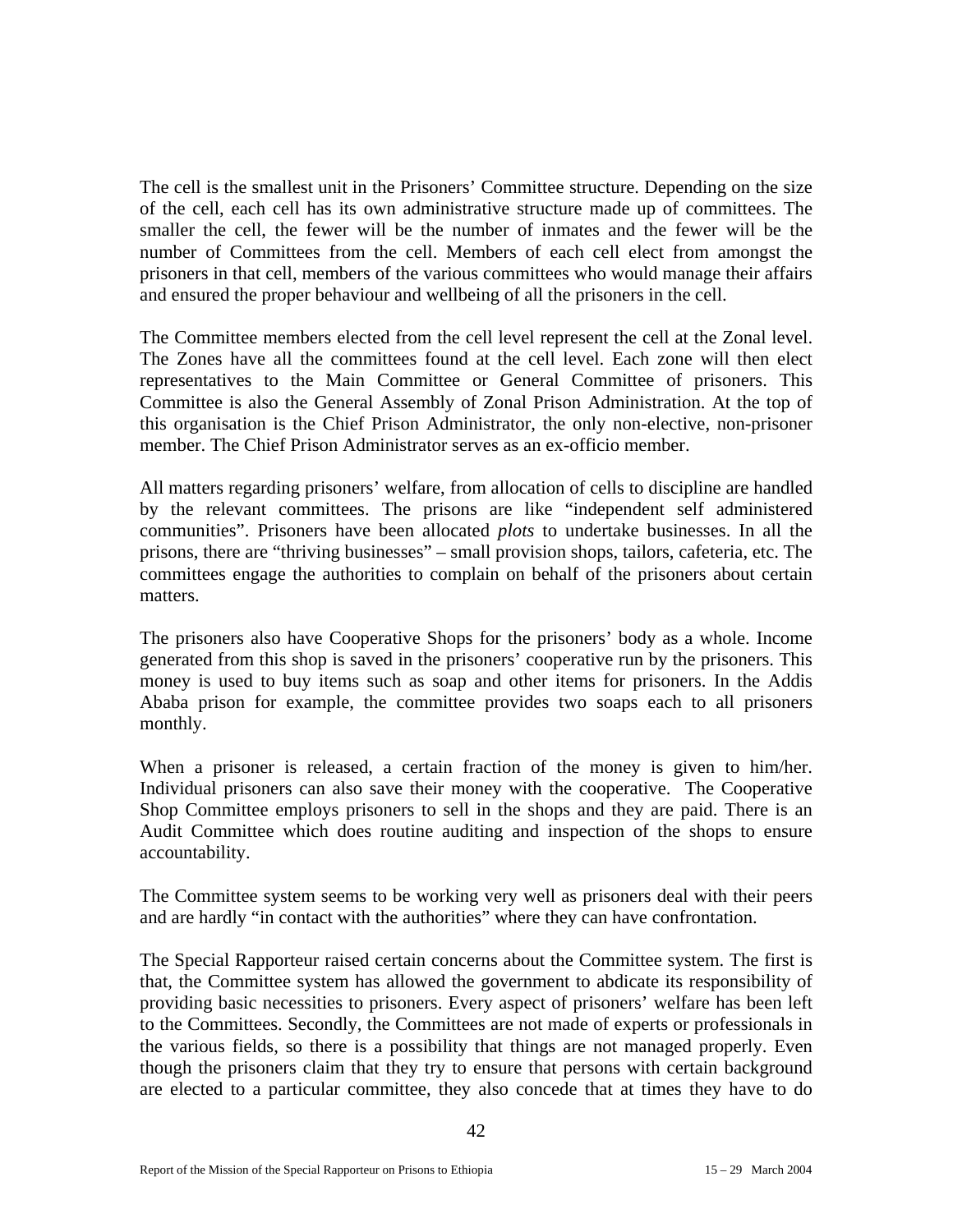without professionals. This can be very harmful to the rehabilitation process. The Committee members know very little about rehabilitation and are more concern about their personal welfare. Third, there are very few women on most of the Committees. This might explain why women issues are not given attention. Fourth, the Committee system may also lead to corruption. It may encourage some prison authorities to withhold money meant for prisoners because they assume the Committees will deal with everything. If this succeeds, the authority might use the money for his/her personal business.

These shortcomings notwithstanding, the Committee system seems to be an interesting system to experiment in other African prisons. Caution must however be taken not to overburden the prisoners and allow the state to relinquish its responsibility.

#### **(b) Relationship with civil society**

The Special Rapporteur also observed the good working relationship that exists between NGOs, the prison authorities and the prisoners. In all the prisons visited, the authorities are receiving assistance from at least one NGO. Almost all the prisons visited have received assistance or a promise of assistance from the ICRC. Apart from the ICRC, local NGOs such as the Prison Fellowship, the Ethiopian Red Cross, the Forum for Street Children, Ethiopia and the Catholic Mission have been assisting prisoners in various ways. Some NGOs however, think the cooperation between the authorities and civil society could be better and urge the authorities to be more open than they already are.

The Special Rapporteur encouraged prison authorities to try to work with all members of civil society, especially NGOs and grant them regular access to prisons so that they can make objective and constructive criticisms of the penal system. She also urged NGOs to support the efforts of the government and make constructive criticisms where necessary and concrete proposals as well.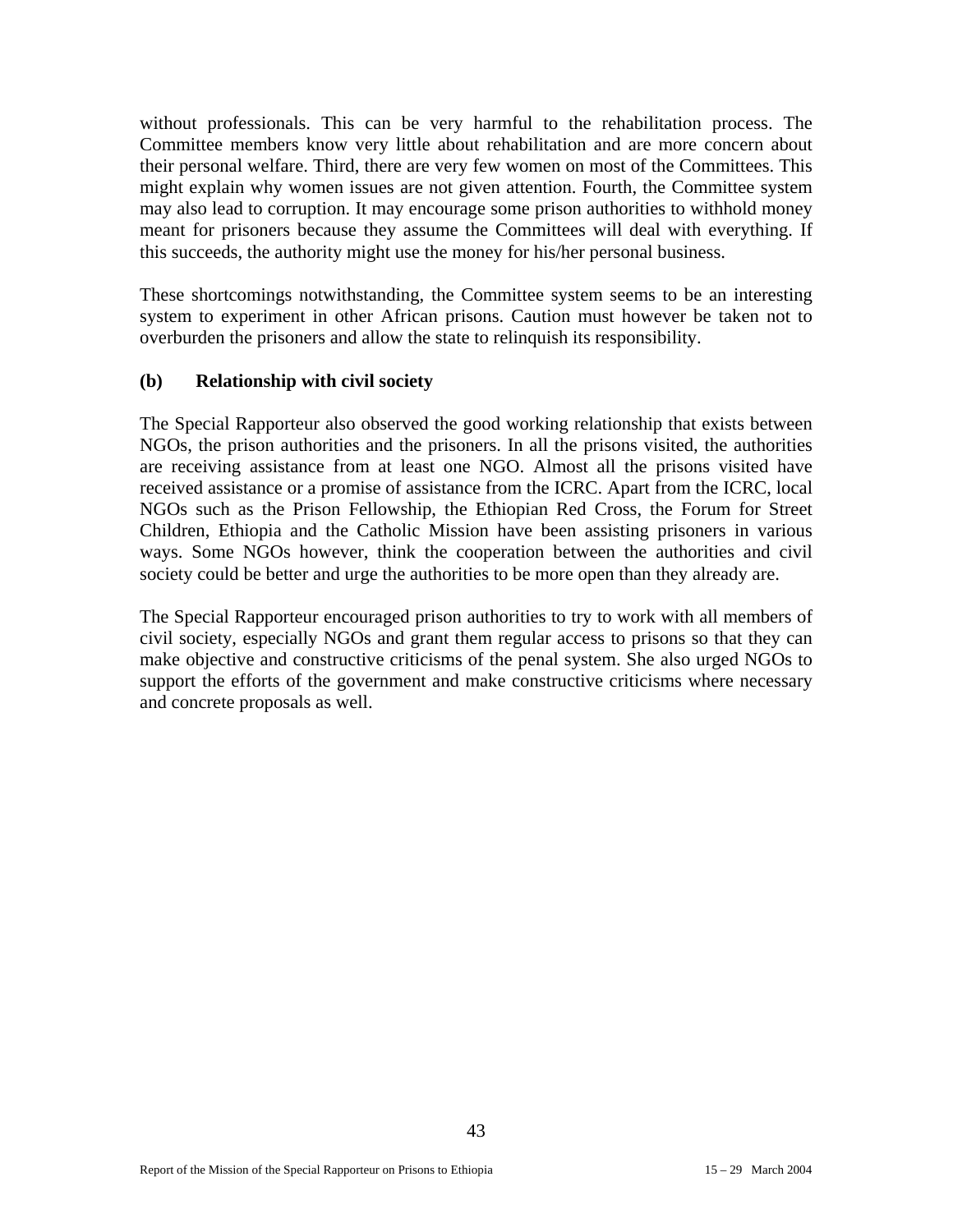#### **VII. Conclusions and Recommendations**

The Basic Principles for the Treatment of Prisoners adopted and proclaimed by United Nations General Assembly resolution 45/111 on 14 December 1990 provides in paragrapg 5 that:

> except for those limitations that are demonstrably necessitated by the fact of incarceration, all prisoners shall retain the human rights and fundamental freedoms set out in the Universal Declaration of Human Rights, and, where the State concerned is a party, the International Covenant on Economic, Social and Cultural Rights, and the International Covenant on Civil and Political Rights and the Optional Protocol thereto, as well as such other rights as are set out in other United Nations covenants.

Endorsing this philosophy in 1992, the United Nations Human Rights Committee explained that states have "a positive obligation toward persons who are particularly vulnerable because of their status as persons deprived of liberty" and stated that:

> [N]ot only may persons deprived of their liberty not be subjected to [torture or other cruel, inhuman or degrading treatment or punishment], including medical or scientific experimentation, but neither may they be subjected to any hardship or constraint other than that resulting from the deprivation of liberty; respect for the dignity of such persons must be guaranteed under the same conditions as for that of free persons. Persons deprived of their liberty enjoy all the rights set forth in the [ICCPR], subject to the restrictions that are unavoidable in a closed environment<sup>7</sup>

More significantly, the Human Rights Committee has also stressed that the obligation to treat persons deprived of their liberty with dignity and humanity is a fundamental and universally applicable rule, not dependent on the material resources available to the state party,<sup>8</sup> thus a country cannot invoke the lack of resources as an excuse for denying prisoners or other individuals the enjoyment of their basic rights.

Ethiopia has ratified several international human rights instruments including Declarations and basic documents dealing with the treatment of persons deprived of their liberty. She is therefore bound by the provisions of these instruments and should take practical measures to ensure that they are respected.

<sup>&</sup>lt;sup>-</sup> U.N. Human Rights Committee, General Comment 21, paragraph 3. The Human Rights Committee provides authoritative interpretations of the ICCPR though the periodic issuance of General Comments.

<sup>8</sup> Ibid., paragraph 4; *see also Mukong v. Cameroon* (communication No. 458/1991) (August 10, 1994), U.N. Doc. CCPR/C/51/D/458/1991 (stating that minimum requirements regarding floor space, sanitary facilities, provision of food, [medicine and other basic amenities] etc., **must** be observed, "even if economic or budgetary considerations may make compliance with these obligations difficult").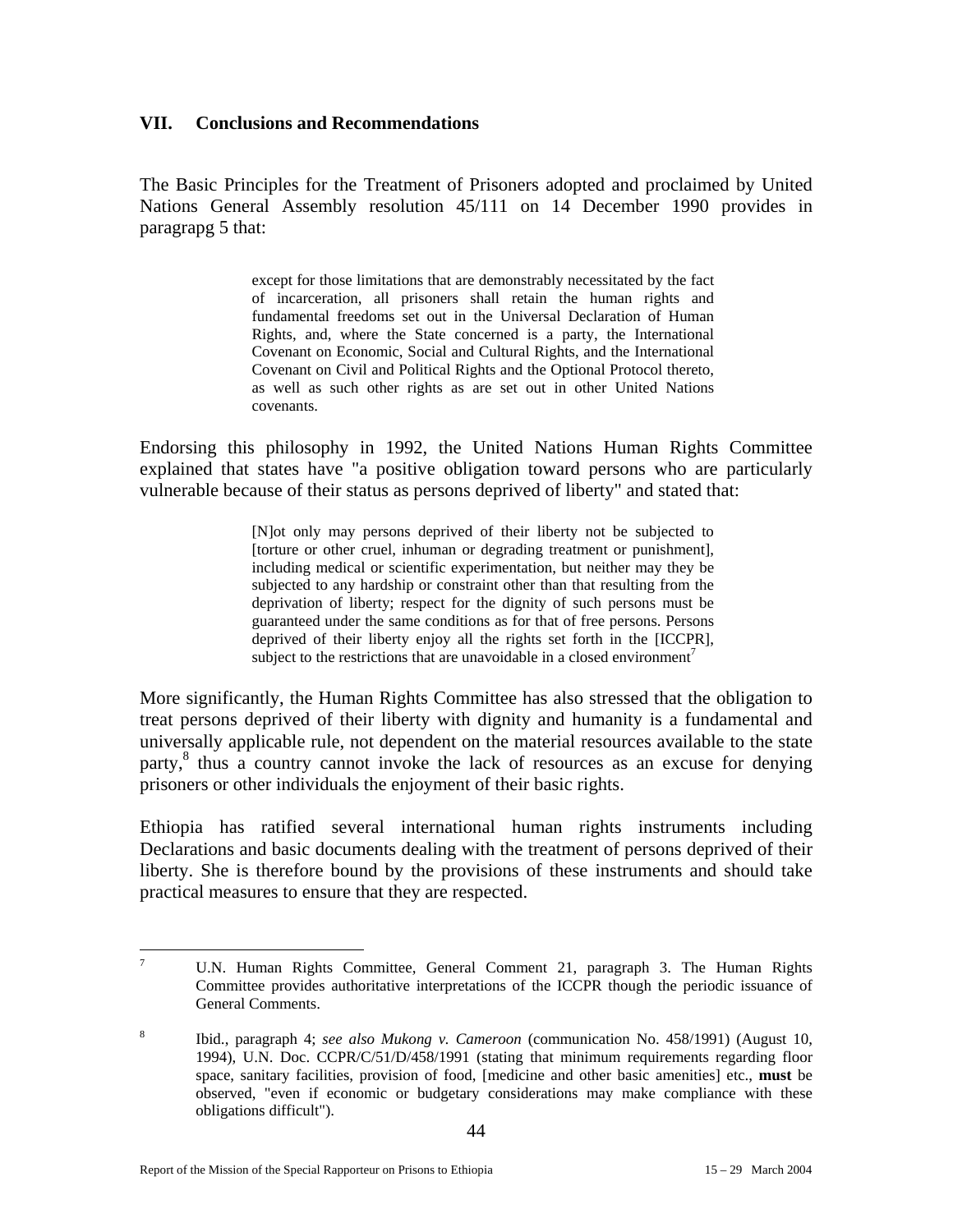Ethiopia is one of the largest countries in Africa both in terms of land mass and population. The Special Rapporteur's mission to Ethiopia was undertaken in just eleven working days and this took her to five out of the eleven regions. It was therefore not possible to visit all the regions and all the detention facilities within the time available. However, the Special Rapporteur is convinced that the five regions and different detention facilities visited present a general picture of the prison situation in Ethiopia and the recommendations that follow should apply to all prisons and detention facilities in the country.

The recommendations have been divided into different sections to indicate the role of each section of society, a reminder that enhancing the conditions of persons deprived of their liberty has to be a collective exercise. The Special Rapporteur therefore urges cooperation between the different sectors of society to ensure proper implementation of these recommendations.

## **(i) Recommendations to the Government of Ethiopia**

There is a general expression of good political will in government, at both federal and regional level, to improve the conditions of persons deprived of their liberty. This is manifested in the development of government policies and engagement of donors in promoting the welfare of prisoners. The African Commission would like to encourage government to continue on this footing and in particular, to:

- a) increase the budget allocation to prisons to ensure that prisoners are able to be provided with the basic necessities such as blankets, mattresses, soaps and other provisions for hygiene;
- b) ensure that prisons are regularly inspected by government officials and independent bodies such as NGOs and National Human Rights Institutions or Ombudsmen;
- c) Develop a proper curriculum for the training of prison staff. This curriculum should include basic human rights, international norms on the treatment of offenders etc. Police officers recruited to guard prisoners should also undergo specific training besides the police training. The government might want to seek assistance from the ICRC, Penal Reform International and UN Agencies which have sufficient experience in curriculum development and training for prison officials;
- d) To tackle the problem of overcrowding, government should explore the possibility of encouraging small claims courts or courts for petty crimes. Alternative sentences to incarceration such as community service should also be explored and encouraged. This will go a long way to decongesting the prisons and not disrupt the social lives of those who commit minor offences;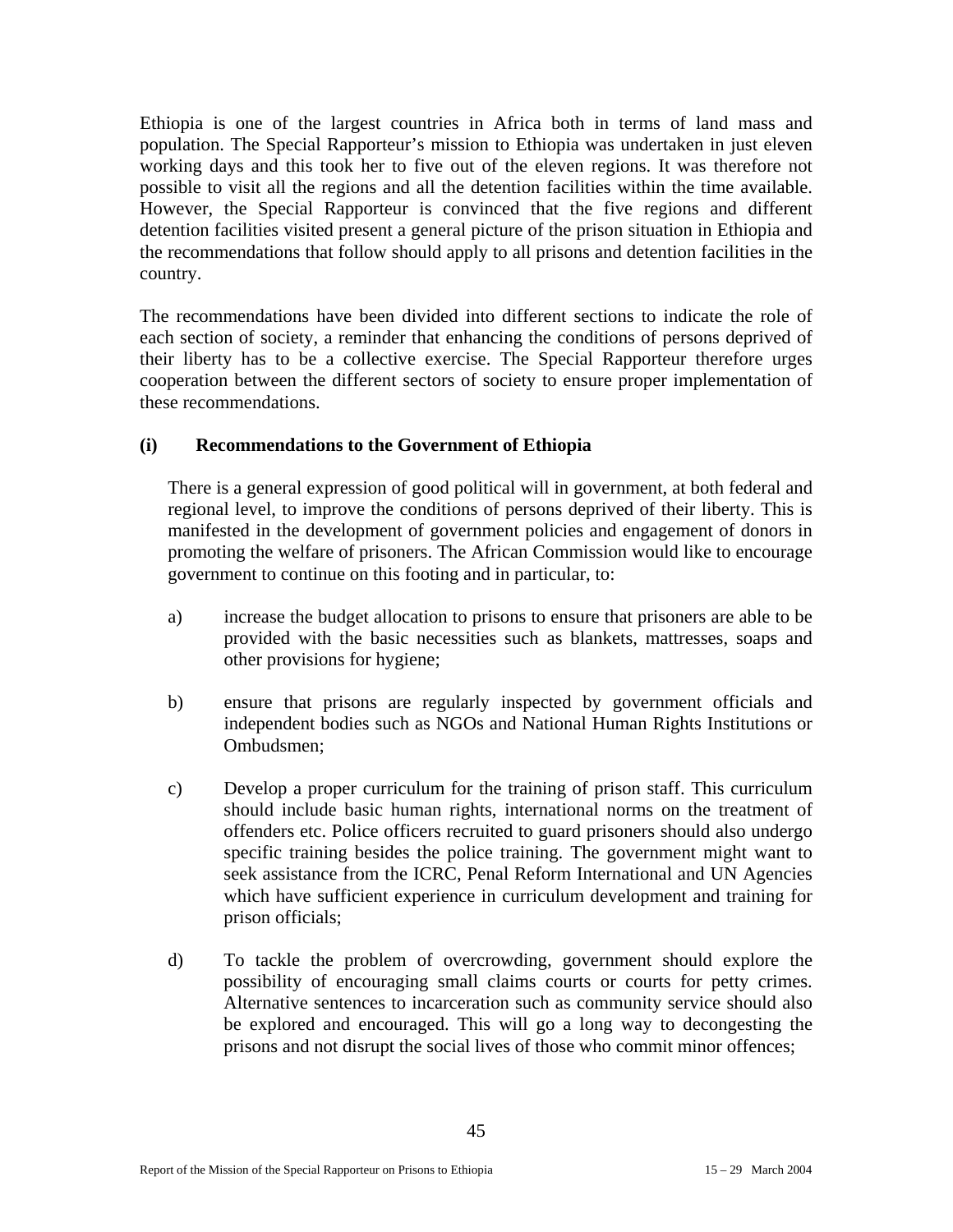- e) Efforts should also be made to separate convicted criminals from suspects. Urgent measures should also be taken to separate juveniles from adults. Special facilities should be established in all regions to take care of juveniles at odds with the law. Incarceration is not the best option for juveniles especially in prisons where they do not continue with their education. Therefore, borstal institutions and reformation centres should be established in all the regions. Juvenile courts should also be established in the regions;
- f) Steps should be taken to expedite investigations and prosecution of cases in order to ensure justice. The speedier the trial process, the lesser will be the burden on the state because when more detainees are released the number of inmates to be cared for by the state is reduced. The Government should determine the body with the constitutional mandated to try the Gambella detainees as the judicial ping-pong regarding their trial is delaying justice, and justice delayed is justice denied.
- g) The government should permit prison authorities to use proceeds from prison farms and other income generating activities to improve the welfare of prisoners rather than send the money to government coffers. However, appropriate accounting procedures should be put in place to ensure that the money is not misused by the authorities;
- h) Expectant and nursing mothers including elderly people of more than seventy years old should not be sent to prison;
- i) Urgent efforts should be made to erase the discrimination of women especially in the process of rehabilitation. Vocational training facilities should be established for both men and women and where there isn't enough space to establish separate facilities; both men and women should be trained in shifts;
- j) The procedure for granting pardon and clemency should be simplified and explained to both the prison staff and prisoners;
- k) Urgent measures should be taken to dispose of the cases of the former Dergue officials and the government should ensure that they are tried under internationally recognised fair trial procedures. Political prisoners should be released and/or granted pardon.
- l) Government should encourage periodic inter-regional staff exchanges and organise workshops to train prison officials on latest prison policies and management techniques. If this workshop is organised at national level, efforts should be made to replicate the same at regional level;
- m) The government should ensure that persons detained in police stations are held under humane conditions. Reasonable allocations should therefore be made for the upkeep of such persons until they are transferred to prison;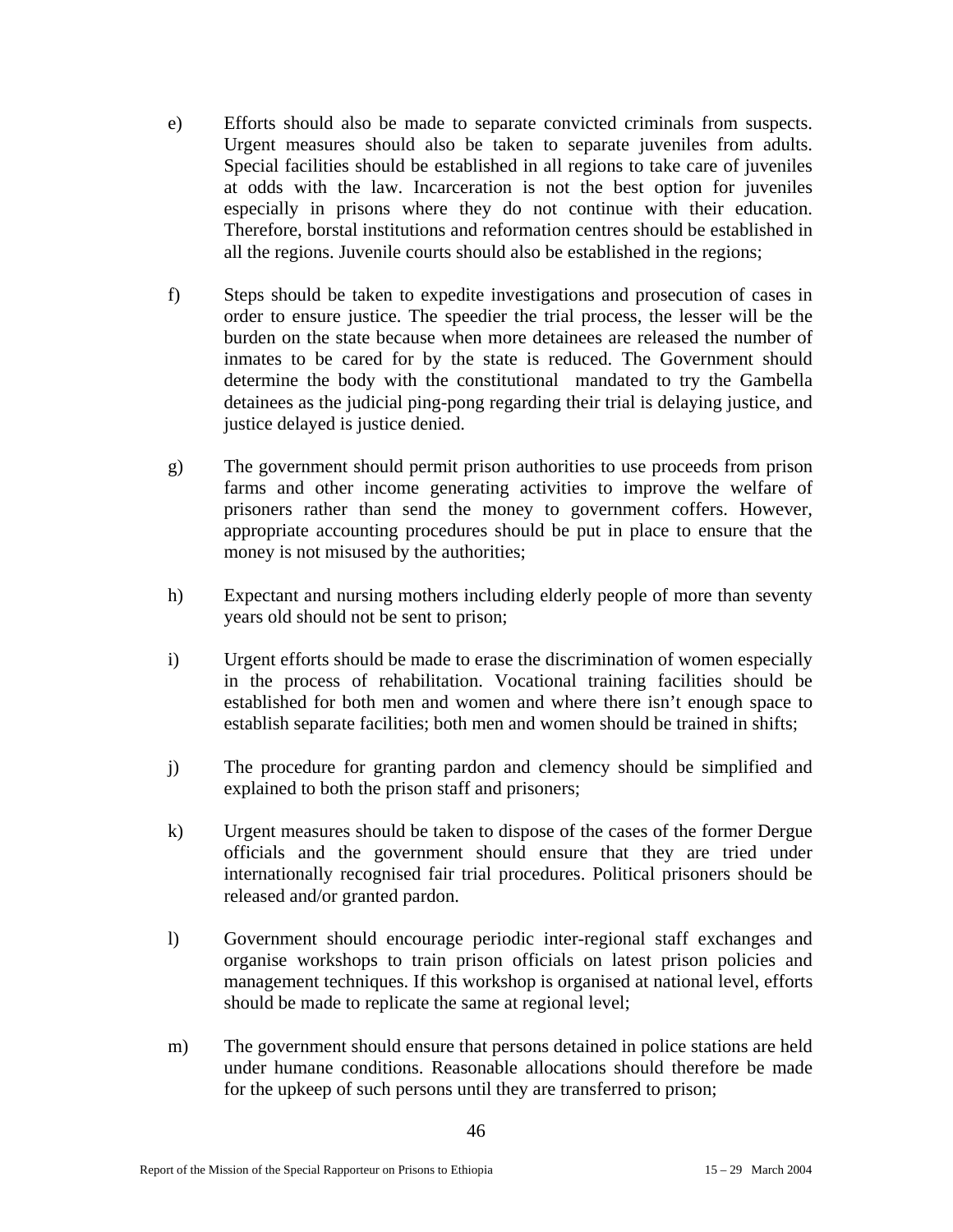- n) The government should organise a national conference involving all the stake holders in the criminal justice system – the police, the prosecutors, the prison officials and the judiciary. NGOs and other members of civil society working in this sector should also be involved in the conference;
- o) The Federal Democratic Republic of Ethiopia should submit its initial report in conformity with Article 62 of the African Charter on Human and Peoples' Rights;
- p) The Government should also report on the extent to which it has implemented the above recommendations.
- q) Prisoners should be provided with uniforms.

#### **(ii) Recommendations to civil society**

- a) Members of civil society, especially NGOs should constantly visit prisons and other places of detention to ensure that the government is meeting its domestic as well as international human rights obligations towards persons deprived of their liberty;
- b) Civil society and NGOs in particular should monitor government's compliance with its international human rights obligations, including monitoring implementation of these recommendations;
- c) NGOs should encourage short courses and workshops for prison officials and bring to their attention best practices in prison management from other penal systems in Africa and around the world;
- d) NGOs should also support the efforts of government by assisting in promoting the welfare of prisoners – provision of blankets, soaps, and other basic facilities.

#### **(iii) Recommendations to prison authorities**

- a) Prison officials should be more involved in monitoring the welfare of prisoners and not leave matters to the committees. Rehabilitation and effective reintegration should be the cardinal role of any prison. The role of a prison official must be to ensure that prisoners released have been rehabilitated enough to be integrated into society. The official's role is not limited to ensuring the prisoner does not escape;
- b) Complaints of abuse should be investigated and dealt with so as not to encourage impunity;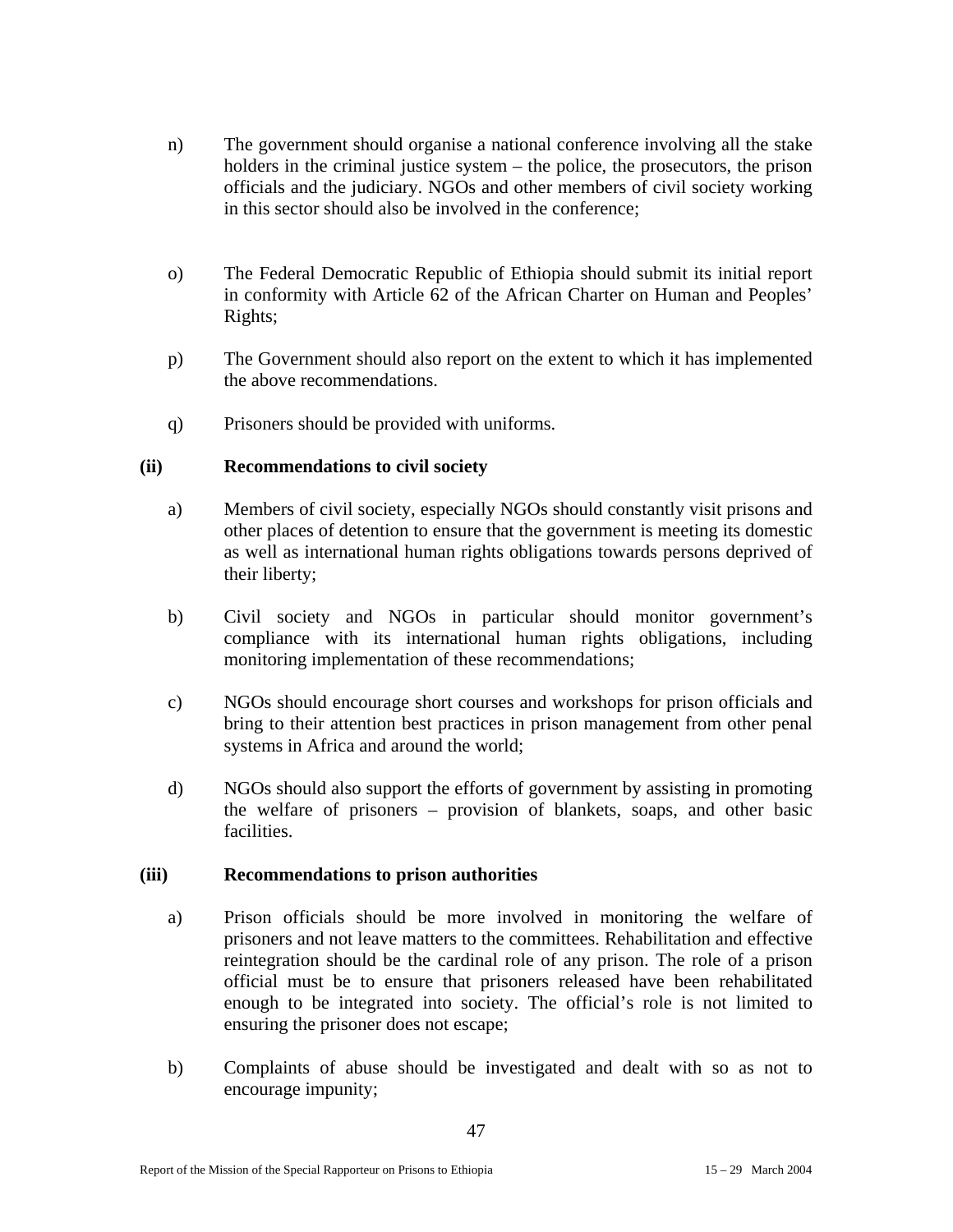- c) Prison authorities, the police and the judiciary should meet regularly to discuss ways of enhancing the criminal justice system;
- d) Sick prisoners should be given complete and urgent treatment.

#### **(iv) Recommendations to donors and the international community**

- a) The donor and international community should continue their support to the prison sector in Ethiopia. Emphasis should be placed on staff training, curriculum development and the establishment of programmes that would emphasise prisoners' rehabilitation and reintegration into society;
- b) The donor community should also encourage exchange programmes or study tours for prison officials;
- c) The donor community should support government's efforts in research on areas such as alternative forms of punishment and community service programmes, etc.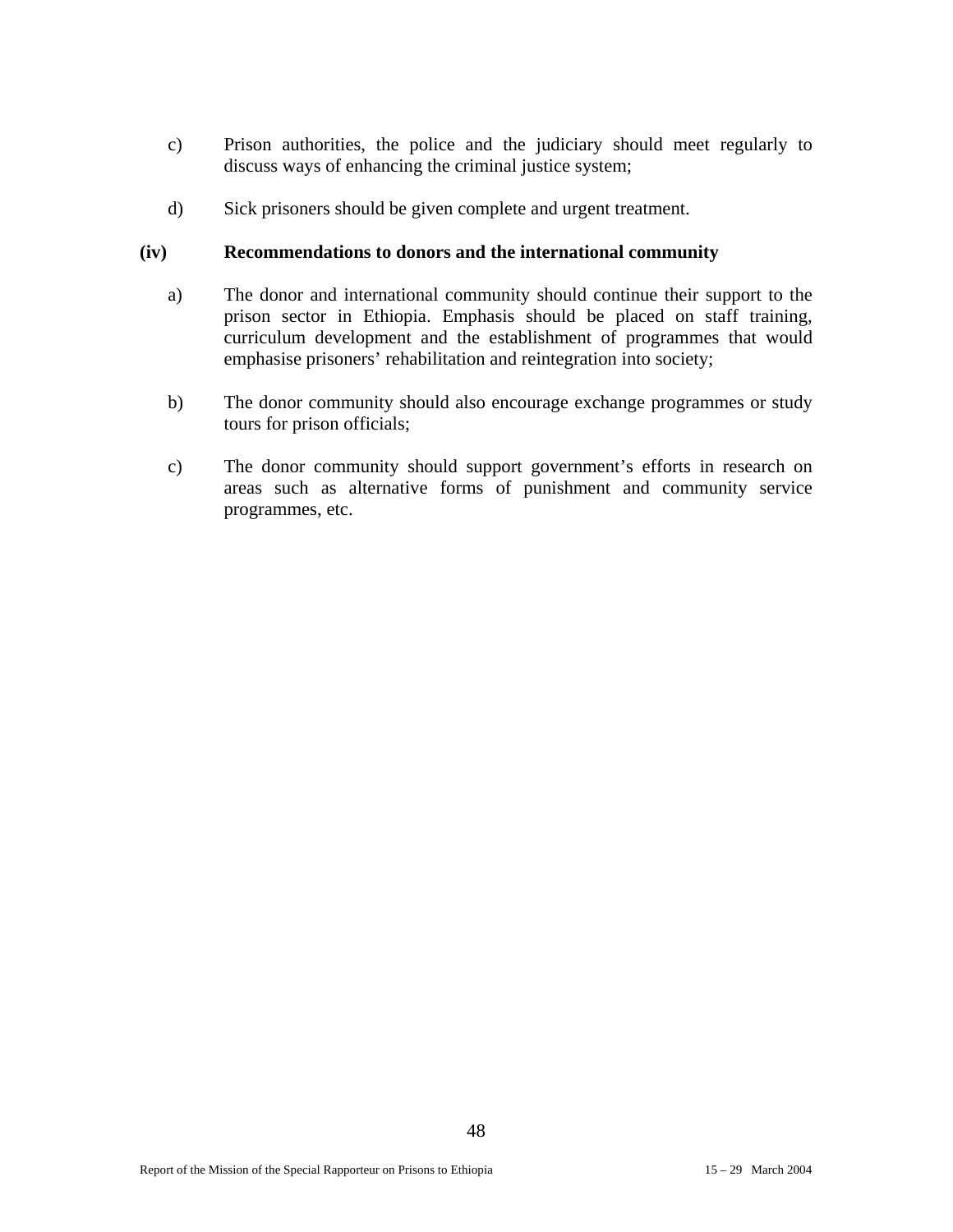#### **VIII Annexure**

#### **a) Press Statement at the beginning of the Mission**

## **PRESS STATEMENT**

The Secretariat of the African Commission on Human and Peoples' Rights informs the general public that the Special Rapporteur on Prisons and Conditions of Detention in Africa, Commissioner Dr. Vera Chirwa has been invited by the Federal Democratic Republic of Ethiopia to inspect prisons and other places of detention in the country.

The Special Rapporteur is a prison monitoring mechanism of the African Commission on Human and Peoples' Rights established in 1996 to among other things, promote and protect the rights of persons deprived of their liberty, inspect prisons and other places of detention and advise states on appropriate means to improve their penal systems. Since 1996, the Special Rapporteur has undertaken visits to eleven African countries and made pertinent recommendations to the relevant state authorities on how to effectively protect the rights of persons deprived of their liberty.

The visit to Ethiopia is scheduled to take place from  $15 - 29$  March 2004. During the visit the Special Rapporteur plans to hold talks with high ranking government officials and decision makers, especially those dealing with penal and penitentiary reforms in the country. The Special Rapporteur will also meet with local NGOs and other relevant individuals and institutions working in the country in the area of human rights in general and prisons in particular.

A very important part of the Special Rapporteurs mission will be visits to prisons and places of detention in the country, which will include meetings with detainees and prisoners and discussions with junior prison officials.

The Special Rapporteur invites journalists to a Press Conference to be held at the end of the mission on 29 March 2004 beginning from 10:00am at a venue to be announced later.

For further information, please contact Mr. Moussa Gandega Press and Information Officer ACHPR PO Box 673 Banjul, The Gambia

Tel: 220 392 962 Fax: 220 390 764 E-mail: press.officer@achpr.org

## **Done in Banjul, The Gambia on 15 March 2004**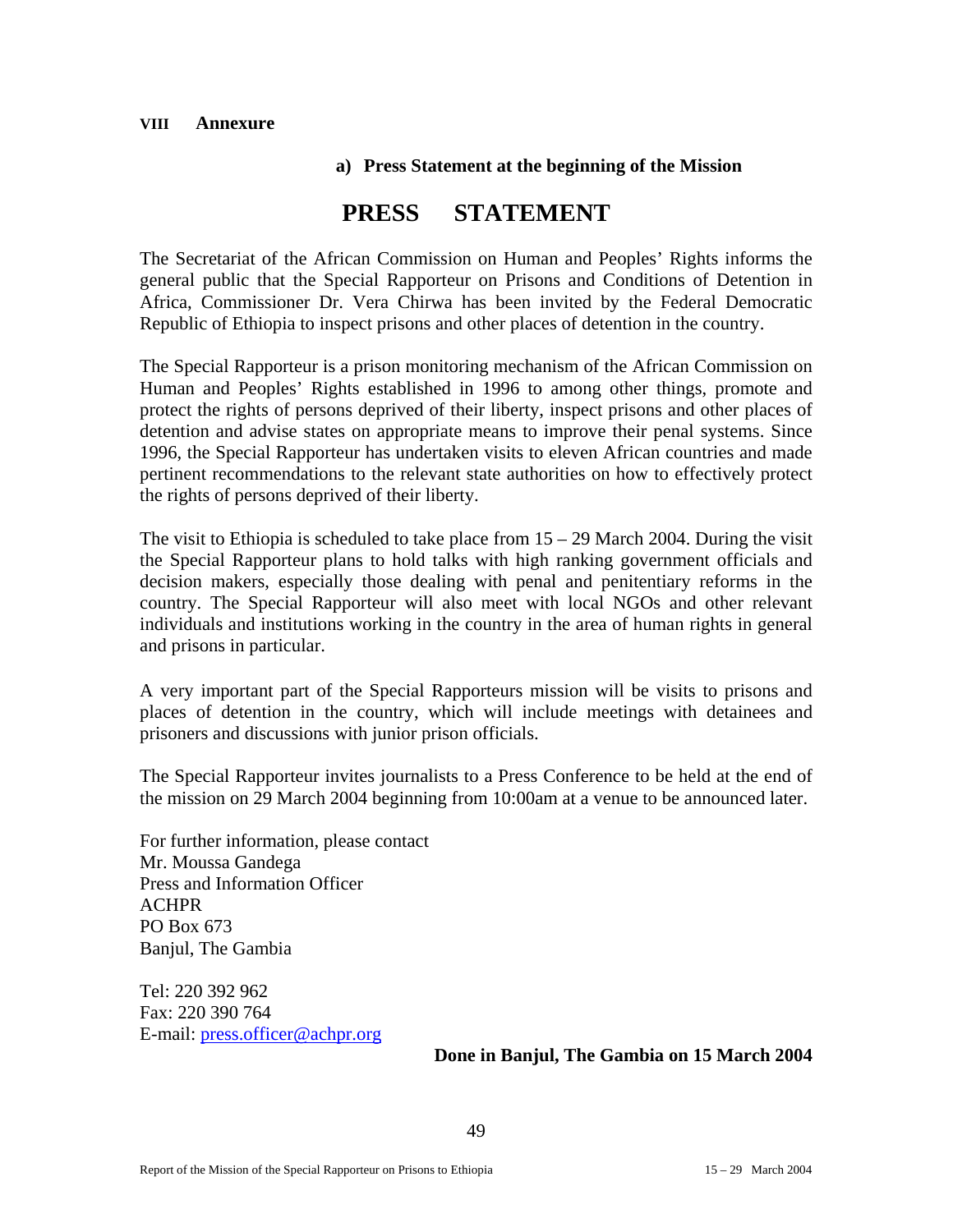#### **b) Press Statement issued at the end of the mission**

## **PRESS STATEMENT**

On the invitation by the Federal Democratic Republic of Ethiopia, the African Commission's Special Rapporteur on Prisons and Conditions of Detention in Africa, Commissioner Dr. Vera M Chirwa undertook a mission to Ethiopia from 15 – 29 March 2004 to, among other things; inspect prisons and other places of detention in the country. The Special Rapporteur was accompanied by her assistant, Mr. Robert W Eno, from the Secretariat of the African Commission on Human and Peoples' Rights.

The Special Rapporteur visited and inspected nine prisons, two prison farms and two police stations in five regions of the country. These include –

- Addis Ababa Prison
- Kaliti Prison
- Ziway Prison
- Awasa Prison
- Arba Minch Prison
- Adama Prison
- Dippo Prison
- Dire Dawa Prison
- Harar Prison
- Ziway Prison Farm
- Arba Minch Prison Farm
- Awasa Woreda Police Station
- Adama Woreda I Police Station

Prior to the inspections, the Special Rapporteur met and discussed with government officials from the Ministries of Foreign Affairs, Justice, Information as well as with members of the civil society, including the International Committee of the Red Cross, the Ethiopian Human Rights Council, the Forum of Street Children of Ethiopia and the Prison Fellowship Ethiopia.

During the inspections, the Special Rapporteur met with heads of the different institutions visited and had discussions on among other things, the treatment of persons deprived of their liberty, the major constraints faced in the execution of their duties, staff training, etc. The Special Rapporteur, together with officials of their respective institutions inspected the detention facilities – prison and police cells, kitchens, toilets, clinics, drug store, vocational training centres, etc. Where the Special Rapporteur identifies issues that fell below internationally recognised standards, on-the-spot recommendations especially on issues that she deemed were within the powers of the official to put right, were made.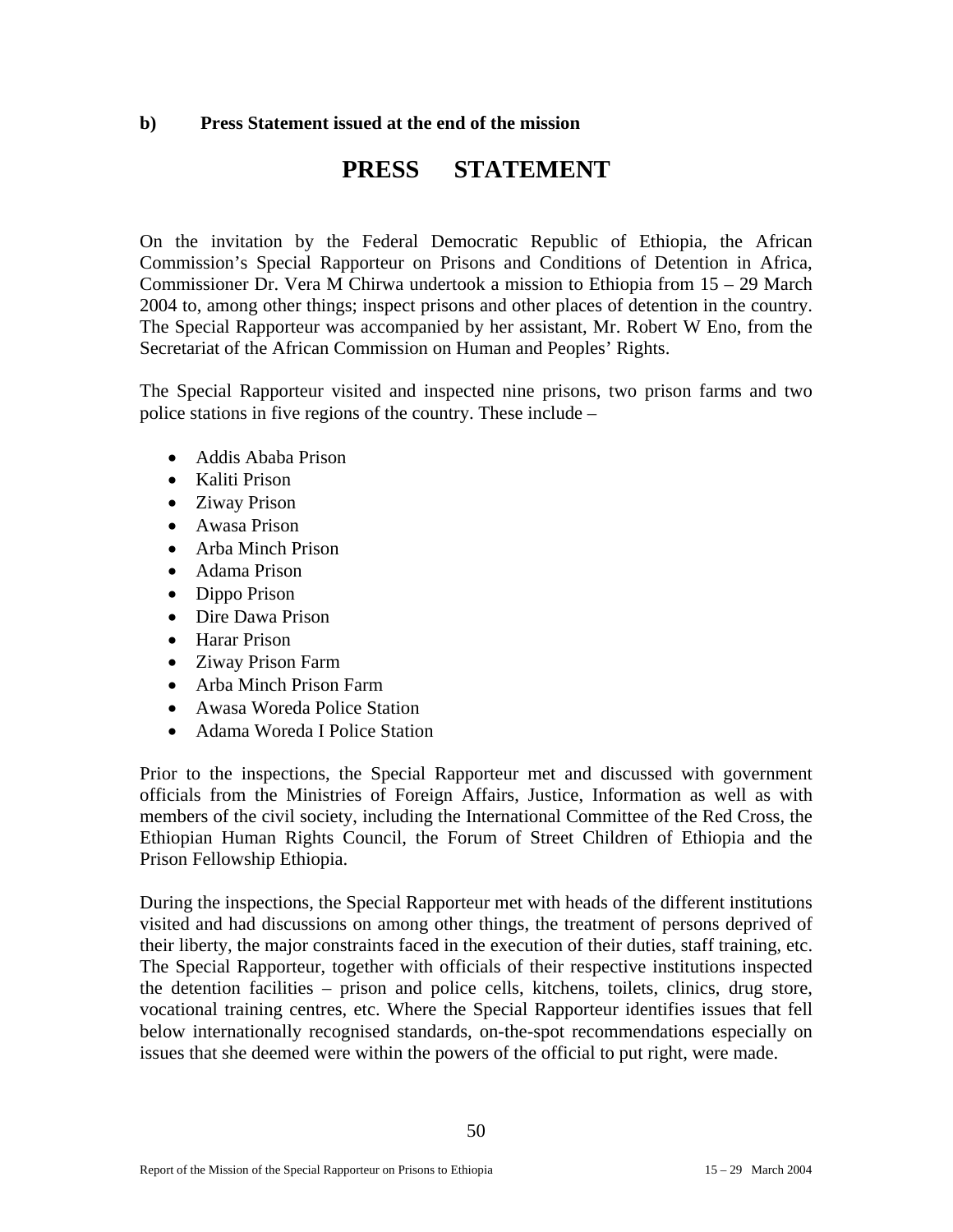The Special Rapporteur addressed detainees in all the detention facilities visited and held private discussions with some detainees whose cases had been brought to her attention after the Press Conference held on 16 March 2004 to inform the general public about the mission. These cases include the following:

- Mr. Solomon Gabre Kidan, an inmate in the Addis Ababa Prison suffering from Tuberculosis;
- The detainees from Gambela who were alleged by some NGOs to have disappeared; and
- Members of the Derg (former) regime accused of genocide and crimes against humanity.

Detainees informed the Special Rapporteur on their general conditions of detention, their relationship with the prison authorities and made suggestions on how their conditions of detention could be improved.

After visiting detention facilities in the country, the Special Rapporteur observed the following:

#### **a Positive**

- There is generally a good relationship between the authorities and the inmates. There was very few cases of abuse by the officials;
- Most of the problems raised or identified were not within the powers of the officials in the respective detention facilities to correct but rather within the powers of the political (government) authorities both at regional and federal level;
- There was sufficient separation of male inmates from female inmates and female guards were guarding the female sections;
- There was a demonstrable political will to improve conditions of detention expressed at both federal and regional levels of government;
- The establishment of prison farms and vocational training centres in most prisons provided the possibilities for reformation and rehabilitation;
- The establishment of prisoners' committees managed by prisoners themselves provided prisoners with an opportunity to manage their affairs and be involved in their own welfare;
- There was a good working relationship with the donor community.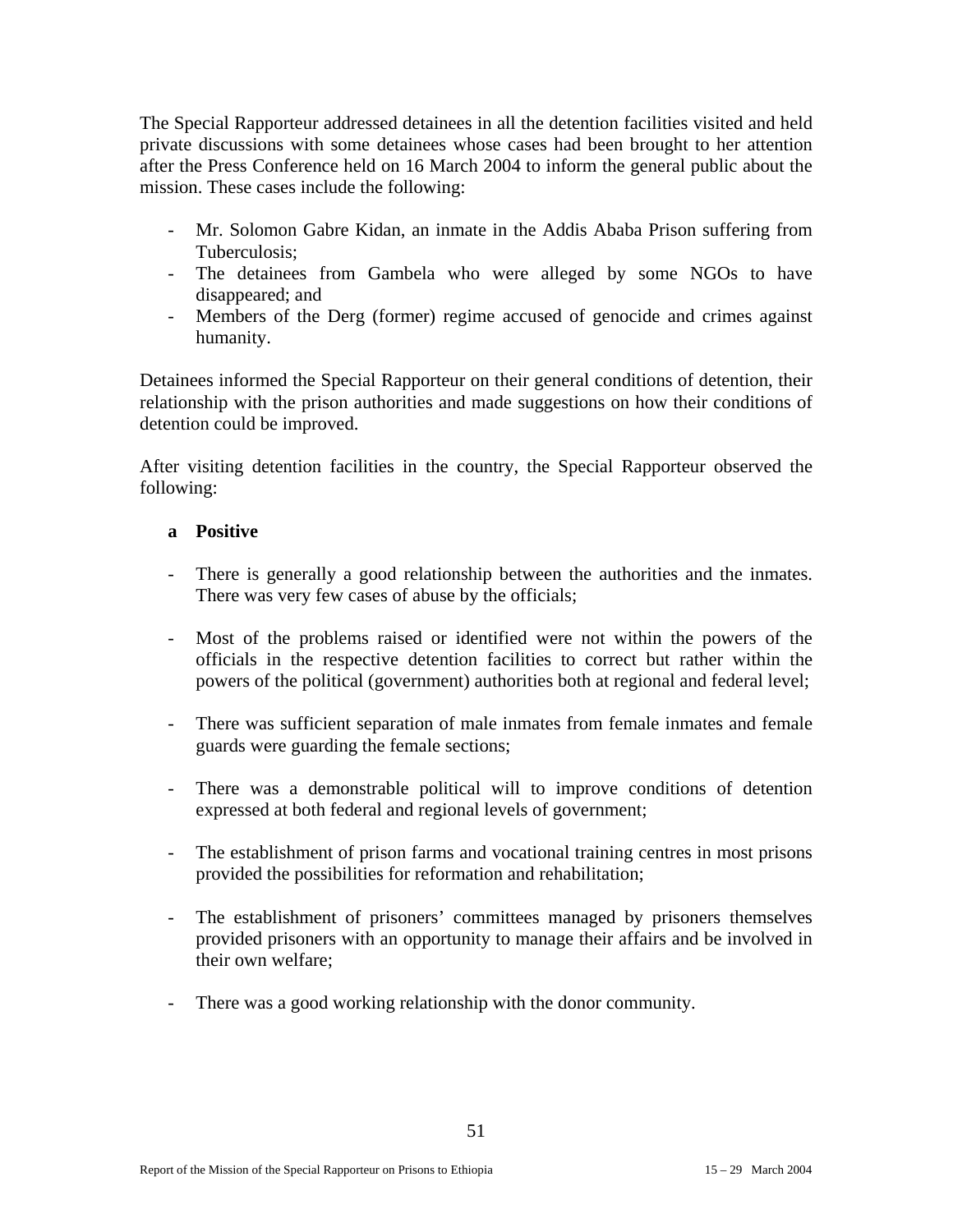#### **b Negative**

- There was overcrowding and most of the detention centres visited  $-$  the only exception was Dire Dawa Prison. It must be noted also that most of the prisons were never built for that purpose and were simply converted into prisons. Thus there is no indication of how many persons a particular prison was meant to accommodate;
- There was generally poor sanitation especially in the police stations;
- There was no separation of juveniles from adult inmates in both the male and female sections. There was also no separation between awaiting trialists and convicted prisoners;
- There was inadequate training for prison staff;
- There was inadequate educational and recreation facilities in prisons. Some prisons had no schools, no vocational training and no recreational facilities;
- There are usually delays in the trial process. In all the prisons there were indications that the overcrowding was caused by the long delay in the trial and the fact that suspects are too poor to raise money for bail. In some prisons, such as Addis Ababa Prison, more than 70% of the inmates had not been sentenced;
- There was also an indication of inadequate funding to prisons from government. The budget per prisoner per day is 3.5 Birr (about 0.406 US Dollars) at Federal level and 2 Birr ( about 0.204 US Dollars) at regional level;
- Prisoners are not provided with uniforms except when out for training or for work;
- There is no uniformity in the treatment of prisoners in all the regions, especially between the federal and regional prisons.

At the end of the inspections, the Special Rapporteur held another round of talks with government officials to inform them of her findings and make preliminary recommendations especially on those issues that needed immediate attention. To this end, the Special Rapporteur met with the following officials: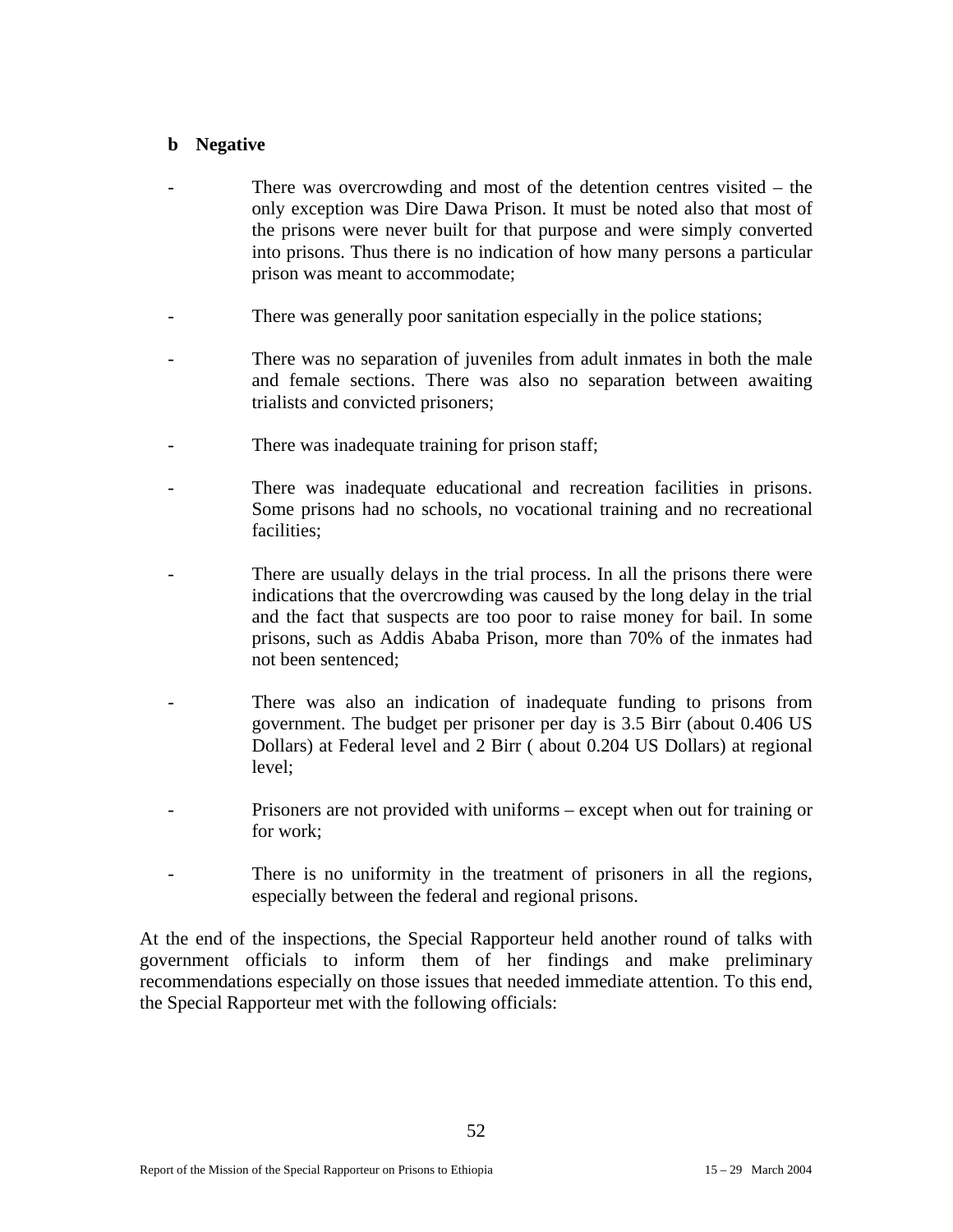- The President of the Federal Supreme Court;
- The Vice Minister of Justice;
- The State Minister of Women's Affairs in the Prime Minister's Office;
- The Director and First Secretary of the Ministry of Foreign Affairs; and
- The Chief Administrator in the Federal Prisons Commission.

Some of these preliminary recommendations included – considering the release of persons above the age of 70 and persons who are seriously sick; the provision of adequate medical treatment for all persons under the custody of the state and the provision of special dietary meals for nursing mothers, expectant mothers, children and the sick; increase the budget allocation to prisons and ensure the supply of basic items such as detergents, blankets and mattresses.

The final report of the Special Rapporteur's mission to Ethiopia, including detailed recommendations shall be prepared and published in due course.

We hope this relationship of dialogue and cooperation between the Federal Democratic Republic of Ethiopia and the African Commission on Human and Peoples' Rights shall continue and be mutually beneficial not only in the field of prisons but on human rights generally.

For further information, please contact Mr. Moussa Gandega Press and Information Officer ACHPR PO Box 673 Banjul, The Gambia

Tel: 220 4392 962 Fax: 220 4390 764 E-mail: press.officer@achpr.org or

Robert Wundeh Eno at wundeh@hotmail.com

**Done in Addis Ababa, 29th March 2004**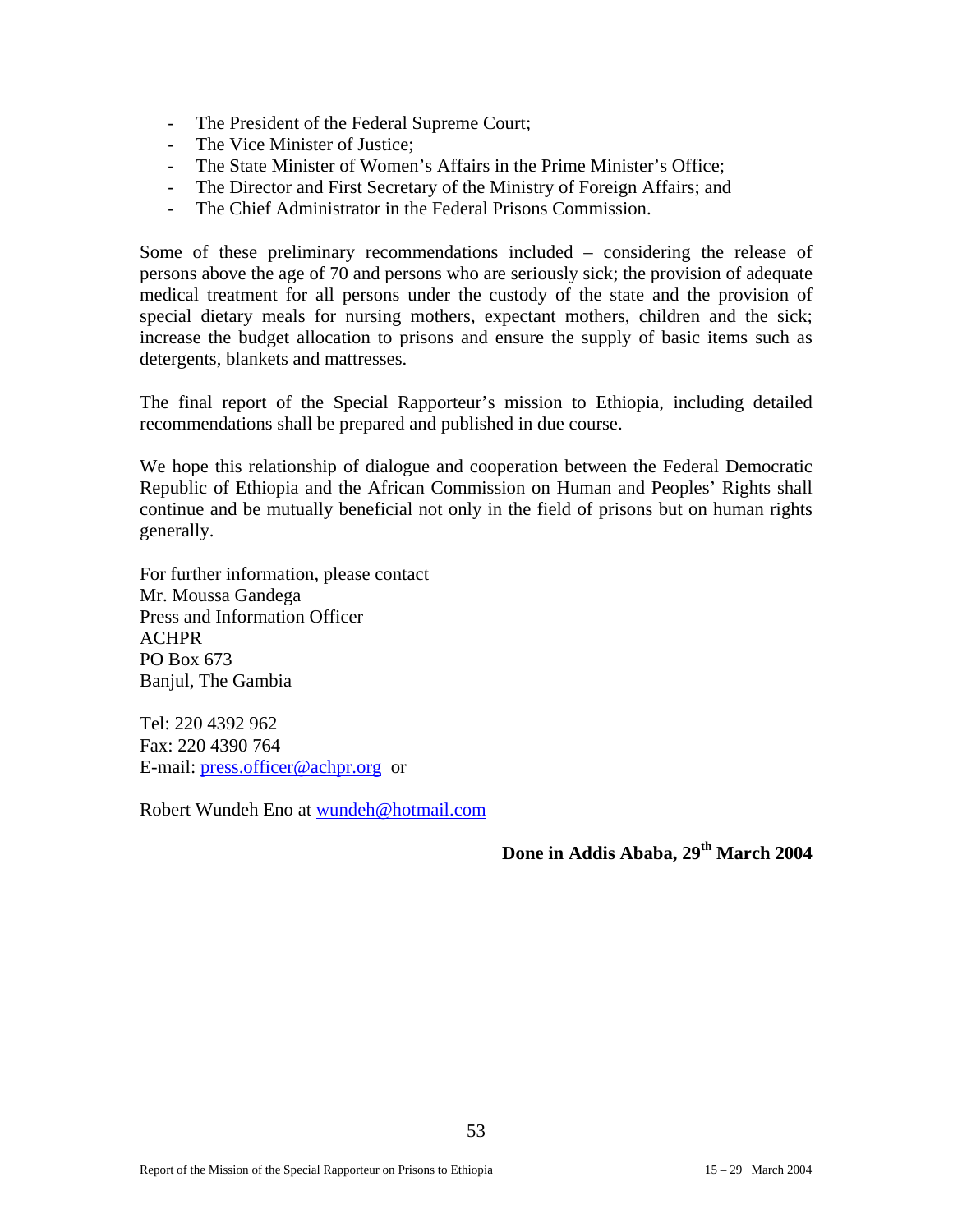## **3. Mandate of the Special Rapporteur on Prisons and Conditions of Detention in Africa**

#### **Mandate**

- 1. In accordance with its mandate under Article 45 of the African Charter on Human and Peoples' Rights (the Charter) the African Commission on Human and Peoples' Rights (The Commission) hereby establishes the position of Special Rapporteur on Prisons and Conditions of Detention in Africa.
- 2. The Special Rapporteur is empowered to examine the situation of persons deprived of their liberty within the territories of States Parties to the African Charter on Human and Peoples' Rights.

#### **Methods of work**

The Special Rapporteur shall

- 3.1 examine the state of the prisons and conditions of detention in Africa and make recommendations with a view to improving them;
- 3.2 advocate adherence to the Charter and international human rights norms and standards concerning the rights and conditions of persons deprived of their liberty, examine the relevant national law and regulations in the respective States Parties as well as their implementation and make appropriate recommendations on their conformity with the Charter and with international law and standards;
- 3.3 at the request of the Commission, make recommendations to it as regards communications filed by individuals who have been deprived of their liberty, their families, representatives, by NGOs or other concerned persons or institutions;
- 3.4 Propose appropriate urgent action.
- 4. The Special Rapporteur shall conduct studies into conditions or situations contributing to human rights violations of prisons deprived of their liberty and recommend preventive measures. The Special Rapporteur shall co-ordinate activities with other relevant Special Rapporteurs and Working Groups of the African Commission and United Nations.
- 5. The Special Rapporteur shall submit an annual report to the Commission. The report shall be published and widely disseminated in accordance with the relevant provisions of the Charter.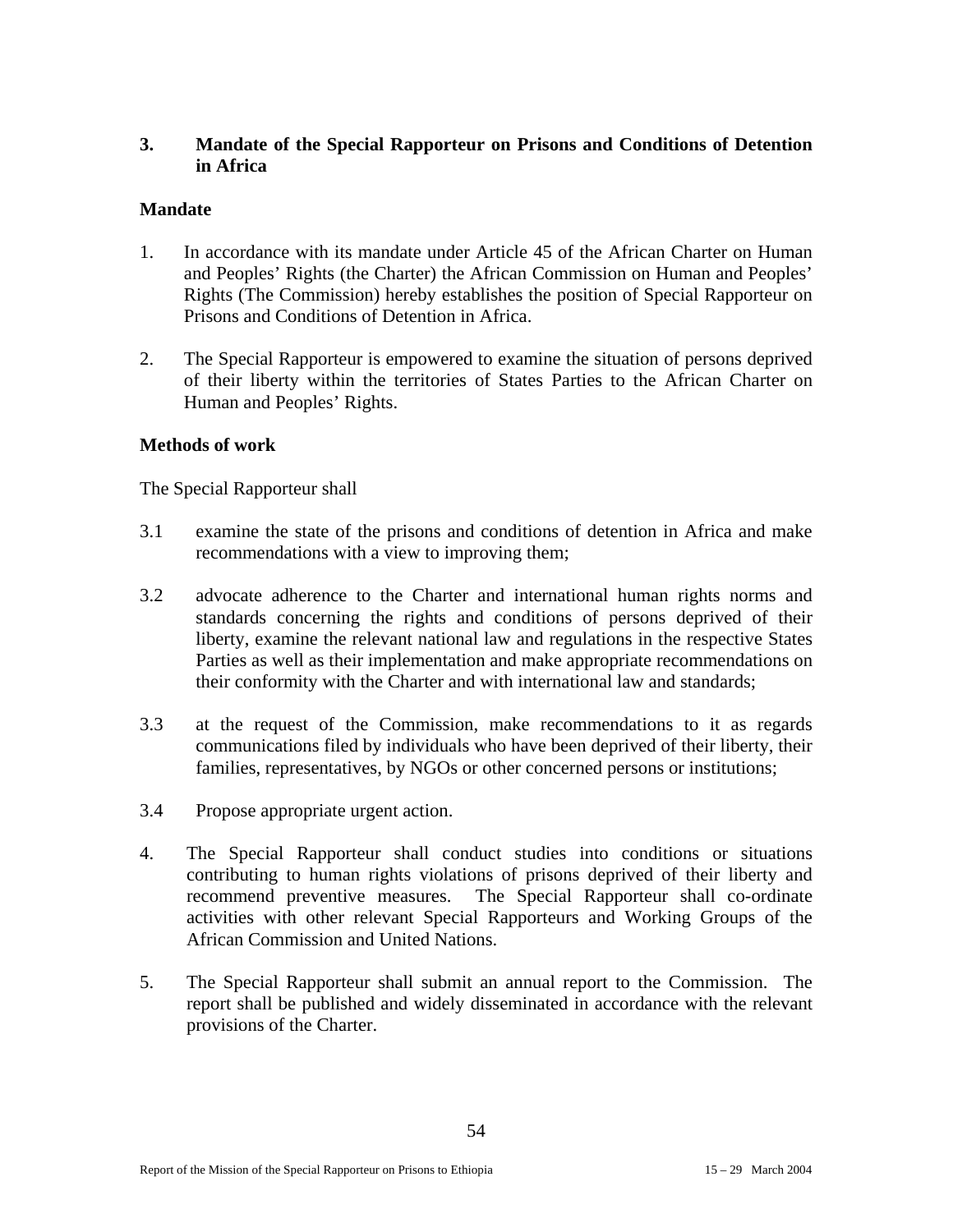#### **Means of implementing the mandate**

The Special Rapporteur shall seek and receive information from States Parties to the Charter, individuals, national and international organisations and institutions as well as other relevant bodies on cases or situations which fall within the scope of the mandate described above.

In order to discharge his/her mandate effectively the Special Rapporteur should be given all the necessary assistance and co-operation to carry out on-site visits and receive information from individuals who have been deprived of their liberty, their families or representatives, from governmental or non governmental organisations and individuals.

The Special Rapporteur shall seek co-operation with States Parties and assurance from the latter that persons, organisations or institutions rendering or providing information to the Special Rapporteur shall not be prejudiced thereby.

#### **Duration of the mandate**

This mandate will last for an initial period of two years which may be renewed by the Commission.